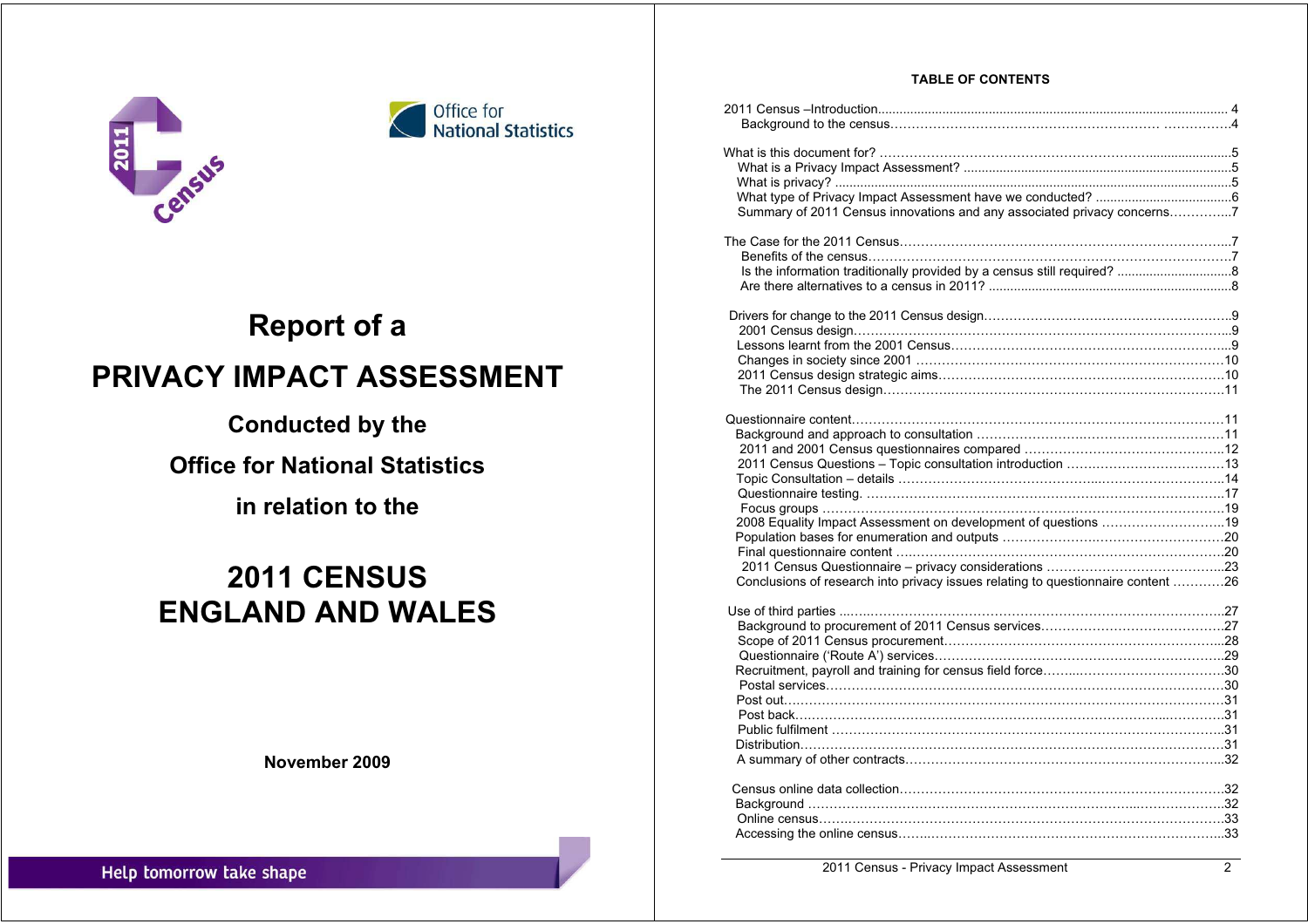| What are the technical and practical arrangements for capturing census data, securing it, |  |
|-------------------------------------------------------------------------------------------|--|
|                                                                                           |  |
|                                                                                           |  |
|                                                                                           |  |
| Data transfer                                                                             |  |

| How do the 2011 Census arrangements comply with the 1998 Data Protection Act?  45 |  |
|-----------------------------------------------------------------------------------|--|

| What are the arrangements for retaining and destroying the information? 47 |  |
|----------------------------------------------------------------------------|--|
|                                                                            |  |
|                                                                            |  |
|                                                                            |  |

## **1 2011 Census - Introduction**

#### **1.1 Background to the Census**

1.1.1 The census in England and Wales is the responsibility of the Office for National Statistics (ONS), the Executive arm of the UK Statistics Authority. The General Register Office for Scotland (GROS) is responsible for the census in Scotland, and the Northern Ireland Statistics and Research Agency (NISRA) is responsible for the census in Northern Ireland. The three census offices are responsible to different legislatures, but work closely together on questions and methodology to maximise consistency in the census results. ONS and NISRA are joint authorities on the major census processing contract.

1.1.2 Census taking is a standard practice around the world. Under the auspices of the United Nations Census Programme over 200 countries will carry out a census (or equivalent data collection) in the 2010-2011 period.

1.1.3 The census is compulsory in the UK. The information collected in the 2011 Census will be used solely for the production of statistics and statistical research.

1.1.4 The authority to carry out a census is established by the 1920 Census Act. In addition, for each separate Census the UK Parliament makes a Census Order and a Census Regulation setting out the specifics of each individual census (e.g. questions asked). The Census Regulation for Wales for 2011 will be made by the National Assembly for Wales. The protection of the confidentiality of census results is subject to the confidentiality and privacy provisions of the Statistics and Service Registration Act 2007. Usage will comply fully with the requirements of the Data Protection Act and Freedom of Information legislation. There are legal penalties for the unlawful disclosure of personal information collected in the census.

1.1.5 For over two hundred years, the UK has relied on the census to underpin national and local decision making.

- 1.1.6 The census provides three broad categories of information:
- counts of population units people, households and dwellings;
- population structures e.g. family and household relationships, ethnic groups; and
- population and housing characteristics e.g. health, employment, qualifications, etc.

1.1.7 A unique aspect of the census is that these statistics are published for very small areas (down to about 125 households/250 people) and for very small population groups, with cross-tabulation between different variables.

1.1.8 Individuals over the age of 16 within a household can request an Individual (paper or online) census questionnaire if they do not wish their personal census information to be seen by other members of their household. The personal information from each census is held securely. Great care is taken to protect the confidentiality of personal census information, and only summarised results are published, which do not identify individuals. The individual census records are only released after 100 years. There is an increasing interest in such historic census records for use by genealogists and from members of the public tracing their family history.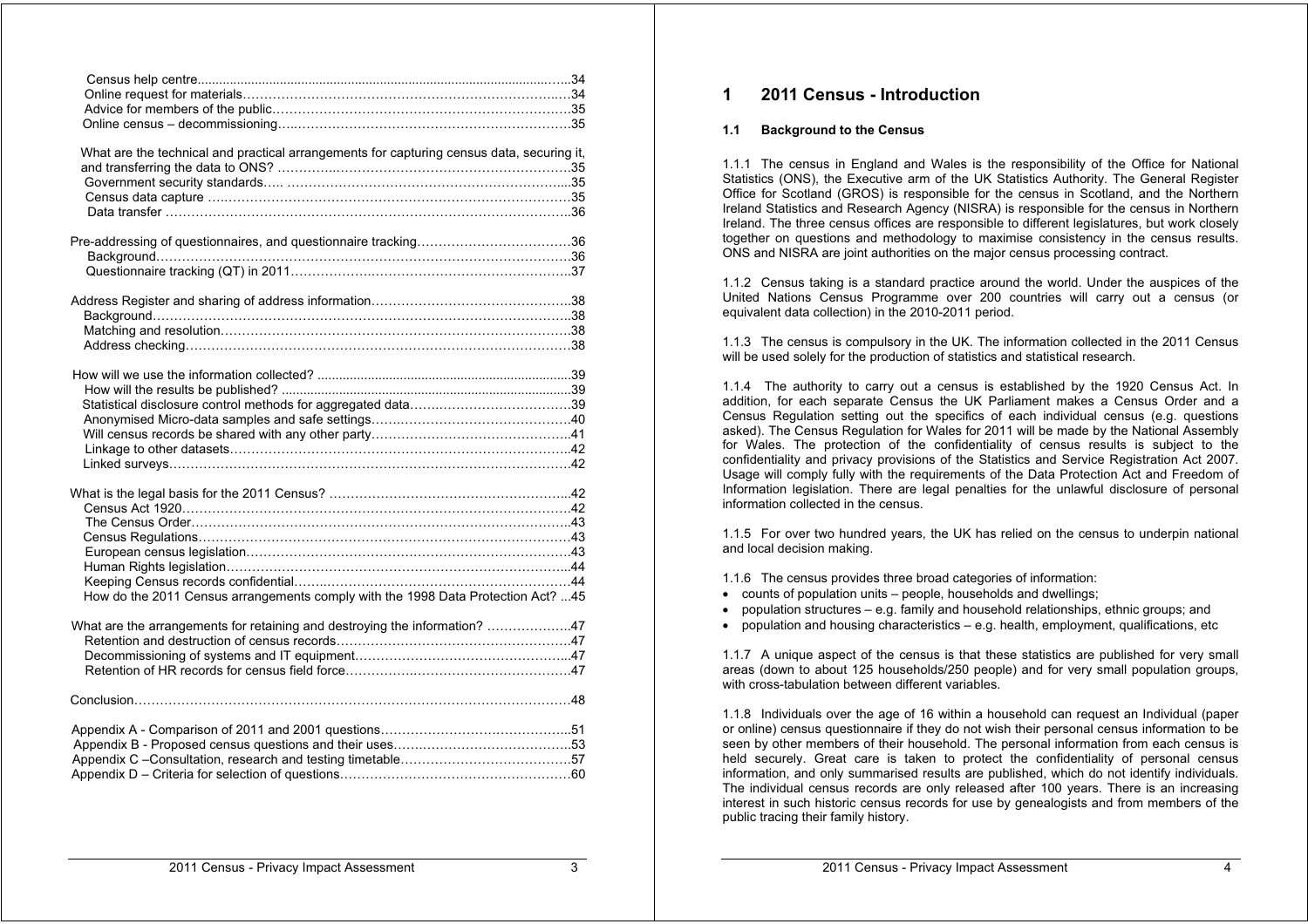## **2. What is this document for?**

#### **2.1 What is a Privacy Impact Assessment?**

2.1.1 Projects that involve collecting personal information inevitably give rise to privacy concerns. A Privacy Impact Assessment (PIA) is a relatively new self-assessment process that has been developed by the Information Commissioners Office (ICO) to help organisations to foresee the likely privacy impacts to individuals and to weigh these against the benefits to society in the collection, use and (secure) disclosure of information.

2.1.2 A PIA helps to identify privacy risks, foresee problems and bring forward solutions. It is simply a process for evaluating a proposal to identify its potential effects upon individual privacy and data protection compliance; to examine how any detrimental effects might be overcome; and to ensure that new projects comply with the data protection principles.

2.1.3 The ICO's guidance is that an effective PIA helps with:

- the identification of the project's privacy impacts;
- appreciation of those impacts from the perspectives of all stakeholders;
- an understanding of the acceptability of the project and its features by the organisations and people that will be affected by it;
- identification and assessment of less privacy-invasive alternatives;
- identification of ways in which negative impacts on privacy can be avoided;
- identification of ways to lessen negative impacts on privacy;
- where negative impacts on privacy are unavoidable, clarity as to the business need that justifies them; and
- documentation and publication of the outcomes.

#### **2.2 What is privacy?**

2.2.1 This Privacy Impact Assessment has been guided by the Information Commissioner's Office's Privacy Impact Assessment handbook http://www.ico.gov.uk/upload/documents/pia\_handbook\_html\_v2/index.html

2.2.2 The PIA handbook identifies four aspects of privacy :

- the privacy of personal information
- the privacy of the person
- the privacy of personal behaviour; and
- the privacy of personal communications

2.2.3 In relation to the 2011 Census in England and Wales, the main privacy concerns relate to the privacy of personal information – primarily the personal information collected from the public through the census questionnaire. There may also be some concerns about the privacy of the personal information of the census field staff working for ONS.

2.2.4 This Privacy Impact Assessment has been carried out to document the new arrangements for the 2011 Census as compared to the 2001 Census; to highlight any changes that raise new privacy concerns; and to describe the mitigations put in place to protect the privacy of all census respondents in England and Wales, and for the personal information of the census field staff. It also includes a review of the Data Protection Principles to confirm that the 2011 Census proposals fully comply with these principles.

#### **2.3 What type of PIA have we conducted?**

2.3.1 The PIA process is relatively new to the UK (ie last couple of years) and the census programme was already well established before the PIA process was published. There is no legal requirement to carry out a Privacy Impact Assessment. However, ONS has decided to carry out a PIA for the 2011 Census because of the requirement for everyone in the England and Wales to participate in the census, and because of known privacy concerns which have been raised during previous censuses, through correspondence, in newspapers, or in parliament. Privacy concerns have been raised in relation to the choice of contractors, and specific census questions (e.g. visitors, number of bedrooms).

2.3.2 Privacy and confidentiality have been long-standing concerns for ONS and for censuses in the UK, so most of the good practice enshrined in the PIA process was already well established within the census programme. It had, however, not all been pulled together into a single document and made readily available.

2.3.3 Different types of privacy impact are possible depending on the scale and nature of the project. ONS has decided to carry out a full-scale PIA which, according to the ICO guidance, 'conducts a more in-depth internal assessment of privacy risks and liabilities. Analyses privacy risks, consults widely with stakeholders on privacy concerns and brings forward solutions to accept, mitigate or avoid them.'

2.3.4 ONS has sought advice from the Information Commissioners Office on the scope of this PIA. Given that the census has been carried out since 1801, the advice was to focus on those aspects of the 2011 Census which are new and have been introduced since the 2001 Census. However, to put these changes into context, it was decided to also cover some wider background information in this PIA.

2.3.5 The PIA handbook identifies the following key elements of a PIA report:

- a description of the project.
- an analysis of the privacy issues arising from it.
- the business case justifying privacy intrusion and its implications.
- discussion of alternatives considered and the rationale for the decisions made.
- a description of the privacy design features adopted to reduce and avoid privacy intrusion and their implications of these design features.
- an analysis of the public acceptability of the scheme and its applications.

2.3.6 A number of organisations or individuals (suggested by the Information Commissioners Office) which represent privacy concerns/interests were invited to attend a meeting on the census and privacy in June 2009, or to make representations in writing. The main issues of concern identified were:

- justifying the need to collect census information at all;
- issues about the publication of census results to ensure that individuals were not identifiable (i.e. Statistical Disclosure Control).

The following table summarises the changes to the 2011 Census, and an assessment of the potential privacy concerns that these might raise.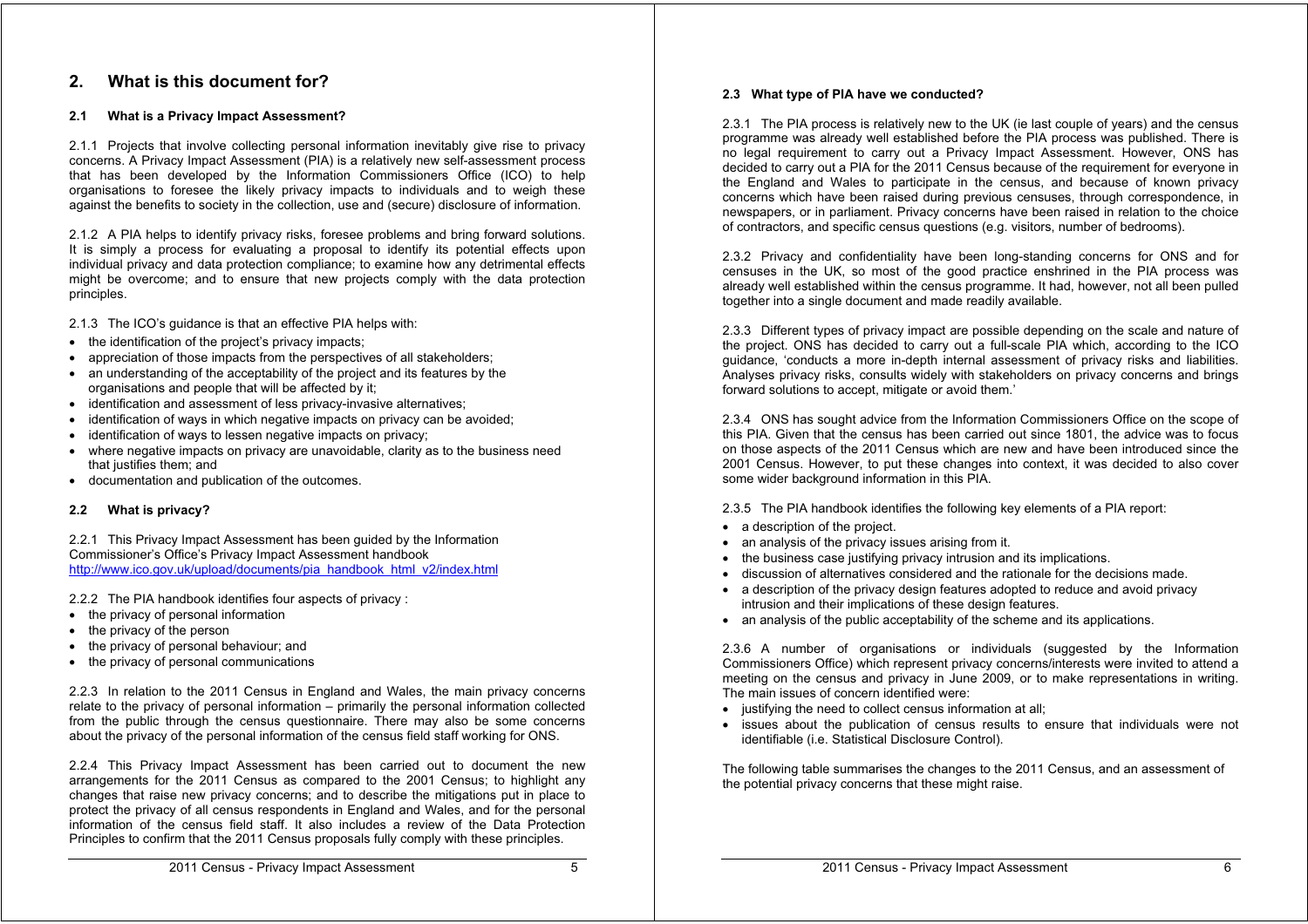|  | Summary of 2011 Census innovations and any associated privacy concerns |  |  |
|--|------------------------------------------------------------------------|--|--|
|--|------------------------------------------------------------------------|--|--|

| 2011 innovation                                                                                                        | <b>Potential privacy concerns</b>                                                                                                                                                                              |
|------------------------------------------------------------------------------------------------------------------------|----------------------------------------------------------------------------------------------------------------------------------------------------------------------------------------------------------------|
| Additional questions for<br>2011; additional tick-boxes<br>within questions                                            | Concerns about additional intrusion and<br>understanding justification for questions                                                                                                                           |
| Outsourcing:<br>of census processing<br>of recruitment, training<br>$\bullet$<br>and pay                               | Increased scope of outsourced services, and<br>heightened concerns about security and privacy<br>Personal information of census field staff, including<br>$\bullet$<br>bank details, provided to a third party |
| Online census                                                                                                          | May be a concern about personal census information<br>being accessed unlawfully through 'hacking', or being<br>accessed through other means (e.g. phishing)                                                    |
| Pre-addressing of<br>questionnaires; printing of<br>unique bar-code on<br>questionnaire; and<br>questionnaire tracking | Some people may be concerned about the tracking of<br>questionnaires through individual bar-codes.                                                                                                             |
| Address Register and<br>sharing of address<br>information                                                              | Sharing of address information between address<br>providers and with ONS.<br>ONS sharing new addresses they identify with<br>address providers                                                                 |
| Census outputs and<br>statistical disclosure control                                                                   | Whether the new methods protect personal<br>information sufficiently well                                                                                                                                      |

2.3.7 This PIA therefore focuses on:

- consideration of the need for a 2011 Census at all (is the information still needed), and alternatives to a census in 2011 (could the information needs be met in other ways?)
- the questions to be asked, especially new questions since the 2001 Census, and analyses of the acceptability of the 2011 Census questions
- the use of third parties, and how privacy concerns have been addressed in contracts
- security and confidentiality considerations regarding the 2011 Census operations (online census; questionnaire tracking, etc) including decommissioning and destruction of information after the census
- measures to ensure that individuals are not identified in the published results (e.g. Statistical Disclosure Control)
- the legal basis for the Census

## **3. The Case for the 2011 Census**

#### **3.1 Benefits of the census**

3.1.1 Central government, local government, the health sector, businesses and market researchers, academic researchers and the education sector, genealogists and the public at large rely heavily on census results for a countless range of purposes. The six main uses of census data are described below.

 $\bullet$  Resource allocation – for resource allocation purposes it is crucial that population counts (both total counts and by key characteristics) are accurate, consistent and comparable over the area that the resources are to be allocated.

- Targeting investment for many government funding uses, data must be consistent nationally. This allows investment to be made in the areas where it is most needed.
- Planning  $-$  basic population counts and counts by key characteristics (such as age, sex, ethnic group, household type etc.) are important for planning. If the different characteristics of an area's population can be identified, plans can then be made for the sort of services necessary. In particular, data for small areas are crucial in local planning.
- Policy making and monitoring there is a clear drive across government for policy initiatives to be evidence based. Since many initiatives are implemented and assessed at a local level, census data can form a crucial part of this process.
- Academic and market research the ability to produce multivariate statistics for small areas is vital for many research uses. Basic population counts and counts by characteristic are also required.
- Statistical benchmark more generally, census data are used to improve the quality of many other statistics, which may be used for the above categories. Many of ONS' statistics are benchmarked or grossed up using census data.

#### **3.2 Is the information traditionally provided by a census still required?**

3.2.1 Extensive consultation on the need for data traditionally provided by a census was carried out during 2003 to identify current and future needs for population. This consisted of :

- Consultation with key stakeholders including end-users representing central government, local and health authorities, private sector and academia. The consultation included open workshops and bi-lateral meetings with specific government departments;
- Consultation conducted as part of the review that resulted in the report *A demographic statistics service for the 21st century* that was published in July 2003;
- Consultation with experts and policy leaders within and outside ONS, including ONS and GSS statistical users ;and
- Research into changes in society and the implications for statistical requirements.

3.2.2 The results of the user consultation are available at www.statistics.gov.uk/downloads/theme\_population/user\_req.pdf

3.2.3 Census information is the foundation of the annual mid-year population estimates, and provides decennial detailed statistics for geographic areas and small population sub-groups. The need for census-type information has been demonstrated by the July 2003 ONS report '*A demographic statistics service for the 21st century' (*available at*:* www.statistics.gov.uk/about/methodology\_by\_theme/downloads/Demographic\_Statistics\_Ser vice.pdf) which states that "…There is a requirement for a local count of the population on a periodic basis – at least every 10 years – that brings with it an accounting accuracy and provides a benchmark for calibrating the regular annual, or the planned quarterly, estimates of population and households."

#### **3.3 Are there alternatives to a census in 2011?**

3.3.1 The Treasury Select Committee (TSC) in its report on the 2001 Census (March 2002) recommended that "…an evaluation should be undertaken of all alternatives to a full Census, such as relying on administrative records, conducting a rolling census, reverting to a simple headcount and doing without a census."

3.3.2 As suggested by the TSC, a number of possible options for the delivery of censustype information in 2011 were considered, including: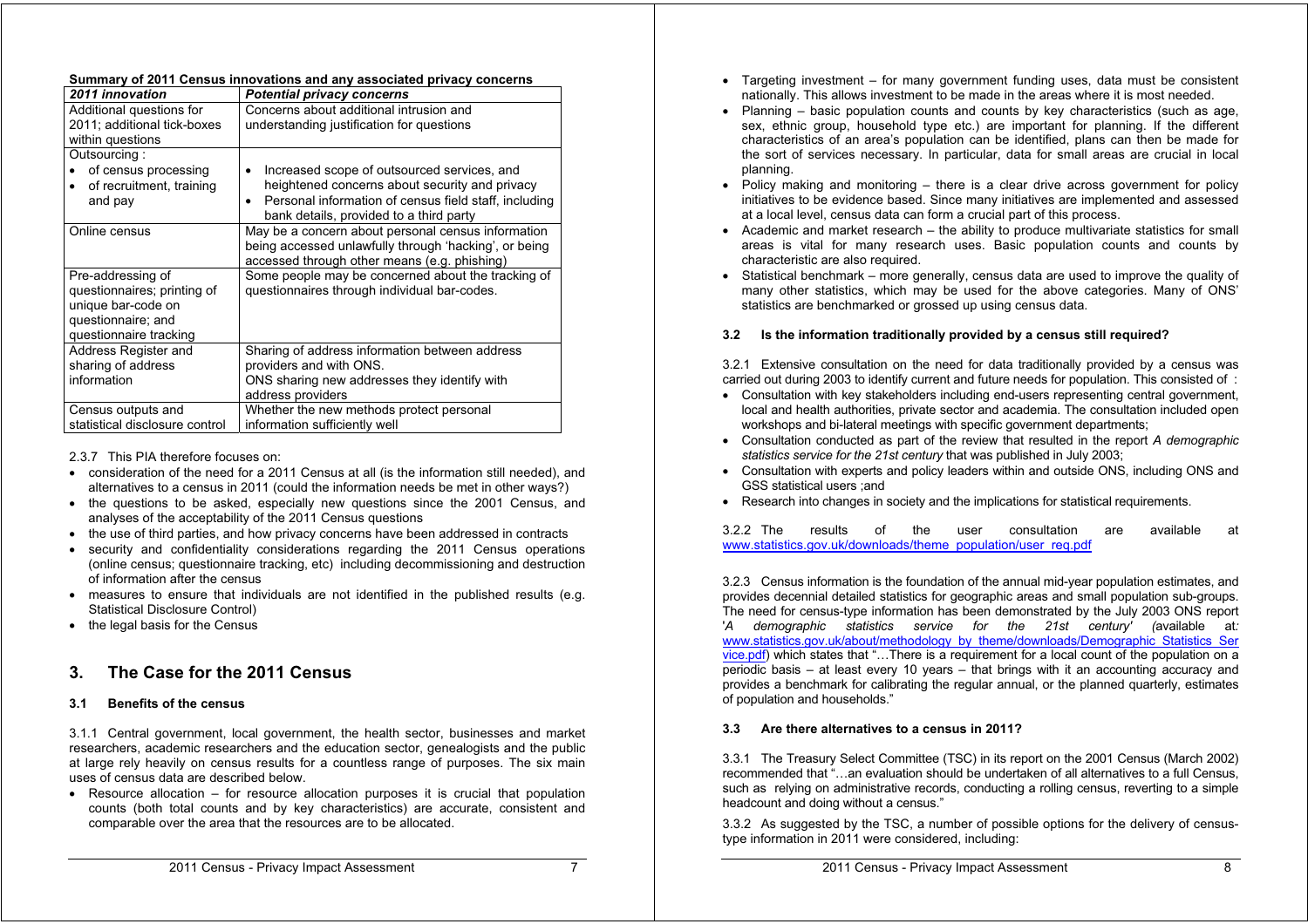- do nothing
- produce statistics based on aggregate administrative data sources
- a one-off administrative data 'census' with records linked at person level.
- a rolling census
- a modified version of 2001 Census (full questionnaire)
- a mixed short form / long form census
- a simple headcount

• an Integrated Population Statistics System (IPSS), linking administrative data sources and surveys based on a national identity register

3.3.3 For each option, the costs and likely benefits to the key stakeholders were considered using the Treasury Green Book technique of weighting and scoring. This resulted in adoption of a modified version of the 2001 Census with a full form.

## **4 Drivers for Change to the 2011 Census Design**

#### **4.1 2001 Census design**

4.1.1 The 2001 Census design had the following major elements:

 ONS outsourced the printing and capture of questionnaires for the first time. The contract for printing, scanning, capture and coding was won by Lockheed Martin. Approximately 561million A4 pages were scanned. The use of optical mark recognition and optical character recognition allowed 100% coding of the written in responses for the first time (only 10% of write-ins were previously captured and coded).

 ONS outsourced the census helpline to Cable and Wireless – this handled 2.6million calls.

• A 'cascade' approach was taken to recruitment of field staff; ONS recruited and trained the top 100 or so staff; who recruited and trained the staff working for them; etc.

 Census enumerators carried out a variety of roles, including address checking their enumeration district; hand-delivering questionnaires; following-up non-responding households; and carrying out non-compliance enforcement procedures.

ONS outsourced the payroll system for the first time.

 Questionnaires could be posted back (for the first time), or collected by census enumerators.

 The Census Coverage Survey (CCS) was introduced. 1% of post-codes were renumerated 3.5 weeks after census day using a short doorstep interview. The results from the CCS were matched against the Census results, and estimates made of people missed from the census. As a result, additional people were imputed into census results.

#### **4.2 Lessons learnt from the 2001 Census**

4.2.1 The 2001 Census was evaluated thoroughly by the ONS. Formal reviews were also carried out by the National Audit Office, the Local Government Association, and the Statistics Commission. The Public Accounts Committee and Treasury Select Committee held sessions on the census.

4.2.2 Overall the 2001 Census was regarded as successful, with an overall person response rate of 94%. However, there were recognised problems:

 There were poor final response rates in some local authorities, with the worst local authority response rate at only 64%.

- Challenges to the census results lead to adjustments to the population estimates for 2001 for a number of local authorities.
- The address list used for the census was out-of-date, and meant that enumerators identified about 1 million additional addresses.
- The introduction of post-back and associated problems with the postal service meant that enumerators did not know which questionnaires had been returned; and neither did census HQ. Pockets of poor response were not spotted until well after the census was over.
- The cascade approach to recruitment was successful in some areas, but worked poorly in others, particularly inner-city areas.
- The outsourcing of payroll on its own did not work well. In addition to a complex pay regime, this led to overpayments and to some staff being paid very late.

#### **4.3 Changes in society since 2001**

4.3.1 In addition to learning the lessons from the 2001 Census, the design for the 2011 Census has to take account of changes in society since 2001, including:

- increased migration into the UK (including from the EU accession countries)
- an ageing population (e.g. 25% more over 85s) with associated increased needs for support
- an increase in access-controlled properties, which census field staff have greater difficulty getting into
- an ongoing reduction in response to government surveys (e.g. as people lead busier lives)
- the introduction of new communication channels, such as the internet, provides opportunities for new collection and communication methods.

#### **4.4 2011 Census design strategic aims**

- 4.4.1 The design of the 2011 Census is based on a number of key strategic aims:
- to give the highest priority to getting the national and local population counts right
- to maximise overall response and minimise differences in response rates in specific areas and among particular population sub-groups
- to build effective partnerships with other organisations, particularly local authorities, in planning and executing the field operation
- to provide high quality, value-for-money, fit-for purpose statistics that meet user needs and which are as consistent, comparable and accessible across the UK as is possible
- to protect, and be seen to protect, confidential personal census information.

4.4.2 The Government has set out its proposals for the 2011 Census in the White Paper 'Helping to shape tomorrow – The 2011 Census of Population and Housing in England and Wales' Cm7513 (December 2008). The White Paper explains that the UK Government has decided, in agreement with the UK Statistics Authority that, subject to appropriate legislative approval, a Census of Population and Housing should be taken in England and Wales on Sunday 27 March 2011. http://www.ons.gov.uk/census/2011-census/2011 census-questionnaire-content/2011-census-white-paper--english-.pdf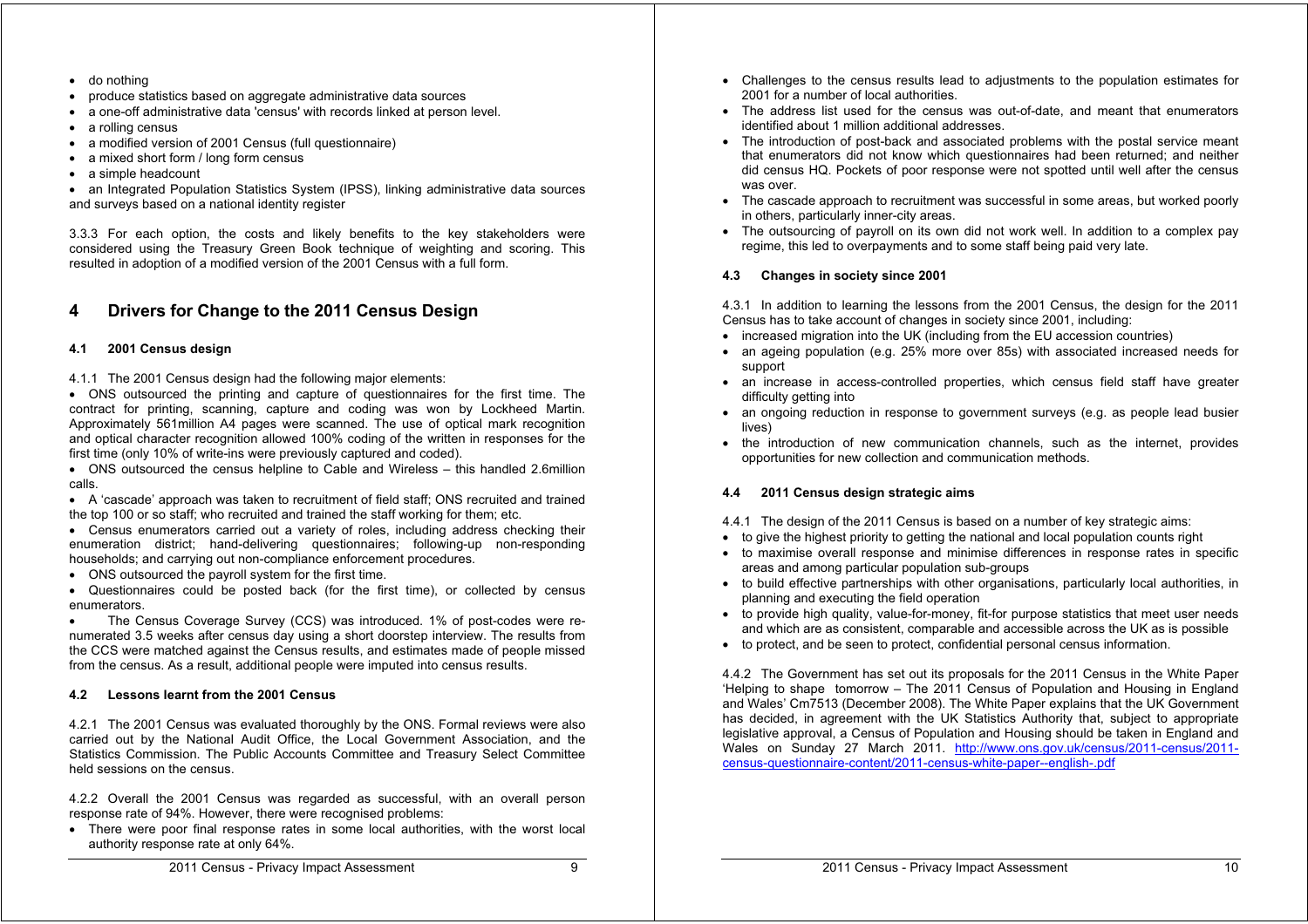#### **4.5 The 2011 Census design**

#### 4.5.1 The 2011 Census design consists of:

- The 2011 Census will cover everyone usually resident in England and Wales on census night, with a subset of information also collected from visitors present on census night. Information will also be collected from residents in communal establishments and individuals or households with no usual or physical address.
- There will be publicity to convey to the public the purpose and value of the census and to give assurances about the confidentiality with which information is treated.
- Development of a high-quality address register in advance of the census, supplemented by on-the-ground address checking in up to one-third of the country.
- Each questionnaire will be pre-addressed and contain a unique bar-code.
- Forms will primarily be delivered by post (to as many as 95 per cent of households). Field staff delivery will be focused in areas which are hard to enumerate.
- As in 2001, the public will be able to return completed forms either by post, or to a member of the census field staff. An online option will be offered for the first time. A unique Internet Access Code will be printed on each questionnaire, to link online response to a particular address.
- A questionnaire tracking system will identify quickly the questionnaires returned, and tick them off against those posted out. In this way the census field staff can identify those addresses who have not returned a questionnaire, which can be visited to provide support and reminders.
- The census field staff will be ONS employees. However for 2011 the recruitment, training and pay for these staff will be outsourced.
- There will be some small differences in the questions asked in England and Wales compared to the 2001 Census, (and some further differences compared with the censuses in Scotland and in Northern Ireland).
- Stringent confidentiality and security procedures will protect the information gathered in the census and will conform to the requirements of census confidentiality, Data Protection and Freedom of Information legislation.
- As in 2001, a Census Coverage Survey will be carried out, and estimates will be included in the census results for people missed.
- As in previous censuses, results will only be published for Output Areas (about 125 households) and larger geographies, and will be subject to Statistical Disclosure Control (SDC). These summarised results will strike a balance between preventing identification of information about individuals and making the information as useful as possible to users.

## **5 Questionnaire content**

#### **5.1 Background and approach to consultation**

5.1.1 The questionnaires to be used in the 2011 Census were developed following an extensive, four year, programme of consultation and testing to ensure that the questions asked will meet user requirements and be acceptable and understandable to respondents.

5.1.2 This work was carefully managed to ensure that the key aims of the census were met, which constrained the amount and scope of information that was considered for collection. This was made clear to users throughout the development process, with the following statement included in the consultation documents referenced in later sections:

- *"The key requirement of the 2011 Census is to provide a robust estimate of the population count, and a benchmark for key population statistics, on a consistent and comparable basis for small areas and small population groups.*
- *To meet this requirement, ONS aims to maximise response rates in all areas and from all population sub-groups, and minimise differential non-response. The collection of any additional information should not jeopardise this aim.*
- *To help achieve this, ONS will seek to minimise respondent load, whilst maximising the value of the information collected, by ensuring that the questionnaire is clearly presented and contains an acceptable number of questions."*

#### **5.2 2011 and 2001 Census questionnaires compared**

5.2.1 The consultation and testing programme has resulted in a proposed 2011 Census questionnaire which has four pages of questions relating to the whole household, and four pages of questions relating to each individual in the household, with space to include up to six people. There is also a front page; two pages of guidance; and one page for visitors' details.

5.2.1.1 The household section has 15 questions of which:

- two are quidance questions (ie help the public work out who to include in the questionnaire), which are equivalent to guidance notes from 2001, and two more are simple counts of the number of usual residents and visitors
- seven are unchanged since 2001
- one (relationship matrix) is a modification of the question asked in 2001
- three are new for 2011 (number of bedrooms; type of central heating, and visitor details). The visitor questions essentially restore the information asked about visitors to the position in the 1991 Census
- three household questions from 2001 have been dropped (whether or not have central heating; whether or not have bath/toilet access; and lowest floor level lived on).
- 5.2.1.2 The individual sections have 43 questions per person, of which:
- six are routing questions (ie to help the public skip over questions which do not apply to them)
- twenty are unchanged since 2001
- nine are modifications of the questions asked in 2001
- eight are new for 2011 (second residence and type of second residence; main language and English language proficiency; month/year of entry into UK; intended length of stay in UK; passports held (as a proxy for citizenship); and national identity). month/year of entry into UK is only asked of those born outside the UK, and intended length of stay is only asked of those who came to live in the UK in the past twelve months
- two questions from 2001 have been dropped (number of employees at workplace, and professional qualifications).

5.2.1.3 A comparison of the topics/questions asked in 2001 and 2011 is given in Appendix A. A list of the proposed 2011 Census questions and their uses is given in Appendix B.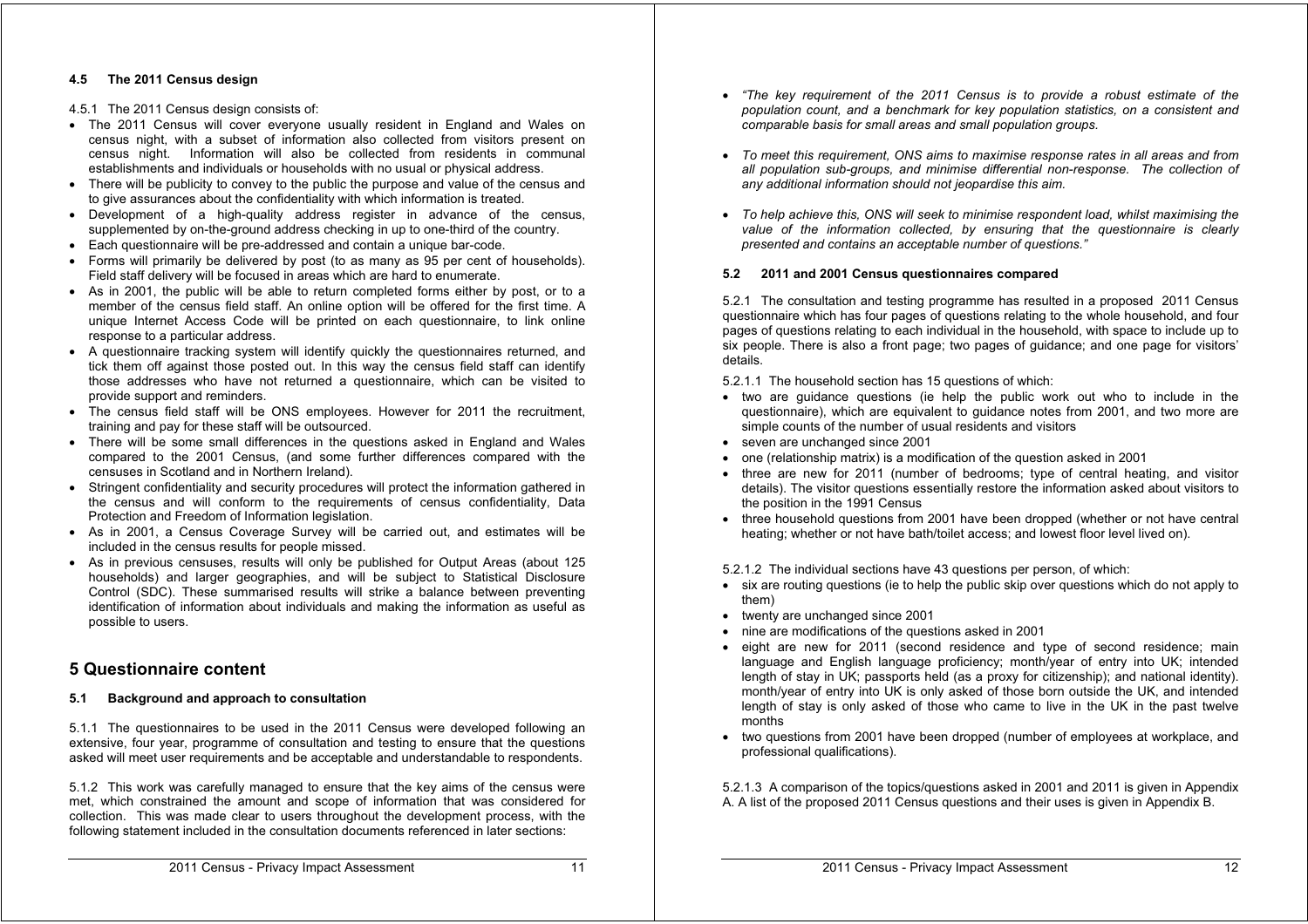5.2.2 The October 2009 Census rehearsal questionnaire for England and Wales is here : http://www.ons.gov.uk/census/2011-census/2011-census-questionnaire-content/2009 rehearsal-questionnaire Only minor modifications to this questionnaire are proposed for 2011; the final questionnaire will be attached to the Census Regulations laid before Parliament and the National Assembly for Wales.

#### **5.3 2011 Census questions – topic consultation introduction**

5.3.1 The 2011 Census consultation started in early 2005. As with previous census consultations, and in line with experience in censuses in other countries, there are always very difficult trade-offs to be made between, for instance:

- a very wide range of user requirements, from a wide range of users, including government; businesses; and the public themselves; who want more, and more detailed, information on the 'state of the nation'
- the views of representatives of particular groups who want a tick-box that separately identifies them
- acceptability of questions to members of the public
- ONS' ability to develop a question which is readily understood, is easy to complete, and provides reliable information
- space constraints on the questionnaire
- costs.

5.3.2 Given that there were likely to be conflicting views on the 2011 Census question content which it would be impossible to reconcile, ONS sought to make the decision making process as open and transparent as possible, with :

- two separate formal 12 week public consultations, in 2005 and in 2006
- published prioritisation criteria and scoring mechanisms
- release of the individual representations made in response to 2005 consultation
- ONS' written response to the 2005 consultation, summarising user comments and ONS revised proposals
- road shows around England and Wales to share responses to consultation
- Census Advisory Groups
- use of Equality Impact Assessments for all six equality strands (gender, age, disability, religion or belief, race and sexual identity)
- use of focus groups
- testing of proposed questions to assess their comprehensibility and acceptability to the public.
- meetings with individual groups, when requested

More detail on the consultation, research and testing timetable is given in Appendix C.

5.3.3 The consultations sought to identify the information requirements and the strength of those requirements. This enabled new content to be prioritised based on a number of factors, such as strength of need, quality of information collected, the appropriateness of the census as the vehicle for collecting the information; and whether the information exists in other data sources.

5.3.4 ONS carried out the consultation on the 2011 Census topics and questions for England and Wales, with support from the Welsh Assembly Government. Similar consultations were carried out for Scotland and Northern Ireland, and the results shared to seek the greatest harmonisation of questions possibly across the UK.

5.3.5 ONS believes that the 2011 Census question consultation, which is summarised below, has been among the most extensive and transparent yet carried out.

#### **5.4 Topic consultation – details**

#### **5.4.1 2005 Census topic consultation**

5.4.1.1 In May 2005 ONS published a consultation document 'The 2011 Census: Initial view on content for England and Wales' on the National Statistics website: http://www.ons.gov.uk/about/consultations/closed-consultations/2011-census-- content/2011-census---consultation-document.pdf

5.4.1.2 This consultation asked users to respond separately for each topic of interest, using a template provided, to ensure the information collected would help ONS accurately assess these requirements against pre-defined criteria:

- user requirement e.g. Whether information would be used for central government resource allocation, local government policy development, academic research etc
- whether information is required for small population groups or geographies
- whether any alternative sources are available and have been considered
- whether this topic needs to be analysed in conjunction with other census data
- whether UK-wide information is required; and
- whether the information would provide continuity with previous censuses.

5.4.1.3 This consultation was publicised by ONS, with links sent to all registered census users (around 7,000 people and organisations) and was supported by an ONS news release http://www.statistics.gov.uk/pdfdir/censprep0505.pdf that received national newspaper coverage.

5.4.1.4 Respondents had 12 weeks to respond and this consultation was supported by a series of open meetings in Cardiff, Crewe, Harrogate, London, Newcastle and Northampton. As a result, responses were received from almost 500 users, requesting the inclusion of around 70 topics (over 2,000 'topic responses' were received).

5.4.1.5 These responses included requests for the retention of all existing census topics, and a wide range of new information. If all of these requests were met, the questionnaire would need to include more than six pages of questionnaire per respondent, which would be unaffordable to ONS, unacceptable to respondents and risk data quality.

5.4.1.6 As a result, the consultation responses were assessed against the criteria outlined above, to assess the strength of the requirement for information, and a range of other factors that ONS had to consider before including a question in the 2011 Census:

- whether data collected would be of sufficient quality to produce useful outputs
- whether collecting the information would be acceptable to respondents (ie the public)
- whether collecting the information would significantly increase the burden on respondents
- whether collecting the information would significantly increase the length of the questionnaire or coding costs.

More detail on the criteria for selection of questions is given in Appendix D.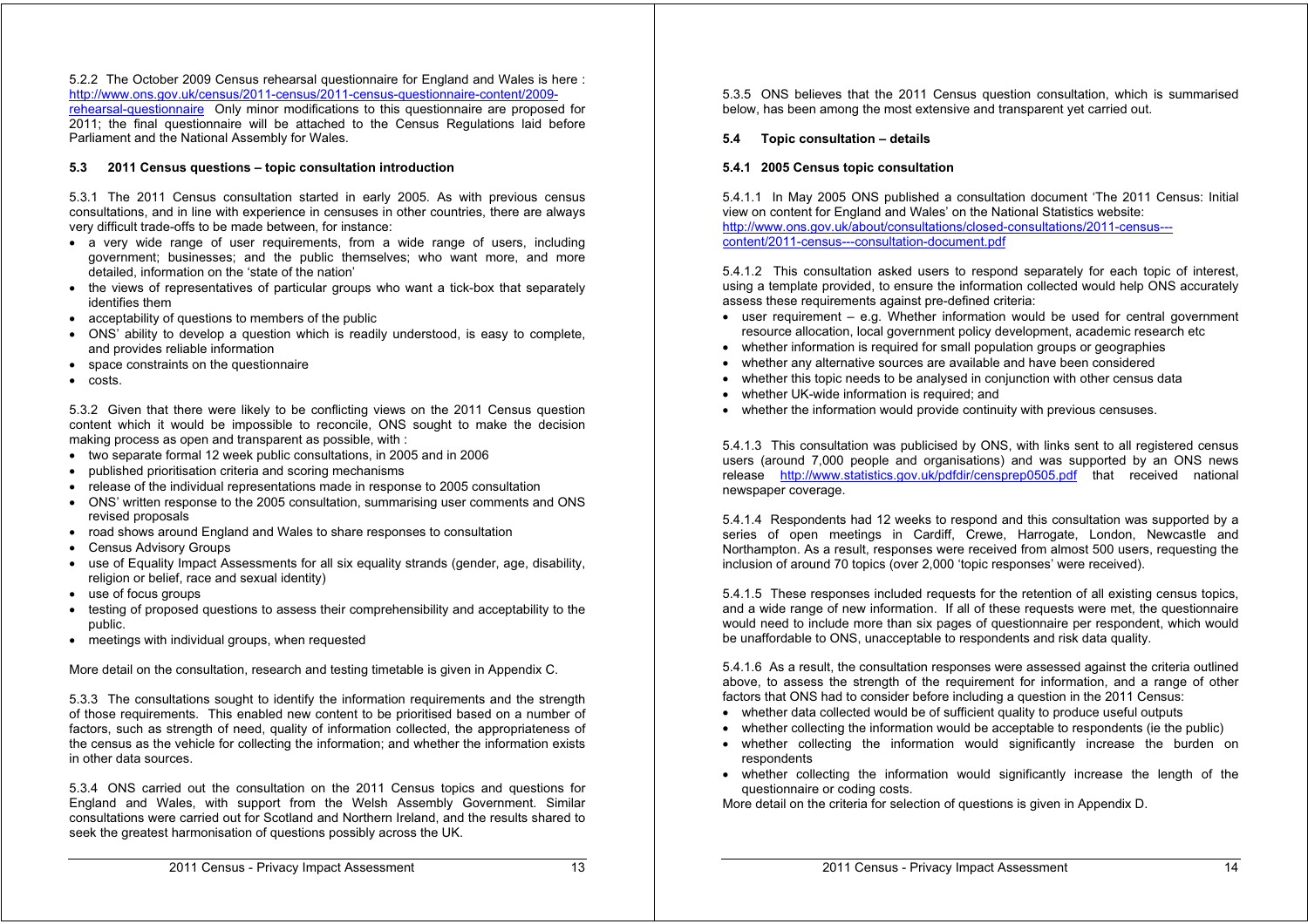#### **5.4.2 2006 response to topic consultation**

5.4.2.1 After reviewing the responses to this consultation ONS published on the National Statistics website in March 2006 an information paper 'The 2011 Census: Assessment of initial user requirements on content for England and Wales' which outlined ONS' assessment of the consultation responses and the factors considered.

http://www.ons.gov.uk/about/consultations/closed-consultations/consultation-on-2011 census---responses/response-to-consultation---2011-census.pdf

5.4.2.2 Alongside the ONS assessment and prioritisation of user requirements, all of the individual responses were made available. The 2006 ONS assessment of user requirements contained details of the prioritisation tool used and was supported by an ONS news release http://www.statistics.gov.uk/pdfdir/cenew0306.pdf

5.4.2.3 The Welsh Assembly Government also published an information paper specifically for Wales '2011 Census Topic Consultation: Summary of responses from Wales or about Welsh issues' to coincide with the ONS' publication on their website:

http://new.wales.gov.uk/topics/statistics/headlines/pop-2007/pop-2006/hdw200603081/?lang=en

#### **5.4.3 2006 topic consultation on Ethnicity, Identity, Language and Religion**

5.4.3.1 Because of the known sensitivity of the Ethnicity, Identity, Language and Religion topics, ONS carried out a separate formal 12 week consultation on these topics starting in November 2006. In particular this sought views on user needs and explored, for instance, acceptability of ethnic group terminology (e.g. colour terms). http://www.statistics.gov.uk/census/pdfs/EIC\_summary\_report\_full.pdf

#### **5.4.4 2007 open meetings on census content**

5.4.4.1 In March 2007, a series of open meetings took place in Cardiff, London and Sheffield to share current thinking on the likely content of the 2011 questionnaire with a focus on ethnicity and identity questions in particular. There was also a separate meeting arranged in Truro in April 2007 to discuss specific issues with the Cornish community. The issues raised at the meetings are available on the National Statistics website:

http://www.ons.gov.uk/census/2011-census/2011-census-questionnaire-content/issuesraised-at-2007-open-meetings.pdf

#### **5.4.5 2008 workshop on census content**

5.4.5.1 ONS's original plans were for three pages of questions per person. To accommodate the new demands for questions would have meant dropping, the proposed new questions on language, the 2001 questions on unpaid care, qualifications and industry of employment. It was not possible to get agreement from users (including government users) on the priorities for a three page questionnaire. In February 2008, ONS held a workshop with representatives of the Census Advisory Groups, specifically to discuss the ONS priorities for content for both three and four pages of individual questions on the 2011 Census questionnaire. Documents from the meeting are available on the National Statistics website:

http://www.ons.gov.uk/census/2011-census/collecting-info/dev-questionnaires/contentworkshop--q---a.pdf

#### **5.4.6 Ad hoc meetings with stakeholder organisations**

5.4.6.1 Specific stakeholder meetings have also taken place with a number of communities where meeting user requirements would pose the greatest problems for question design and/or comparability. This included meetings requested by representatives of the British Sikh Federation; the Board of Deputies of British Jews; the British Humanist Association; representatives of the Kashmiri community; Stonewall; and the Cornish community. A meeting also took place with various community groups to discuss the acceptability of colour terminology within the ethnic group question.

#### **5.4.7 Meetings with statistical Heads of Profession**

5.4.7.1 Meetings took place in September 2006, June 2007 and November 2007 with statistical Heads of Profession (or their representatives) from key government departments and the Local Government Association, in order to discuss competing priorities for the content of the 2011 Census questionnaire.

#### **5.4.8 Census advisory groups**

5.4.8.1 One of the ways in which the ONS consults with census users is through a number of Census Advisory Groups that represent the interests of the main user communities. These currently cover:

- central government departments
- local authorities
- health service
- business sector and professional interests
- academic community
- organisations with interests in special needs and minority populations
- users in Wales.

Meetings have continued throughout the census development and are usually held twice a year, often to coincide with particular developments or key events in census planning.

#### **5.4.9 Consultation with Parliament**

5.4.9.1 The December 2008 publication of the 2011 Census White Paper 'Helping to shape tomorrow – The 2011 Census of Population and Housing in England and Wales' was part of the consultation with Parliament about the 2011 Census. The White Paper set out in some detail the proposed questions, as well as those considered that were not proposed to be included, along with an overview description of the entire census process.

5.4.9.2 At the time of the White Paper, ONS wrote to every MP who had written to ONS about the census, or had asked a Parliamentary Question about the census. ONS also wrote to every All Party Parliamentary Group (APPG) that might have an interest in the census or census questions. As a result, a number of APPGs have invited census staff to their meetings to discuss the census proposals. ONS has also recently participated in a House of Commons Library organised census briefing for MPs and researchers in Portcullis House.

5.4.9.3 The census proposals have, of course, also been subject to the consideration of the Treasury Select Committee and, since the creation of the UK Statistics Authority, the Public Administration Select Committee.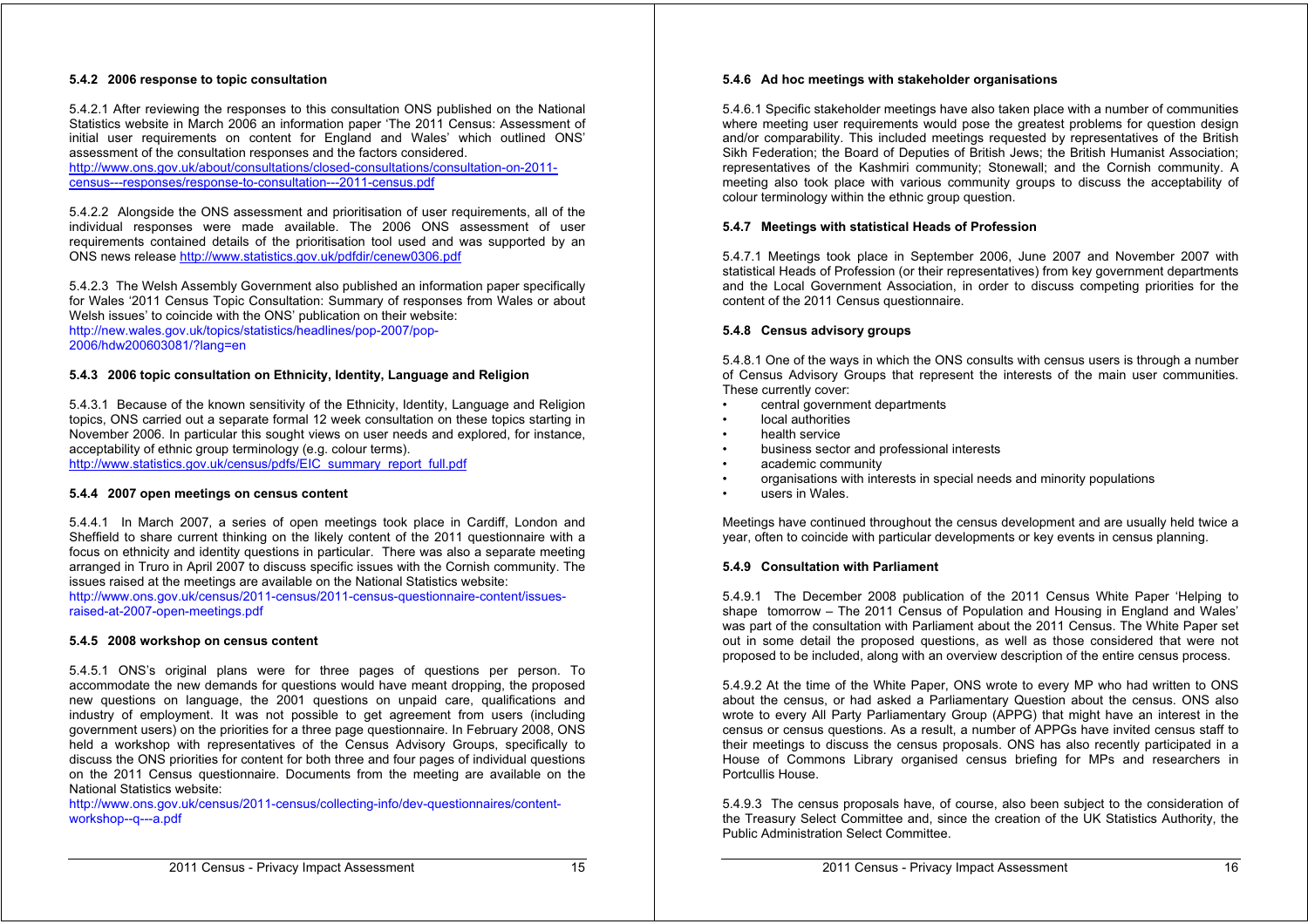#### **5.4.10 Consultation within Wales**

5.4.10.1 There has also been further consultation, within Wales, with Welsh census users and stakeholders. A paper on preparations for the 2011 Census was discussed at National Assembly for Wales subject committees, and the Welsh Assembly Government organised workshops with users in both north and south Wales to discuss proposed census content.

#### **5.5 Questionnaire testing**

#### **5.5.1 Questionnaire testing introduction**

5.5.1.1 After the initial consultation exercise, a range of qualitative and quantitative testing was undertaken to develop questions to help meet the identified user requirements. This testing was supported by further, targeted, consultation exercises to ensure understanding of detailed requirements and assess where compromises could be made if testing highlighted any difficulties.

5.5.1.2 A number of topic specific UK working groups were established to manage the development of questions to meet user requirements, and included user representation from topic experts from across or outside ONS as appropriate. These working groups reported to the UK Census Questionnaire Design Working Group, which had responsibility for overall questionnaire development, ensuring that the needs for different topics were balanced appropriately, with no topic area asking too many questions.

5.5.1.3 The topic experts representing user interests on these working groups conducted further consultation with a range of census users, as required to inform and assess the final question development.

#### **5.5.2 Cognitive testing**

5.5.2.1 The Data Collection Methodology team within ONS carried out a large programme of cognitive testing of census questions, in both English and Welsh, between February 2005 and July 2009.

5.5.2.2 The purpose of this testing was to explore, understand and explain the ways in which respondents answer questions, to ascertain whether or not a question is acceptable and works as intended. Cognitive testing usually takes place as a one-to-one interview to maximise its effectiveness. Over 550 interviews with members of the public were undertaken over a four-year period.

5.5.2.3 This testing helped develop questions to collect accurate and meaningful information that meets user requirements, are readily understood, easy to answer and conform as closely as possible to international best practice of questionnaire design.

#### **5.5.3 2007 Test questionnaire**

5.5.3.1 A large scale census test covering 100,000 households in five local authorities was carried out in England and Wales on 13 May 2007. The questionnaire that was used for the test was 24 pages long, and included four pages of individual questions per person for five respondents, which allowed the opportunity to test a number of new and updated

questions. The questionnaire for use in the test was published on late 2006 http://www.ons.gov.uk/census/2011-census/collecting-info/dev-questionnaires/test-questeng-wales.pdf

5.5.3.2 Five of the questions included in the 2007 Test (house state of repair; nature of disability; Welsh frequency of use question (in Wales); income; and sources of income) have not been included in the proposed questions for the 2011 Census, due to the results of testing together with further consultation and re-evaluation of user requirements. The detailed evaluation of the 2007 Test questionnaire can be found on the National Statistics website:

http://www.ons.gov.uk/census/2011-census/2011-census-project/2007-test/2007-testquestionnaire-evaluation.pdf

#### **5.5.4 Postal tests**

5.5.4.1 A number of small-scale postal tests have also been conducted to help collect sufficient quantitative information to inform specific decisions on questionnaire design or content, and to collect further information on the success of all new questions.

5.5.4.2 In April 2007, a split-sample postal test of 10,400 households was carried out in order to inform the decision on the length of the 2011 Census questionnaire. Half of the sampled addresses were randomly assigned a questionnaire containing three pages of questions per person, and half with four pages per person. There was no difference in return rates between the two halves of the sample, and ONS concluded that the length of the questionnaire would not affect response rates if the questionnaire was well designed. This resulted in ONS increasing the length of the questionnaire to 32 pages in 2011 (including four pages of questions for each of six respondents) from the 20 pages used in the 2001 Census (including three pages of questions for each of five respondents).

5.5.4.3 In July 2008, two postal tests were carried out, one across England, and the other in Northampton - an area which has a high concentration of migrants. The main purpose of this test was to inform the decision on the inclusion of short-term migrants in the 2011 Census, and a question relating to their intended length of stay in the UK. Again, no difference in return rates was found, and, combined with evidence from focus groups and individual interviews, ONS concluded that most people resident in the UK for less than six months would complete a census questionnaire.

5.5.4.4 In March 2009 two postal tests were carried out, each with 10,000 households, one across England and one targeted in areas of Durham and Norwich. The main purpose of this test was to explore issues around the enumeration of students, which concluded that it was possible to collect information about students term-time address at their family home and vice versa. This information will be collected in 2011, and will help ensure the accurate enumeration and estimation of the student population.

5.5.4.5 In July 2009 a postal test of 27,000 households was carried out targeted in areas known to have a high concentration of Pakistanis. The main purpose of this test was to explore the issues surrounding the inclusion of Kashmiri tick box in the ethnic group question, in response to a challenge from Kashmiri organisations. This testing showed that respondents would be significantly more likely to record their ethnicity as Kashmiri if a tick box were available, rather than just a write-in space, but that the differences in the characteristics of Kashmiris compared with those of the remaining Pakistani population did not warrant inclusion of this additional tick box.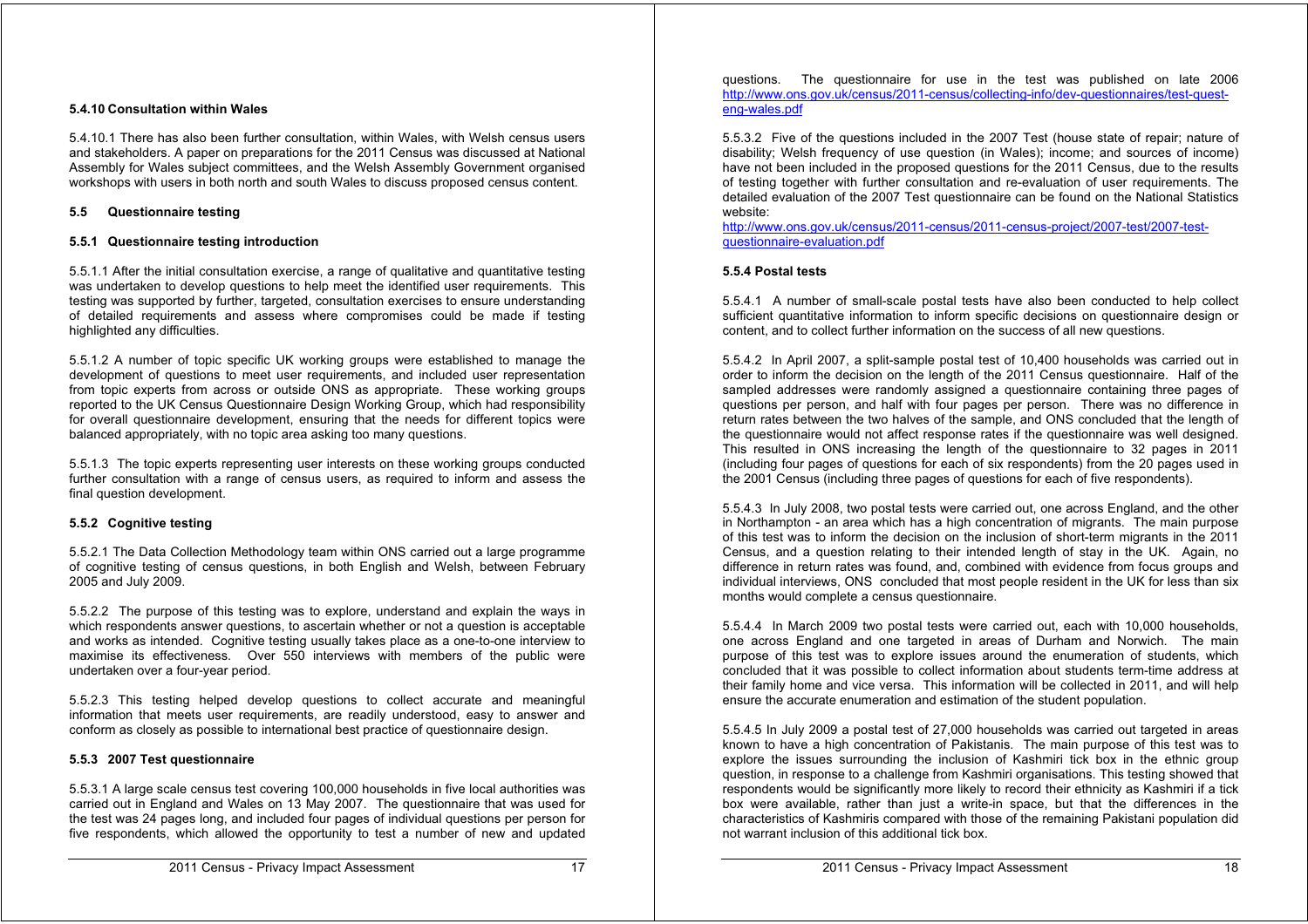#### **5.5.5 Opinions (Omnibus) Survey testing**

5.5.5.1 The Opinions (formerly Omnibus) Survey is an ONS run, multi-purpose survey based on interviews with a monthly sample of around 1200 adults (aged 16 and over) in private households. It currently forms part of the Integrated Household Survey.

5.5.5.2 The Opinions Survey has been used in 2007, 2008 and 2009 to test new migration questions (year of arrival in UK, citizenship and intended length of stay in the UK); new language, national identity and religion questions, and attitudes towards colour terminology within the ethnicity question. This testing has informed the decisions to include a range of new questions on migration, and to retain the colour terminology in the ethnic group question, as most respondents were happy to answer them and able to do so accurately.

#### **5.6 Focus groups**

5.6.1 In April and May 2007, the ONS carried out focus groups in England to discuss the acceptability of colour terminology within the ethnic group question and seek to reconcile conflicting views on the issue. The outcome of the focus groups led to a compromise on the descriptors used in the ethnic group question.

5.6.2 The Welsh Assembly Government also conducted a series of six focus groups in Cardiff, Carmarthen and Wrexham specifically with people identifying as 'White Welsh/British' to discuss national identity and ethnicity in November 2007, which concluded that it would be acceptable to include a Welsh tick-box in the national identity rather than ethnic group question, as ONS had proposed.

5.6.3 In August 2008, the National Centre for Social Research carried out focus groups and in-depth interviews with migrants and the general population to explore the acceptability of collecting information from short-term migrants in the census, which supported the findings from the postal test discussed in section 5.5.4.3, that it would be possible to enumerate this population.

5.6.4 In July 2009 ONS commissioned some focus groups and in-depth interviews to explore issues around the potential inclusion of a Kashmiri tick box in the ethnic group question. The research was designed to explore how Kashmiris would respond to the inclusion of a tick box, and what would influence their decisions whether or not to use it. The reactions of Pakistanis and Indians to a Kashmiri tick box were also explored. The result showed that most Kashmiris did not have strong feelings about the need for a tick box. There was no evidence to suggest the inclusion of a tick box would have an adverse impact on response levels from other groups, but there were concerns raised across all groups about the potential confusion arising from the inclusion of a tick box.

#### **5.7 2008 Equality Impact Assessment on development of questions**

5.7.1 An independent Equality Impact Assessment was carried out on behalf of ONS on the development of the ethnicity, identity, language and religion questions for the 2011 Census. It was published in August 2008 on the National Statistics website: http://www.ons.gov.uk/census/2011-census/consultations/equality-impact-report-forethnicity--identity--language-and-religion.pdf

5.7.2 An Equality Impact Assessment was carried out on behalf of ONS on the disability questions for the 2011 Census and can be found at :

http://www.ons.gov.uk/census/2011-census/2011-census-questionnaire-content/questionand-content-recommendations-for-2011/equality-impact-assessment--disability-questiondevelopment-for-census-and-integrated-household-survey.pdf

5.7.3 Initial assessments were also carried out for the questions relating to age and sex, and the conclusion was that full assessments for these topics would not be necessary. In addition, an Equality Impact Assessment has been carried out on the exclusion of the topic of sexual identity from the 2011 Census and this can be found at

http://www.ons.gov.uk/about-statistics/measuring-equality/sexual-identity-project/sexualidentity-project-equality-impact-assessment---september-2008.pdf

#### **5.8 Population bases for enumeration and outputs**

5.8.1 As a result of strong user requirements on migration in general, and specifically on the population resident in the UK for short periods of time, the population bases to be used in the 2011 Census have changed from those used in 2001.

5.8.2 Following detailed discussions with key users within and outside ONS, and the success of the postal test discussed in section 5.5.4, the population to be enumerated in the 2011 Census will now include all people who have lived, or are present on census night and intend to live, in the UK for a period of three months or more. However, users do not want all of the population enumerated included in the main census outputs, as these should only be based on the "usually resident" population for the purposes of resource allocation.

5.8.3 Therefore, the main outputs from the 2011 Census will only include the usually resident population, which has been specified as those people who have lived, or intend to live, in the UK for a period of 12 months or more. This definition will make the main census outputs directly comparable with the mid-year population estimates at a national level (slight differences will exist at a subnational level because population estimates count the population at the address where they spend the majority of their time, whereas the census counts people at their family home, to enable the production of accurate statistics on household and family structure.) and with other censuses internationally.

5.8.4 Statistics on the short-term resident population will be included in separate outputs and will be used, for example, by ONS to benchmark and improve the annual short-term migration estimates.

#### **5.9 Final questionnaire content**

#### **5.9.1 Questionnaire content overview**

5.9.1.1 The final content recommended to Parliament for the questionnaires to be used in the 2011 Census has now been agreed within ONS. Despite the huge demand for information from users, following ONS's consultation, assessment of requirements and comprehensive testing programme, only those that are considered essential for collection in the 2011 Census have been included.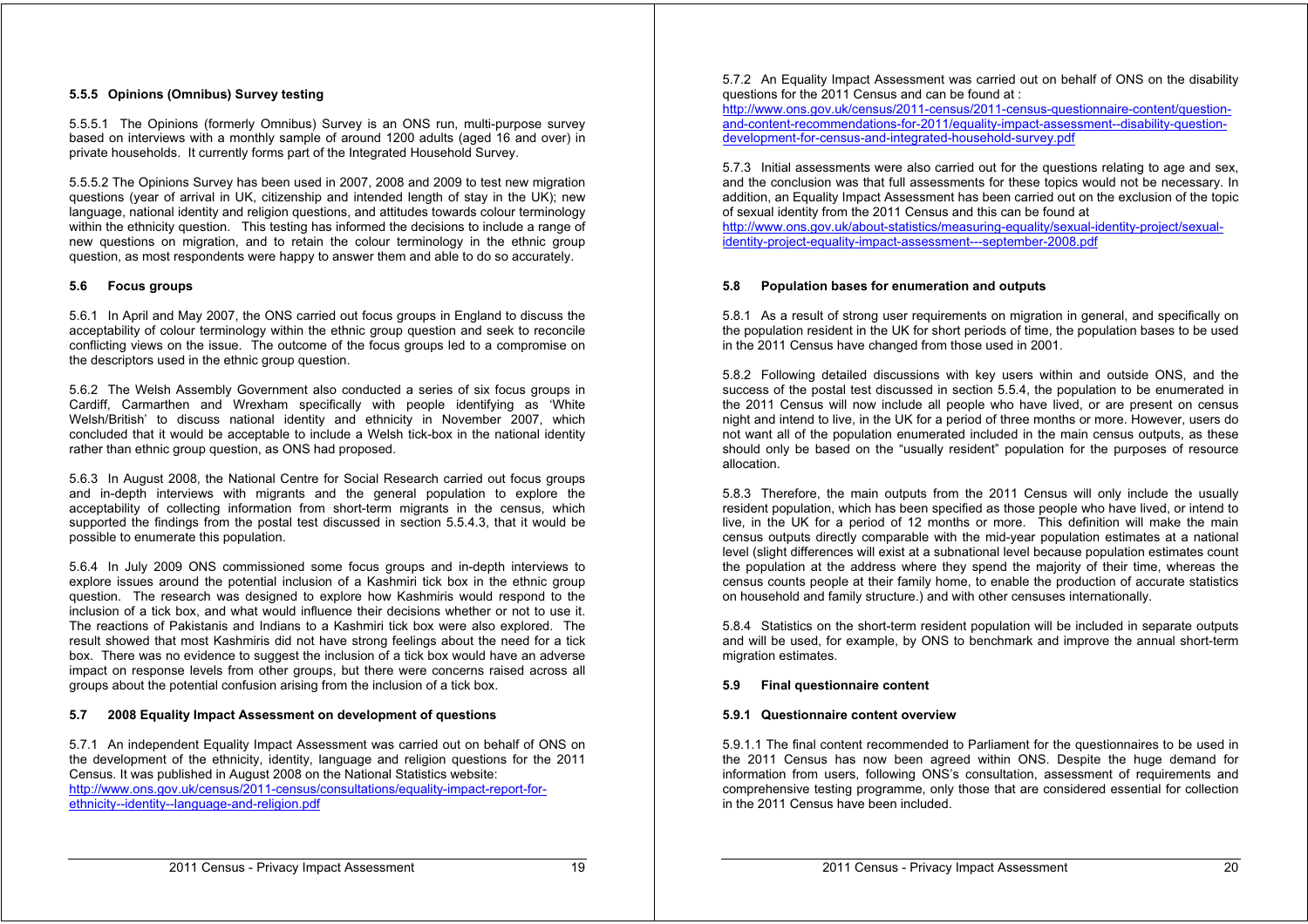5.9.1.2 Strong user requirements for all of the topics to be included have been confirmed, and questions developed that will meet these needs and be acceptable to respondents. The majority of the information to be collected was also collected in the 2001 Census, using the same questions. This was expected for a number of reasons:

- continuing user requirements for the information and the need to complete time-series analysis;
- continuing comparability with other sources of information, within and outside ONS; and
- confidence that these questions will collect the information required, and be acceptable to respondents.

5.9.1.3 A number of questions have been modified since the 2001 Census, either to meet evolving user requirements, or to incorporate improvements identified during testing.

5.9.1.4 A number of questions will be asked for the first time, to meet new requirements, driven primarily by the significant increase in the last decade of international migration, population mobility within the UK, and the increased complexity of household living arrangements.

#### **5.9.2 International Migration**

5.9.2.1 International migration, particularly short-term migration, has made it more difficult to produce population estimates in which users have confidence. The criterion for inclusion in census population estimates is that a person should expect to live in the UK for 12 months or more. Many migrants stay for a shorter period than this, and hence would not be included in the census statistics. However, such people use public services (such as schools and refuse services) and housing whilst in the UK, and local authorities in particular need to plan to meet their needs. ONS has also proposed inclusion of questions relating to year and month of arrival in the UK and, for those who have been here for less than 12 months, a question on intended length of stay, so that local services and housing requirements can be effectively planned.

### **5.9.3 Mobility within the UK and complex living arrangements**

5.9.3.1 More and more people in the UK have more than one residence in the UK, for a range of reasons, including:

- children of divorced parents
- people with a second residence for work (eg people who live in one place during the week for work, but with their families at weekends); and
- people with holiday homes.

5.9.3.2 ONS needs to avoid counting such people twice, and needs to ensure they are counted in the correct location. ONS is therefore also proposing new questions on second addresses where people stay for more than 30 days a year, and the purpose of that second address. Such information will also be of use to local authorities, as such people use services and housing where they stay.

#### **5.9.4 Proposed new questions**

5.9.4.1 There are eight new proposed individual questions for 2011, with two 2001 Census questions dropped. The new individual questions are primarily a result of the migration, mobility and complex living patterns noted above and are:

| <b>Question topic</b>                                                                                                 | <b>Uses</b>                                                                                                                                                                                                                                                          |
|-----------------------------------------------------------------------------------------------------------------------|----------------------------------------------------------------------------------------------------------------------------------------------------------------------------------------------------------------------------------------------------------------------|
| Main language spoken and English<br>language proficiency (where English is not<br>the main language)                  | To identify groups with low ability in English<br>to inform service provision;                                                                                                                                                                                       |
| Month and year of arrival in the UK (for<br>those born outside the UK)                                                | To help identify short-term UK residents,<br>improve understanding of migration and<br>inform service provision;                                                                                                                                                     |
| Intended length of stay in the UK (for those<br>born outside the UK, arriving within the year<br>prior to census day) | To help identify short-term UK residents,<br>improve understanding of migration and<br>inform service provision;                                                                                                                                                     |
| Passports held (as a proxy for citizenship)                                                                           | To provide information on people's rights of<br>movement, employment, welfare and<br>eligibility to vote;                                                                                                                                                            |
| Second address (and purpose of second<br>address)                                                                     | To improve estimates of the usual resident<br>population, improve understanding of living<br>patterns within the UK, enable production of<br>outputs using different population bases<br>and inform resource allocation; and                                         |
| National Identity                                                                                                     | To allow people to declare affiliation to a<br>nation of the UK. Also improves the quality<br>of information collected on ethnic group by<br>allowing people from ethnic minorities to<br>express a British identity independently<br>from the ethnic group question |
|                                                                                                                       |                                                                                                                                                                                                                                                                      |

5.9.4.2 There are three new proposed household questions for 2011, with three 2001 Census questions dropped. The new household questions are primarily aimed at helping to get the census count right and are:

| <b>Question topic</b>   | <b>Uses</b>                                 |
|-------------------------|---------------------------------------------|
| Number of bedrooms      | A better indicator of overcrowding than the |
|                         | longstanding question on number of rooms.   |
| Type of central heating | Replaces whether or not have central        |
|                         | heating. Provides information to help       |
|                         | identify fuel poverty.                      |
| Visitor details         | To help ensure everyone is included in the  |
|                         | 2011 Census - information on both usual     |
|                         | residents and visitors will be captured, as |
|                         | happened in the 1991 Census and earlier.    |

5.9.4.3 As described in 5.4.5, despite needing additional questions to address the new demands for questions, ONS initially proposed keeping to three pages of question per person. This would have meant that the proposed new questions on language, and the 2001 questions relating to qualifications, unpaid care and industry of employment, would not have been included.

5.9.4.4 However, the demand for these questions from MPs, Lords, central government departments, the Treasury Select Committee, and census users in general was so great that central government departments between them provided a further £22 million to enable a fourth page of questions per person to be included, covering the additional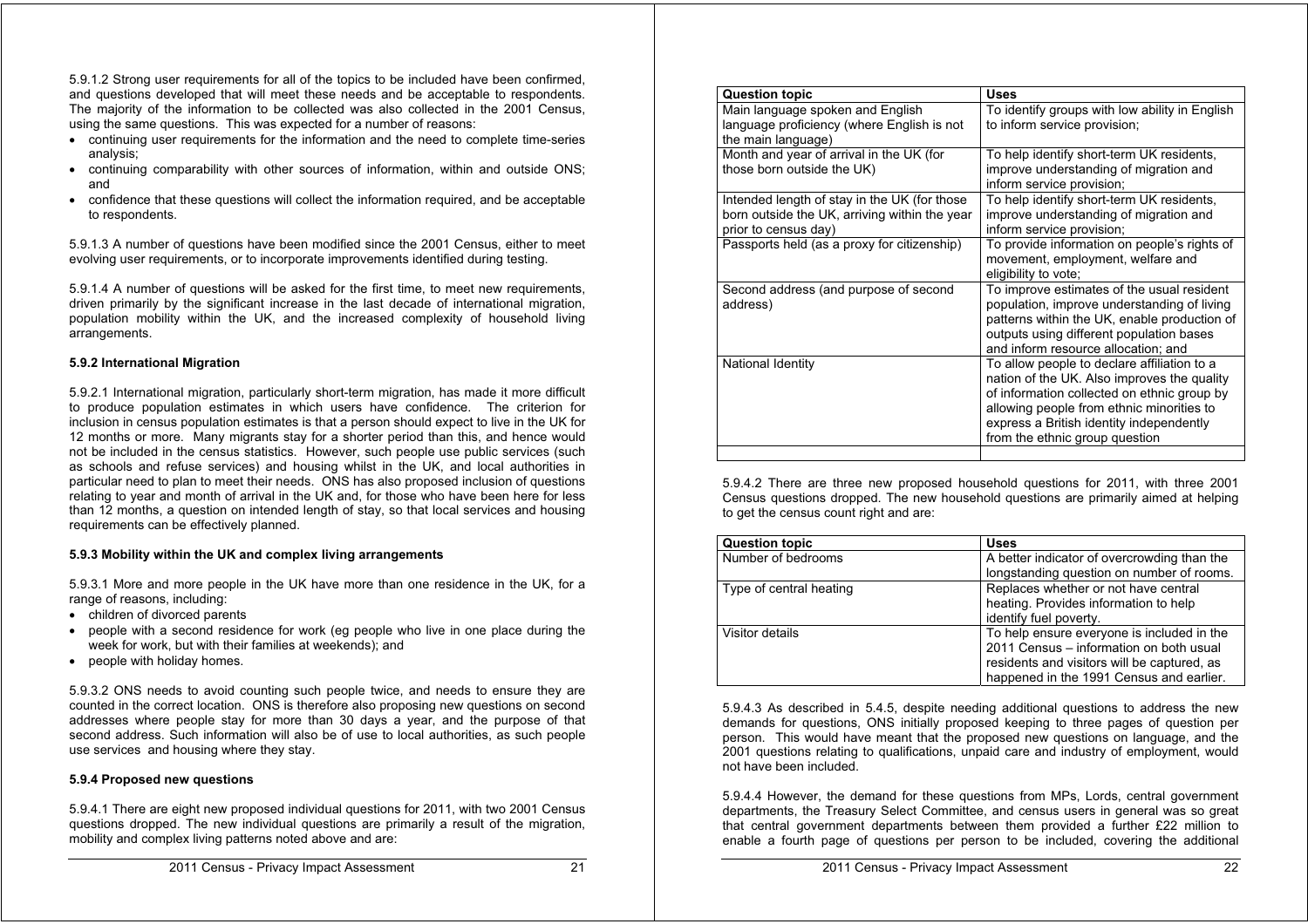printing, delivery, collection and processing costs. There is a net increase of six in the number of questions per person, from 36 in the 2001 census to 43 in 2011 (plus one additional routing question, to make skipping of questions easier for the public).

5.9.4.5 The 2011 Census questionnaire will include space for six people per household, compared with five people in 2001. As in previous censuses, households with more people than there is space on the census questionnaire will be able to request a continuation questionnaire. The increase from five to six people per questionnaire will reduce the need for people to do so, which will reduce the risk of people being missed by the census altogether.

5.9.4.6 The questionnaire is better laid out and less cramped as international experience of paper questionnaire design shows that this makes it easier for the public to complete them. This was borne out in the 2007 Census Test Evaluation Survey which showed that 69% of respondents to that survey felt the questionnaire was acceptable (ie they thought it was either 'simple', 'easy to understand', or 'OK'). The inclusion of better structured questions about visitors on census night, clearer instructions and the space for an extra household member have resulted in a questionnaire length of 32 pages per person, compared with 20 pages in 2001.

5.9.4.7 As noted above, research by ONS, including a review of academic literature, international census experience, and an ONS postal test of three and four page per person questionnaires, has given no indication that a longer questionnaire will be a barrier to public response, as long as the questionnaire is well laid out and easy to follow.

5.9.4.8 The burden on each household in completing the census questionnaire is considered reasonable. For a typical household of four people the once-a-decade Census should take around 30-40 minutes.

5.9.4.9 The £22 million funding contributed by central government departments demonstrates the demand for, and the value of, the information these additional questions provide.

#### **5.10 2011 Census questionnaire - privacy considerations**

#### **5.10.1 2011 Questionnaire privacy consideration overview**

5.10.1.1 Throughout the question research testing process, ONS tested the acceptability of each proposed question to respondents. These have been considered through both qualitative and quantitative research and investigation - in particular through:

- the 2007 Census test evaluation survey
- consideration of the non-response rates to particular questions in the 2007 test and subsequent postal tests
- split-sample postal tests
- the 2009 ONS opinions survey testing
- focus groups, specifically on acceptability of colour terminology; intended length of stay in the UK; and consideration of whether to include Kashmiri tick-box in the ethnicity question
- conversations with respondents during the cognitive testing process

#### **5.10.2 2007 test evaluation survey findings**

5.10.2.1 The 2007 Census Test Evaluation Survey (CTES) achieved responses from 1,200 people who responded to the 2007 Census Test, and 250 people that chose not to respond to the 2007 Test. This asked, amongst other things, whether there were any questions in the 2007 Test questionnaire that caused them concern.

5.10.2.2 Of the 1200 people who did respond to the test, 10% said that they felt unhappy about answering some of the questions, with fewer concerns about the household questions. Of those who expressed unhappiness about questions for individuals, 110 said that they felt particularly unhappy about answering the questions on income; 17 the ethnicity question; and 12 the religion question. The remainder were spread across a range of other questions.

5.10.2.3 Nearly all the new questions which are proposed for inclusion in the 2011 census were tested through the 2007 test evaluation survey. The new questions that were included in this test lead to very little concern from the public, with less than 0.5% of respondents to this survey saying that they were unhappy to answer the questions.

5.10.2.4 A question on sexual identity was not included in the 2007 Test.

5.10.2.5 Of the 250 people interviewed that didn't return a 2007 Census Test questionnaire, only 4% failed to do so because they felt the questions were too intrusive. A further 4% said that they did not want to disclose personal details at all. The two most frequent answers were "too busy" (26%) and "don't feel it's important" (6%). A further 52% of respondents gave a range of 'other' responses, including 'didn't want to do it' and 'thought it was junk mail', which were to be expected of a voluntary test with limited publicity.

5.10.2.6 A full report on the 2007 test questionnaire and the 2007 test evaluation survey findings can be found at :

http://www.ons.gov.uk/census/2011-census/2011-census-project/2007-test/2007-testquestionnaire-evaluation.pdf

#### **5.10.3 Question non-response rates**

5.10.3.1 When questionnaires from tests are returned to ONS, some questions are left blank by respondents, for a range of reasons. This is generally because they do not know the answer to the question – often because they are answering on behalf of somebody else in the household. However, as indicated by the survey responses above, it is sometimes because they are not happy to answer the question. The non-response rates to particular questions can therefore give further insights into privacy concerns.

5.10.3.2 The proposed new questions for the 2011 Census that were not included in the 2007 Test (and thus were not included in the 2007 test evaluation survey) were :

- number of bedrooms
- passports held (as a proxy for citizenship) and
- intended length of stay in the UK.

5.10.3.3 The most recent postal test was undertaken in March 2009 with a random sample of 10,000 households, and included the most up to date versions of all the proposed 2011 census questions, including those that were not in the 2007 Census Test. For the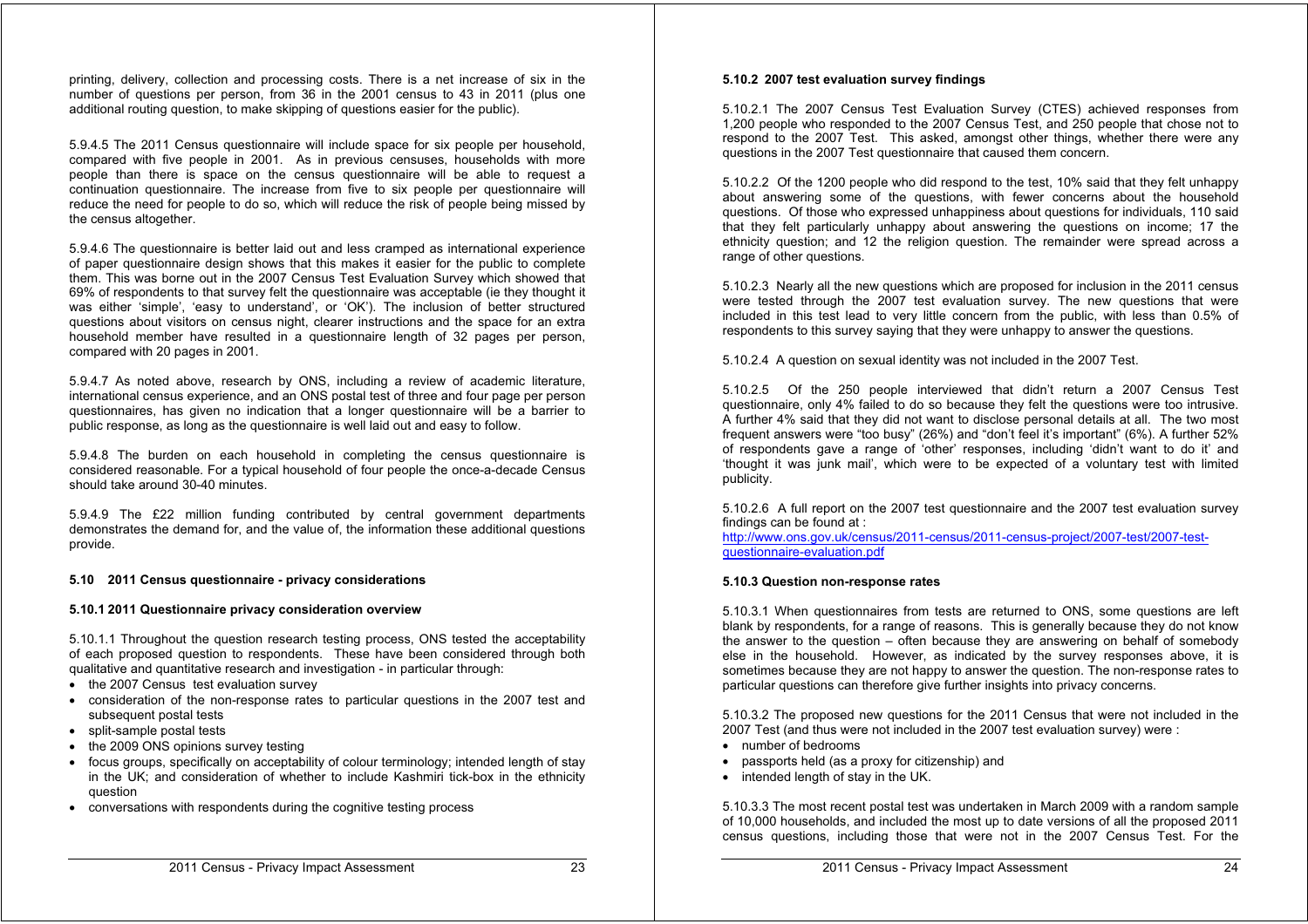passports held and number of bedrooms questions, the non-response rate to this postal test were 1.7% and 1.9% respectively, giving no indication of significant privacy concerns.

5.10.3.5 The intended length of stay question had a non-response rate of 11.2%. However, research undertaken in 2008 specifically to test the public reaction to this question amongst migrant groups and amongst the general population, including a split sample postal test and focus group research commissioned from the National Centre for Social Research (see below) painted a different picture, and gave no cause for concerns.

#### **5.10.4 Split-sample postal tests**

5.10.4.1 Split sample postal tests involve posting census questionnaires to the public, with households randomly divided into two samples; each half of the sample receives slightly different questionnaires. Differences in the return rate between the two samples indicate whether respondent have concerns about the questions which are different between the two questionnaire types.

5.10.4.2 ONS has carried out a number of split sample tests, including:

- The 2007 Census Test, where one questionnaire included questions relating to personal income and the other did not;
- A 2007 postal test, where one questionnaire had three pages of questions per person, and the other had four;
- A 2008 postal test, across the general population and also undertaken in areas with high numbers of migrants, where one questionnaire had a question relating to intended length of stay in the UK and the other did not.

5.10.4.3 The 2007 test showed a 2.7% lower response rate from the sample receiving the questionnaire with questions relating to personal income. The other two tests showed no difference at all in the return rates, thus giving no indication of privacy concerns from those who responded to either the number of questions asked, or to the question relating to intended length of stay in the UK.

#### **5.10.5 Opinions survey testing**

5.10.5.1 In 2009 ONS undertook specific testing through the ONS 'opinions' survey to understand people's attitudes towards possible census questions relating to their sexual identity, religion, ethnicity and disability.

5.10.5.2 Of the sample of about 1,000 respondents, 5% of people reported that they felt uncomfortable about the sexual identity question, 2% felt uncomfortable about the religion or ethnicity questions, and 1% about the disability question.

5.10.5.3 When asked whether any of the questions would put them off completing and returning their census questionnaire, 3% said that a question on sexual identity would put them off, compared to 1% for each of religion, ethnicity and disability.

5.10.5.4 Noting that the religion, ethnicity and disability questions were all asked in the 2001 census, which had a 94% response rate overall, this suggests that the vast majority of people find these questions acceptable. Attitudes to questions about sexual identity however suggest that, were this to be included in the 2011 Census, it could have a marked impact on census response rates.

5.10.5.5 Further detail on this research can be found at

http://www.ons.gov.uk/census/2011-census/2011-census-questionnaire-content/questionand-content-recommendations-for-2011/index.html

#### **5.10.6 Focus groups and cognitive testing**

5.10.6.1 During the questionnaire development process, a number of focus groups were undertaken specifically to explore the acceptability of questions to respondents, including:

- use of colour terminology in the ethnicity question
- inclusion or exclusion of specific tick boxes in the ethnicity question
- inclusion of a question asked of recent migrants about their intended length of stay in the UK

5.10.6.2 As described in section 5.6 the focus groups relating to colour terminology resulted in an approach acceptable to the majority of respondents. No significant concerns were raised in the focus groups relating to the tick boxes proposed for the 2011 Census ethnicity question, or to the proposed question on intended length of stay.

#### **5.10.7 Cognitive testing**

5.10.7.1 As described in section 5.5.2, the questionnaire development process included extensive cognitive testing. During the cognitive testing process, no significant concerns were raised in relation to any of the questions proposed for inclusion in the 2011 Census

#### **5.11 Conclusions of research into privacy issues relating to questionnaire content**

5.11.1 All the new questions proposed for inclusion in the 2011 Census have been through extensive testing for privacy related issues. Whilst there may be some individuals who have such concerns, ONS has not found evidence that there are significant privacy related issues with the proposed 2011 Census questionnaire.

5.11.2 Many of the questions in the 2011 Census are identical to, or modifications of questions asked in 2001, and were acceptable in 2001. These established questions have also been included in the 2011 Census question testing process, and no issues with these questions have been identified through this testing.

5.11.3 The research outlined above has, however, resulted in the recommendation by ONS to exclude two questions from the 2011 Census for which there were strong user requirements:

- sexual orientation; and
- income

5.11.4 Further details on the results of this research can be found at http://www.ons.gov.uk/census/2011-census/2011-census-questionnaire-content/questionand-content-recommendations-for-2011/index.html

5.11.5 In addition, for individuals who have privacy concerns and do not want others in their household to see their responses, an individual questionnaire is available. This option is often requested in households of sharing adults, for instance. The individual questionnaire will also be used by people living in a communal establishment (such as a care home, hospital, student hall of residence, hotel, prison or other residential establishment). The individual questionnaire can be completed online or on paper; it can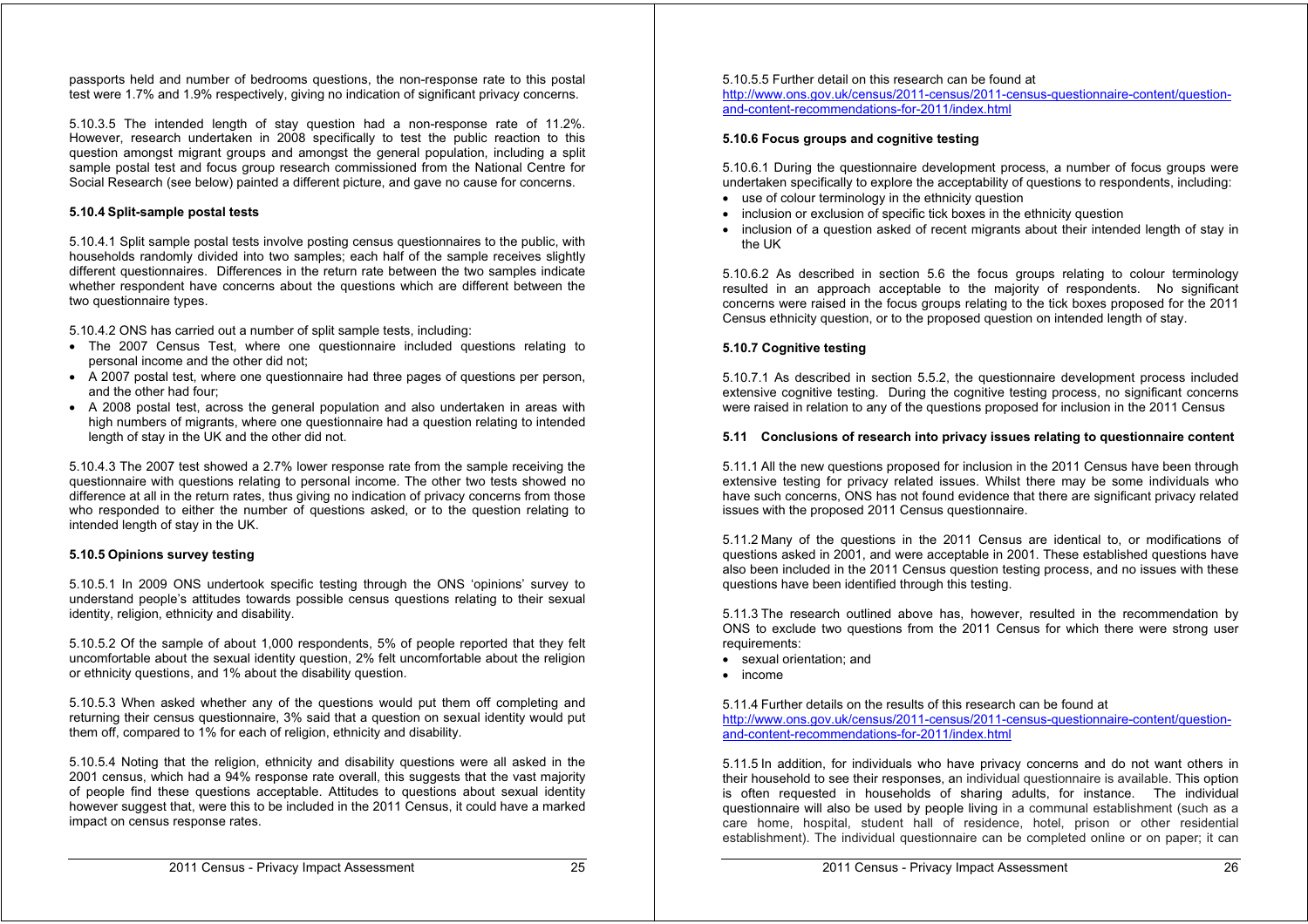be requested online, from a call to the census helpline, or from census collectors on the doorstep.

## **6 Use of third parties (e.g. more outsourcing)**

#### **6.1 Background to procurement of 2011 Census services**

6.1.1 Whilst ONS is responsible for, and runs the 2011 Census, of the total census budget around 52% is spent with external suppliers. The reasoning for this is based in three areas: a 10-yearly census it is not cost-effective for ONS to invest in equipment and staff that will not be used in the intervening time; benefiting from technology advancements over the same period; and, ONS can maximise economies-of-scale and core competencies from specialist external providers.

6.1.2 ONS' core competencies focus on census statistical and operational design; questionnaire design; statistical processing; and, operations. They do not include, for example, recruiting a field force in excess of 30,000 people. It therefore makes sense to supplement ONS expertise with new skills, technologies and infrastructure available from commercial companies as and when required.

6.1.3 Outsourcing is not a new strategy and additional non-permanent employees have always been employed during a census. ONS successfully outsourced census services in 1991 (e.g. publicity; distribution) and in 2001 (e.g. publicity; questionnaire printing; postal services; questionnaire scanning/ capture/ coding; census helpline; census field staff payroll; distribution). The National Audit Office's (NAO) report on 2001 Census stated that "The Office for National Statistics established a sound strategy for outsourcing census services. They also ensured sufficient competition to deliver value for money from those services."

6.1.4 A privacy concern of some members of the public may be that external suppliers do not treat their personal data with the same confidentiality and rigour as ONS applies, or may not be subject to the same protections and controls as are applied to ONS. Some may also be concerned that their data will be used by such companies for purposes other than the census (e.g. direct marketing purposes).

6.1.5 To manage this concern, ONS has put in place both contractual and operational measures to ensure that the same privacy standards that ONS would adopt, are applied by the companies with whom we work. ONS remains fully responsible for the census design which informs the specification of requirements for all contracts. ONS ensures that there are rigorous testing and assurance processes (including rigorous security requirements) to ensure conformity with government guidelines, ONS standards, and the law.

6.1.6 ONS has insisted that there are a number of measures applicable to all contracts and their service providers. ONS also carries out, or commissions, independent security testing (e.g. of IT systems), and will oversee decommissioning of systems at the end of contracts to ensure that census data is wiped or destroyed appropriately.

6.1.7 Other decisions to protect the public include ONS directly employing and managing the large temporary field force, operating the census through a headquarters and regional management structure. Furthermore, all staff working on the census, whether ONS

employees or contractors, are subject to the ONS' confidentiality legislation. All census staff, both ONS employees and contractors, must sign a Census Confidentiality Undertaking, confirming that they have read and understood these confidentiality requirements, and the potential penalties for not complying with them. In addition, awareness training on confidentiality and privacy of census personal information is included in the training of staff that will, or might, handle census information.

#### **6.2 Scope of 2011 Census procurement**

6.2.1 Learning lessons from the 2001 Census, the scope and grouping of the outsourced services was reviewed and extended. In 2004/5 ONS assessed each of the census functions, against a set of criteria including:

- was it an ONS or industry core competency
- were there privacy considerations favouring outsourcing or an in-house solution; and,
- does the ONS have capacity to develop or retain the expertise etc.

6.2.2 This process identified those functions favouring outsourcing; those favouring an inhouse solution; and a few borderline functions.

6.2.3 Following the preliminary review carried out in 2004/5, each procurement went through options analysis, which identified the most appropriate linking or bundling of services, whether internal or external to ONS. The short-listed options were then used in a market engagement exercise, where the leading organisations within their fields were asked to contribute to the bundling options and determine where the most interest would lie. The output of these two studies was then analysed and presented in a decision paper to the Census Procurement Assurance Group. These papers clearly identified the most appropriate bundling of services for Census which would gain the greatest competitive interest from the market fully meeting Census' core requirements of technical and security compliance whilst demonstrating value for money.

#### 6.2.4 This process determined a number of bundles, including:

- census questionnaires and data capture questionnaire printing; on-line census; scanning and capture of census questionnaires; etc.
- recruitment, payroll, and training of census field staff
- postal service contracts
- $\bullet$  logistics and fulfilment contracts ie to deliver supplies, questionnaires, translation leaflets etc to the field staff and to the public
- publicity and communications contracts
- a range of other, smaller contracts to support the census field operation

6.2.5 The procurement timetable in general started at an earlier stage than during previous censuses. The ONS has to follow the UK government and EU procurement regulations; census procurement has been managed under the auspices of the ONS' procurement team. Because of the major IT and other procurements involved with the census, the census programme has been subject to routine Office for Government Commerce (OGC) gateway checks, including gateway reviews immediately prior to the award of each of the two largest procurements, Route A, and Recruitment, Payroll and Training (RPT).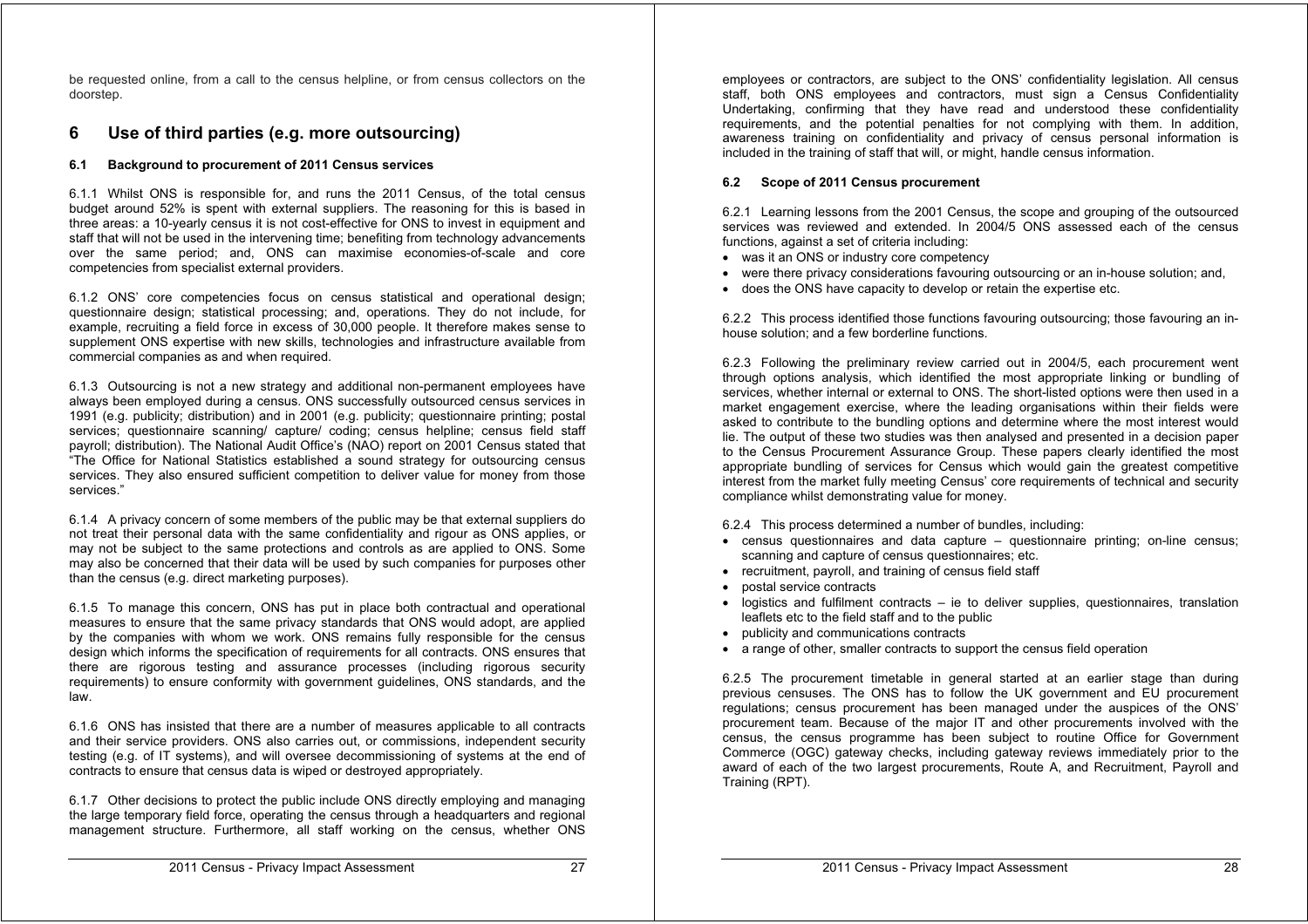#### **6.3 Questionnaire ('Route A') Services**

- 6.3.1 'Route A' services consist of:
- printing (of questionnaires and information leaflets)
- questionnaire tracking system
- online census and online help
- census helpline
- data scanning, capture and coding.

6.3.2 Route A was subject to a formal OJEU competitive procurement following the negotiated procedure, and the contract was awarded to Lockheed Martin UK Limited in August 2008.

6.3.3 ONS is aware of privacy concerns expressed about the possibility of the US Patriot Act being used by US intelligence services to gain access to personal census records for England and Wales. These concerns have been addressed by a number of additional contractual and operational safeguards. These arrangements have been put in place to ensure that US authorities are unable to access census data:

- Existing law already prevents the disclosure of census data it is a criminal offence to disclose personal census data and is punishable by a fine and/or up to two years in prison;
- All census data is owned by ONS and all of the legal undertakings of confidentiality of personal census information will apply to both ONS and any contractors;
- LMUK are the prime contractor for the Route A contract. They have engaged a number of UK or EU specialist sub-contractors for the different components of the contract. The main ones are Polestar (printing); UK Data Capture (scanning and data processing); Cable and Wireless (communications and data centre); BSS (census helpline) and Logica (security)
- Lockheed Martin UK will design the processing systems for ONS using its expertise and past experience. The day to day running of operational services will be provided by the consortium of specialist service providers. All of these specialist subcontractors are registered and owned in the UK or elsewhere in the EU;
- This contractual structure means that no US companies will have any access to any personal census data;
- No Lockheed Martin staff (from either the US parent or UK company) will have access to any personal census data;
- All staff that have access to the full census data set in the operational data centre work for ONS.

6.3.4 In addition to the above, a wide range of physical and operational security measures will be put in place, including:

- Staff with access to the full census data set or substantial parts of it will have security clearance to handle material classified as 'Secret' under the UK Government's classifications;
- ONS staff will authorise all physical and system accesses to census personal information;
- All staff of the census data capture centre will be provided with lockers outside the facility, where they will be required to leave camera, phones and any mobile devices able to store data. All USB drives of workstations will be disabled, so that no census information could be copied.
- All census employees and contractors working on the census sign a declaration of confidentiality to guarantee their understanding and compliance with the law;
- $\bullet$  All data will be processed in the UK the data capture centre and census helpline will be located in the UK.

#### **6.4 Recruitment, Payroll and Training for Census field force**

6.4.1 For the 2011 Census, a wide range of options were considered, including procuring components separately, along with an in-house comparator. However, because of the complex interfaces between the recruitment, payroll and training functions, it was decided to outsource these as a combined set of functions. Testing the outsourcing in this combined format was one of the three prime objectives of the 2007 Census Test, and was found to be successful and viable.

6.4.2 ONS carried out a competitive procurement following the Restricted Procedure for the Recruitment, Payroll, and Training (RPT) contract. This contract was awarded to Capita in March 2009.

6.4.3 Capita is one of the UK's largest recruitment organisations and is the largest business process outsourcing provider across the UK Government. It has tried and tested systems and a proven track record of maintaining the privacy of the personal information of the staff it recruits, trains and pays. They are compliant with the Data Protection Act and operate to the appropriate security standards (BS EN ISO270001).

6.4.4 The majority of Census completed questionnaires will be returned by post, or online. However, some members of the public will prefer to give their completed questionnaires to members of the census field force. communal establishments (such as military bases, hostels; universities, and boarding schools, etc) will have hand-delivery and hand-collection. So census field staff will handle some completed census questionnaires, although perhaps fewer than in previous censuses.

6.4.5 In order to mitigate public concerns in relation to the potential handling of their information, and even though the returned questionnaires will mostly be in sealed envelopes, ONS has maintained the position that the entire field force will be employees of ONS and subject to the same Civil Service privacy obligations.

6.4.6 However, the major field force privacy issues probably relate to maintaining the privacy of the personal details of the large temporary field force employed for the census. This is being managed through adherence to the Data Protection Act by both ONS and Capita, but also strict provisions within the contract specification for data security, encryption and independent testing.

#### **6.5 Postal Services**

6.5.1 Post-back of census questionnaires was introduced for the 2001 Census and was acceptable to the public, with about 88% of census questionnaires being returned by post. In 2011, the completed questionnaires will be sent directly to the data capture centre, rather than being returned to field staff via 2,000 field offices, as in 2001. Furthermore, census mail will be processed separately from the general mail in 2011.

6.5.2 The postal services for 2011 have two specific aspects of the service, both post-out of blank questionnaires, and post-back of completed questionnaires. Both of these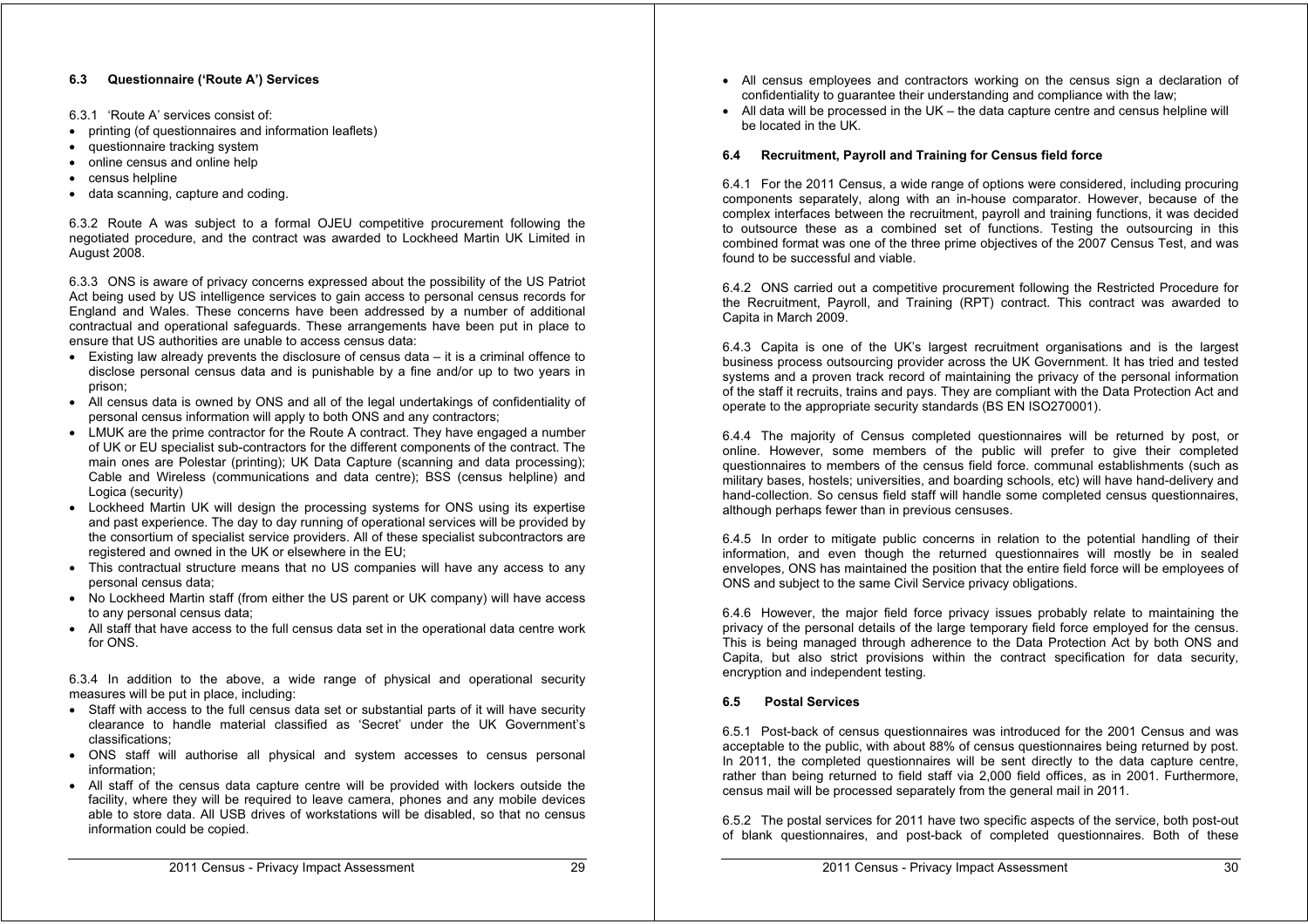services are subject to the confidentiality standards of the Postal Service Act, which imposes stringent levels of confidentiality in handling personal and private mail.

#### **6.6 Post Out**

6.6.1 Following the deregulation of the postal service, a framework of suitable providers has been procured by the Office for Government Commerce, working in tandem with POSTCOMM. This panel of approved suppliers can compete for work that falls within a general requirement but all suppliers of a postal service still depend on the significant infrastructure of Royal Mail for the 'final mile' delivery to the household letter-box.

6.6.2 Having carried out full market engagement, ONS completed this procurement using the OGC buying solutions postal services framework inviting all suppliers on the framework to submit a tender. The full evaluation of the process determined that Royal Mail provided a significantly better technical solution and demonstrated value-for-money so were awarded the contract early in 2009.

#### **6.7 Post Back**

6.7.1 As with the above, ONS carried out full market engagement with all suppliers on the postal services framework. All of them acknowledged that Royal Mail was the only organisation with the infrastructure (e.g. post-boxes, national collection vehicles, postmen and post women) to carry out these services and withdrew from any ensuring procurement.

6.7.2 Following this outcome, and in consultation with POSTCOMM, ONS negotiated the post-back service with Royal Mail which included specific requirements pertaining to security, processing, sorting and assurances around subjects such as additional collections to reduce the risk of overflowing post-boxes (which happened in a small number of areas in the 2001 Census).

#### **6.8 Public Fulfilment**

6.8.1 As part of public engagement throughout census, there is a requirement to handle requests from members of public for translation leaflets, additional information or replacement blank questionnaires. Procurement is ongoing following the Restricted Procedure to select an organisation to provide this service. Whilst the scope of this service does not include handling completed questionnaires, ONS has still specified adherence to BS EN ISO27001 for security standards when handling and storing blank questionnaires.

#### **6.9 Distribution**

6.9.1 Dedicated and non-secure transportation – includes the movement (e.g. to census field staff) of blank questionnaires and non-questionnaire related materials (e.g. bags, pens, etc). Blank questionnaires will be distributed using dedicated transportation, sealed complete with a manifest that will only include census products. The other materials will be distributed to the same standards as expected throughout census, including manifests etc, but it will be allowable to include other non-census materials in the transportation.

6.9.2 Secure distribution – this includes the transportation of completed questionnaires, high value items (e.g. laptops for field managers) and any product or item which may even remotely contain census data (e.g. Enumerator Record Books). TNT was successful in a

small competition for the 2009 Census Rehearsal. A further procurement competition will be carried out in the summer of 2010 to award a single supplier for the 2011 Census using the OGC buying solutions framework for couriers, which includes secure distribution. The POSTCOMM approved framework includes such suppliers as Royal Mail and TNT, all of which operate in accordance with the Information Assurance standard ISO 27001. Additional requirements will include controlled manifests and locked/ sealed containment.

#### **6.10 A summary of other contracts**

6.10.1 A number of other procurements are required to support the larger ones, or the delivery of the census on a wider scale. Many of these have no security connotations.

6.10.2 Publicity and Communications – a contract for advertising, design and media buying services was awarded following an OJEU procurement process. Other smaller communication contracts were subject to competitive procurement via Central Office of Information (COI) frameworks during 2008 and 2009.

6.10.3 Translation services –existing call-off contracts were used for the Census rehearsal. Two further contracts will support census, one for Welsh only using a preferred supplier, all other languages being competed through another government department's framework.

6.10.4 Print management (non-questionnaire related leaflets and other materials) – ONS' in-house services were used for the census rehearsal. The greater requirement for the 2011 Census was competed through the OGC buying solutions print management framework and provisionally awarded to 3M SPSL in November 2009. They provided significant value-for-money whilst also achieving the highest marks for security.

6.10.5 Telecommunications – the provision of mobile phones for team-leaders is being provided through the existing ONS contract for the rehearsal. The full requirement for census will be competitively procured during the summer of 2010.

## **7 Census Online Data Collection**

#### **7.1 Background**

7.1.1 In addition to the traditional paper questionnaire, new for the 2011 Census will be the option of extensive use of the Internet by census respondents. The internet facilities include:

- census questionnaire on-line
- on-line help facilities, including FAQs and some audio-clips
- provision to request materials (e.g. a replacement questionnaire; a questionnaire for an individual within a household; translation materials, etc.)

7.1.2 Various security measures are built into the online data collection system, to counteract threats from hacking or attempts to disrupt the system availability (e.g. denial of service attacks) or to deface the website. In addition, advice is given to the public on how they can protect their own security, including statements on the site such as the ONS will never email the public asking them to respond giving personal Census information, or their internet access ID.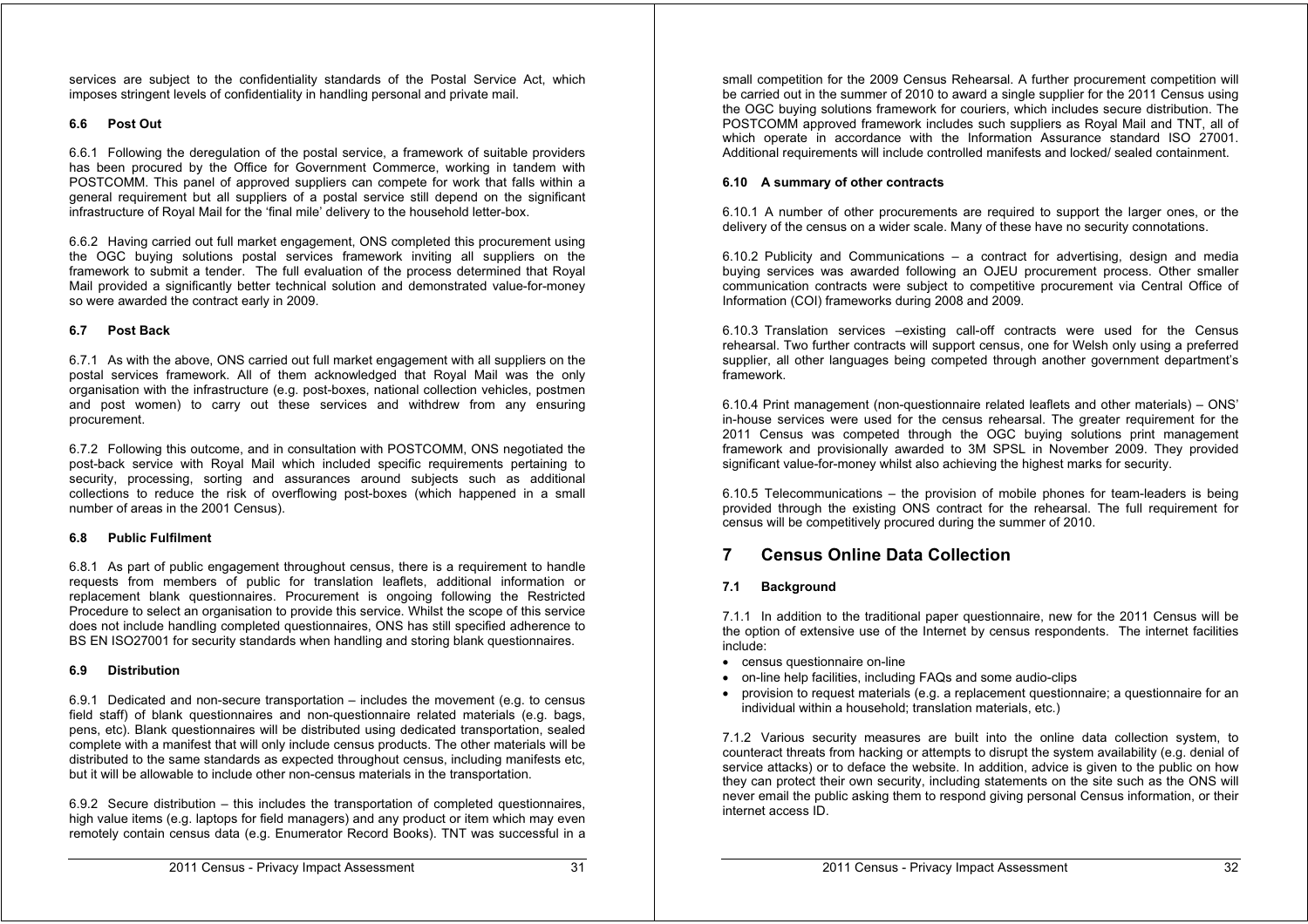#### **7.2 Online Census**

7.2.1 The internet channel aims to provide a highly usable and accessible service, while also assuring the public that their personal data is secure. The online census system will meet accessibility standards and will provide a new option for individuals who are visually impaired or otherwise have problems with completing a response on paper.

7.2.2 The 2011 Census internet presence has a single aim, which is to provide a new option for those who want to use it, to make the completion of the census questionnaire as simple as possible. The online questionnaire collects the same information which is requested on the paper form and will not attempt to gather other information about internet usage or habits.

7.2.3 As the internet has become more pervasive, the need to include it as a possible interaction channel for the 2001 census has increased. It is now considered a fundamental component of the 2011 Census programme. Based on the successful experience of online census questionnaires in Australia, New Zealand and Canada in 2006, ONS expects that about 25% of all respondents will complete the census questionnaire on-line.

7.2.4 The internet solution does not require respondents to download any software. Using a variety of popular web browsers, the public will securely access the system via an encrypted link, as used by online banking applications.

7.2.5 The design of the 2011 online census has taken account of international experience and internet design expertise to make the system as easy as possible for the public to use. Modifications have been made as the result of user testing on a range of people from different age groups and community backgrounds. Feedback has been positive that the application is simple to use.

7.2.6 When presented with the opening screen users will be able to choose to use either the census online, census help pages or to request certain materials be sent to them (eg translation leaflets).

#### **7.3 Accessing the online census**

7.3.1 Respondents will gain access to the online census using an internet access ID that is printed on their paper questionnaire. The internet access IDs will be similar to the compact disc licence keys commonly found with commercial software packages, consisting of 20 alphanumeric characters presented in groups of four characters that the respondent enters into the login screen for the online census application. We believe that this familiar approach to authentication will be well received by the public. Failed access attempts to the online census will be logged with associated data to support subsequent analysis and the undertaking of required corrective actions.

7.3.2 Questionnaires will be checked for completeness when respondents attempt to submit them. As the respondent completes the questionnaire, we perform some validation and edit checks for some questions. If questions have not been completed, we give the respondent the option of being directed to the missing portions of the questionnaire.

7.3.3 Users have the option to save their return and come back later. Users returning to the website after being away simply log back into the website using their internet access

7.3.4 Access to questionnaire data is based on the internet access ID used to create it. This keeps the respondent's data secure prior to submission by limiting access to the respondent's data to the respondent, who is the only person who knows the ID and who carries the responsibility to protect it while it is in use, just as with any other user id and/or password they may possess. The formulation of the internet access ID is such that it is extremely difficult to guess an algorithmically valid ID and even harder to guess one that is actually associated with a particular household or individual. This design also protects against fraudulent submissions and malicious behaviour.

7.3.5 Our online census service architecture is primarily concerned with the usability and availability of the web site and the protection of the data provided via it. The facilities used to deliver online census provide secure hosting for the systems and telecommunications services that are at the core of the online census service. Given the criticality of the these services, they are designed to provide very high levels of physical and information systems security and availability. This includes physical access controls to the facility, denial of service protections in the network, diversely routed communications services, and on-site power generation capabilities that can support the facility for weeks at a time. The online census facilities for the 2009 Rehearsal, for instance, have been subject to security testing by Logica, and by independent testing carried out on behalf of the ONS.

#### **7.4 Census online help**

7.4.1 For those respondents who encounter difficulty with particular questions while using the online census, we will provide links to the relevant census help pages, as well as providing for global access to help topics and features. It is believed that the online help will answer most of the public queries, and allow them to complete their questionnaire. The online help application will also be used by our helpline staff to ensure that common answers are provided to on-line and non on-line users.

#### **7.5 Online request for materials**

7.5.1 Some kinds of requests can be processed online. These include requests for a new or replacement questionnaire; or for a translation or information leaflet. For other requests, such as a request for a field visit, the respondent will be advised to call the census helpline. Only a valid address is required to order material online, although a name or contact details may be requested in case of difficulty.

#### **7.6 Advice for members of the public**

7.6.1 Advice for members of the public on actions they can take to maintain the confidentiality of their personal census data is provided online. This includes statements such as the ONS will never email the public asking them to respond giving personal census information, or their Internet Access ID.

#### **7.7 Online Census – decommissioning**

7.7.1 Completion of the data gathering phase of the Census will be followed by formal decommissioning of the internet based services and their supporting infrastructure. All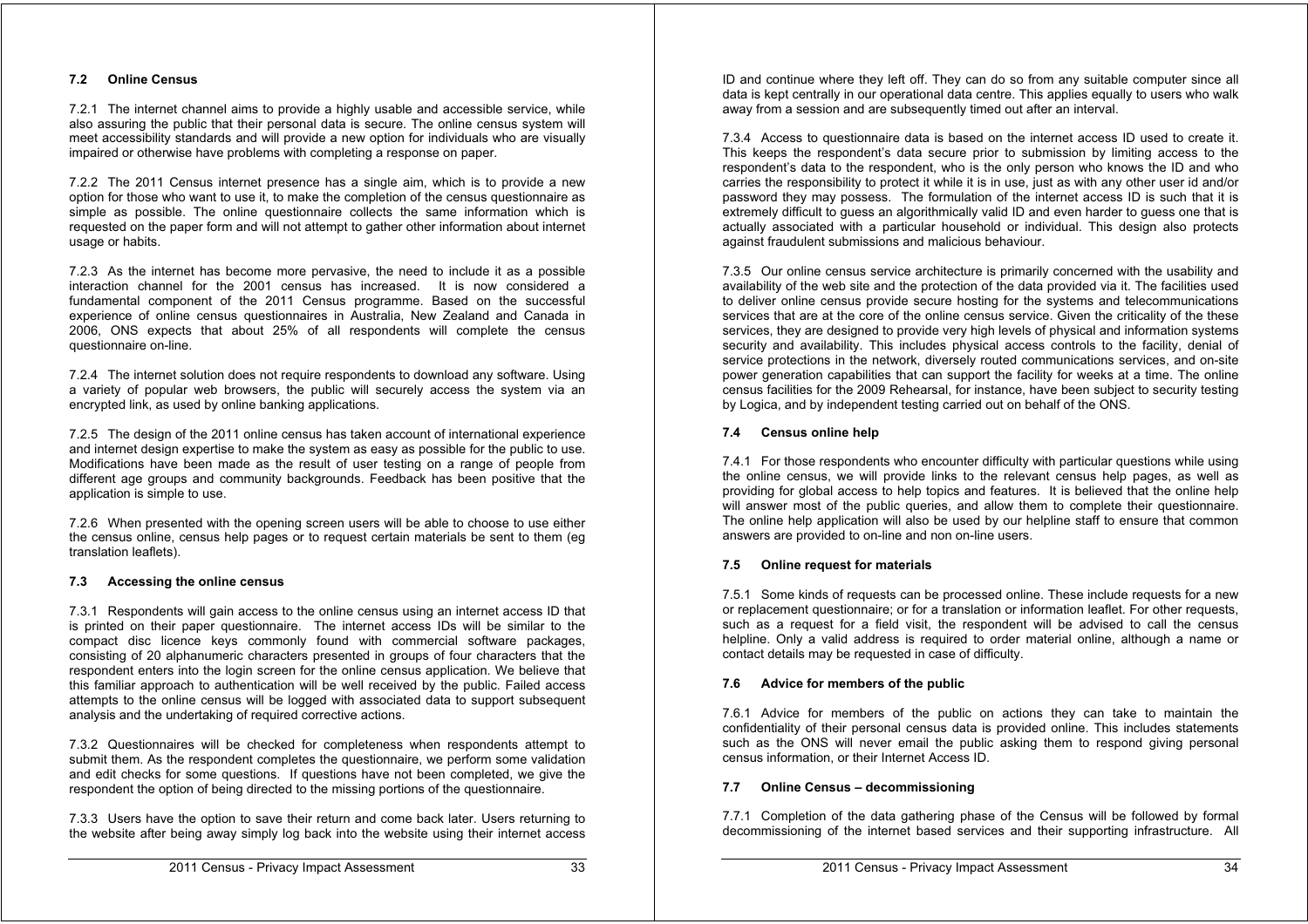infrastructures will be 'wiped' of data to exacting government standards to ensure that no collected data is leaked inadvertently.

## **8 What are the technical and practical arrangements for capturing census data, securing it, and transferring the data to ONS?**

#### **8.1 Government Security Standards**

8.1.1 ONS will ensure that government-wide standards for information risk management and data security are met. Census information has been classified as RESTRICTED with security implemented to meet that level. For high risk components of the census operation security measures have been implemented consistent with SECRET level.

8.1.2 Census adheres to all mandatory requirements of the HMG Security Policy Framework. This is supported by compliance with the following CESG Information Assurance Standards:

Standard No 1 – Technical Risk Assessment;

Standard No 2 – Risk Management and Accreditation of Information Systems;

Standard No 4 – Communications Security;

Standard No 5 – Secure Sanitisation of Protectively Marked Information or Personal Information; and

Standard No 6 – Protecting Personal Data and Managing Information Risk.

8.1.3 In addition to the above government standards, the census will comply with ISO27001 (the international standard for an Information Security Management System (ISMS)). The census security team, supported by professional security contractors working for ONS, oversees the compliance of suppliers and their staff with these government standards.

#### **8.2 Census data Capture**

8.2.1 Census data is captured by two means. Firstly, the paper questionnaires are scanned and an image taken of every single page. Optical Mark Recognition (for tickboxes) and Optical Character Recognition (for write-in responses) software is used to capture the responses from the paper questionnaire. Operators look only at 'snippets' of form images to capture any information that can not be read automatically, and to code some write-in responses. The second method of capture is via the online census option – an image is created for each online response for archive purposes.

8.2.2 The census data capture centre is the capture and processing centre provided under the Lockheed Martin UK contract. The operational data centre houses the servers and network equipment on which the online census is hosted, and in which the scanned images and captured data are stored. Partly for security reasons, the operational data centre is physically located within the census data capture centre

8.2.3 Both data capture methods result in an image of the census questionnaire, as well as the census data. ONS ensures that the computer systems and communication networks at the data capture centre comply with the government security standards. This includes the specification of security standards in the contract, assurance and testing by

8.2.4 In addition to systems and network security, the data capture centre and operational data centre also have strong physical security measures in place to ensure that physical access is monitored and that access to particular parts of the building is only granted to authorised staff. ONS will have a team of staff permanently based at the data capture centre to handle more complex queries, and to authorise physical and IT security accesses.

8.2.5 All contractor staff in the data capture centre will have government approved baseline security checks carried out to provide appropriate vetting and background checks. The staff in the operational data centre with access to all or large parts of the census (about 30 people, in two shifts) will work for ONS and will have additional security checks carried out, and will be cleared to handle SECRET data.

#### **8.3 Data Transfer**

8.3.1 The large files of census images are transferred to ONS using government approved encrypted hard disks which are securely couriered to ONS. The census statistical data will be transferred to ONS via a secure encrypted private network.

## **9 Pre-addressing of questionnaires, and questionnaire tracking**

#### **9.1 Background**

9.1.1 Until 1991 census field staff both delivered and collected the census questionnaires for their 'enumeration district' (of say 250 households). Whilst census headquarters did not have up-to-date information on progress and response rates, this information was known by the field staff. – they knew what had been delivered; what collected; and therefore what was still outstanding and needed following-up.

9.1.2 For the 2001 Census ONS introduced post-back of questionnaires. This proved popular with the public and 88% of census questionnaires were returned via this route. The questionnaires were collected by Royal Mail and delivered to over 2,000 locations for onward delivery to the field staff – partly so that they could check off posted questionnaires to know which households still needed to be followed up. However, in practice in the 2001 Census, there were problems with the post-back operation – questionnaires were delayed or misdelivered. This meant that field staff were not sure which questionnaires were outstanding and wasted resources following up addresses which had already responded. Similarly, if a respondent claimed to have returned the questionnaire, the field staff had no way of identifying whether or not this was a genuine claim. For the 2001 Census, neither the field staff, nor census headquarters knew which questionnaires were outstanding. This lead to pockets of poor enumeration in the 2001 Census that were not identified until well after the field operation had finished.

#### **9.2 Questionnaire tracking (QT) in 2011**

9.2.1 For the 2011 Census the ONS is retaining post-back, but direct to the data capture centre – this will avoid the difficulties and delays encountered in 2001. However, to ensure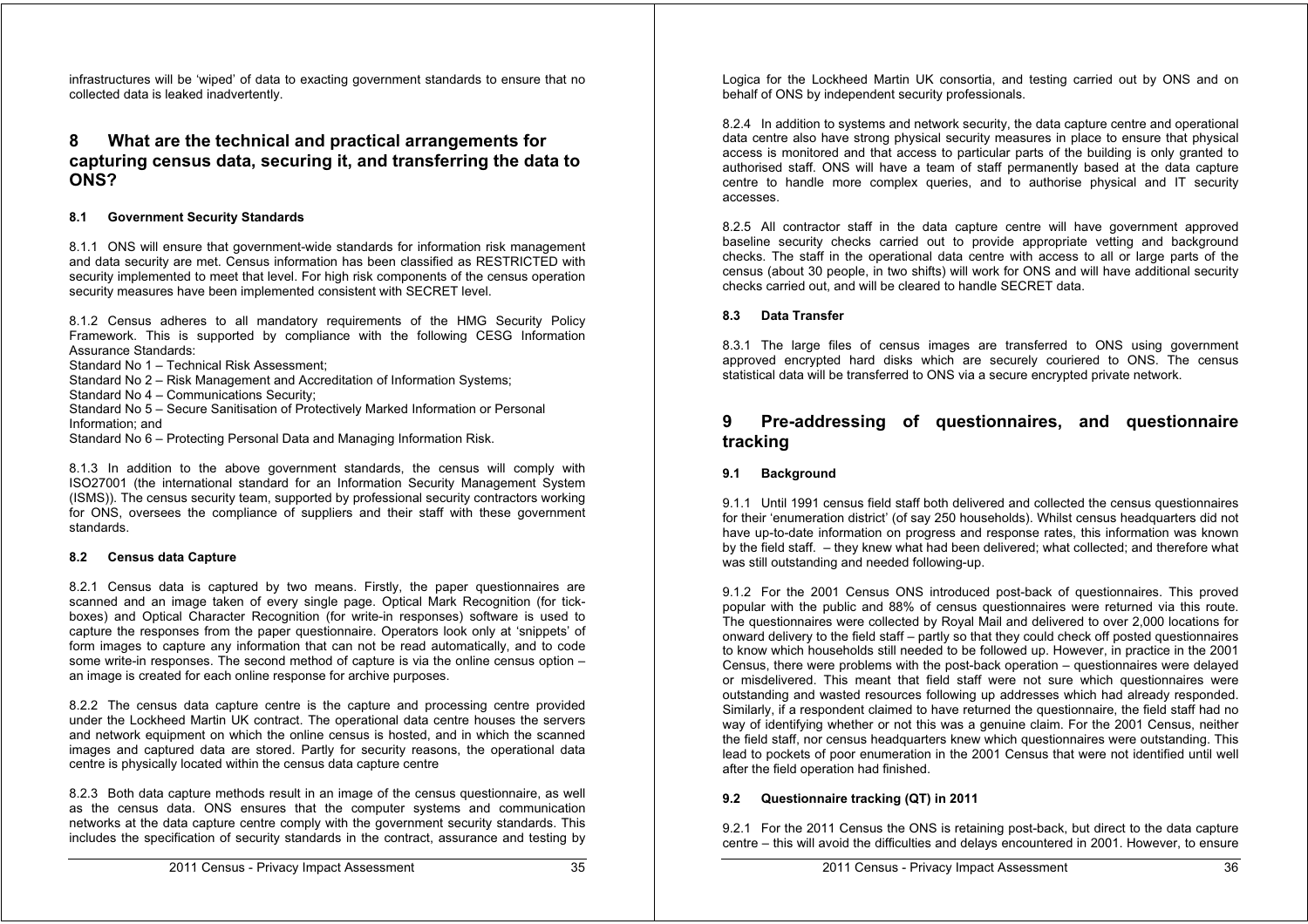that there is information to enable field staff to know which households need following up, ONS is introducing a questionnaire tracking (QT) system for the 2011 Census. Each questionnaire will be pre-addressed and will have a unique identifier and associated barcode – these were used in 2001, but primarily to enable individual scanned pages of the questionnaires to be 'stitched' together to create a full questionnaire. In addition each questionnaire will have a unique Internet Access Code (IAC) for online authentication. The address, unique identifier, and IAC will all be held on the questionnaire tracking system.

9.2.2 The QT system will be updated at various points during the census process. The initial stage will be to 'seed' the QT with up-to-date addresses. When questionnaires are overprinted with an address, the link to the unique questionnaire identifier and IAC will be added to the QT. The QT will be updated when questionnaires are delivered to the Royal Mail for delivery to the public.

9.2.3 When questionnaires are returned by post, Royal Mail will separate out census returns (they will be very obvious in the post) and send them to one of 24 sorting offices equipped with scanners able to accommodate A4 envelopes. These will read the bar code through a window in the return envelope, to enable the QT to be updated with a 'receipt' flag. In this way ONS will know very quickly which questionnaires have been returned. This will enable the field staff to avoid contacting members of the public who have already returned their questionnaire, and to focus their efforts on non-respondents who may need help or persuasion to complete their questionnaire.

9.2.4 In addition, when someone completes their census questionnaire online, the use of their unique Internet Access Code also enables us to know that a return has been submitted, and that this household does not need to be followed up.

9.2.5 Census field managers (co-ordinators and area managers) will have dedicated laptops provided for them to use for the Census primarily to access the questionnaire tracking system, and to make updates to it (e.g. linking the questionnaire barcode to an address when a replacement or new questionnaire is given out to a member of the public). The QT system does not hold information from census questionnaires; it only holds information to support the census operation. This is primarily the response status for each address, but also provides lists of those addresses which need to be followed up for encouragement or help. It will contain addresses for households where materials have been requested (e.g. translation materials; large print questionnaires, etc), and may contain telephone numbers if callers to the census helpline have given that information to enable local field staff to contact them.

9.2.6 The field laptops are encrypted, and have restrictions (such as disabling of USB ports) to prevent any information being downloaded from the laptop. All laptops will be retrieved from the field managers at the end of the Census, and will be cleared of all census information.

## **10 Address Register and sharing of address information**

#### **10.1 Background**

10.1.1 The design of the 2011 Census requires a comprehensive, high quality address register for all areas in England and Wales. In particular the introduction of a questionnaire tracking system needs a high accuracy address list, as does the move to delivering the vast majority of census questionnaires via post, rather than hand delivery as was done in previous censuses.

10.1.2 In the absence of a single authoritative source of national address information, ONS is developing an address register that meets census requirements in terms of quality and coverage, and which local authorities can be confident will effectively underpin census enumeration and outputs. This involves two key strands of development:

#### **10.2 Matching and resolution**

10.2.1 Full use is being made of the main sources of address lists: the Royal Mail Postcode Address File (PAF); the Ordnance Survey MasterMap Address Layer 2 (AL2); and the Local Authority address lists (the Local Land and Property Gazetteer). The National Land and Property Gazetteer (NLPG) is administered by the local authority community through the Improvement and Development Agency (IDeA). In addition other data sets will be used to help improve the register for particular areas, or types of establishments.

10.2.2 ONS is matching these sources to identify addresses that are common for inclusion on the Address Register. Addresses that are not common, or anomalies, will be resolved through close liaison with the data suppliers and local authorities who will use a variety of methods for resolving these anomalies. These methods may involve resolution through post men and women, use of other data sources available to suppliers or individual local authorities, such as the Valuation Office Agency (VOA) data, electoral roll and registers of building permits etc.

#### **10.3 Address checking**

10.3.1 Experience from the 2007 Census test and other small scale tests has shown that in some areas there can be critical deficiencies in the address register with large numbers of missing addresses, invalid and duplicate addresses. Therefore to ensure that the address register is as accurate as possible, ONS is also planning on carrying out a separate address checking exercise.

10.3.2 This address check would be carried out by address checkers in at most 30 per cent of the areas where there is greatest uncertainty about the quality of the register. The check would be carried out over a 4-6 month period finishing some six months before the census to ensure that the information gained can be assimilated into the address register to enable the printing of the census questionnaires. Address checkers will be given a list of addresses to check within a predefined area. In a small number of instances where the address cannot be verified or identified from the street, the address checker will make contact with the householder. The address checker will only verify and record the address.

10.3.3 The selection of areas to address check will be based on a number of factors including rate of household change, the extent of multi-occupation and the degree of inconsistency between the PAF, NLPG and OSAL2.

10.3.4 This effort in preparing an address register for the census provides the opportunity for permanent improvements in the existing address lists. Therefore ONS intends to share the information gained through address checking, namely new addresses such as housing developments or flat conversions with the main address list suppliers, where such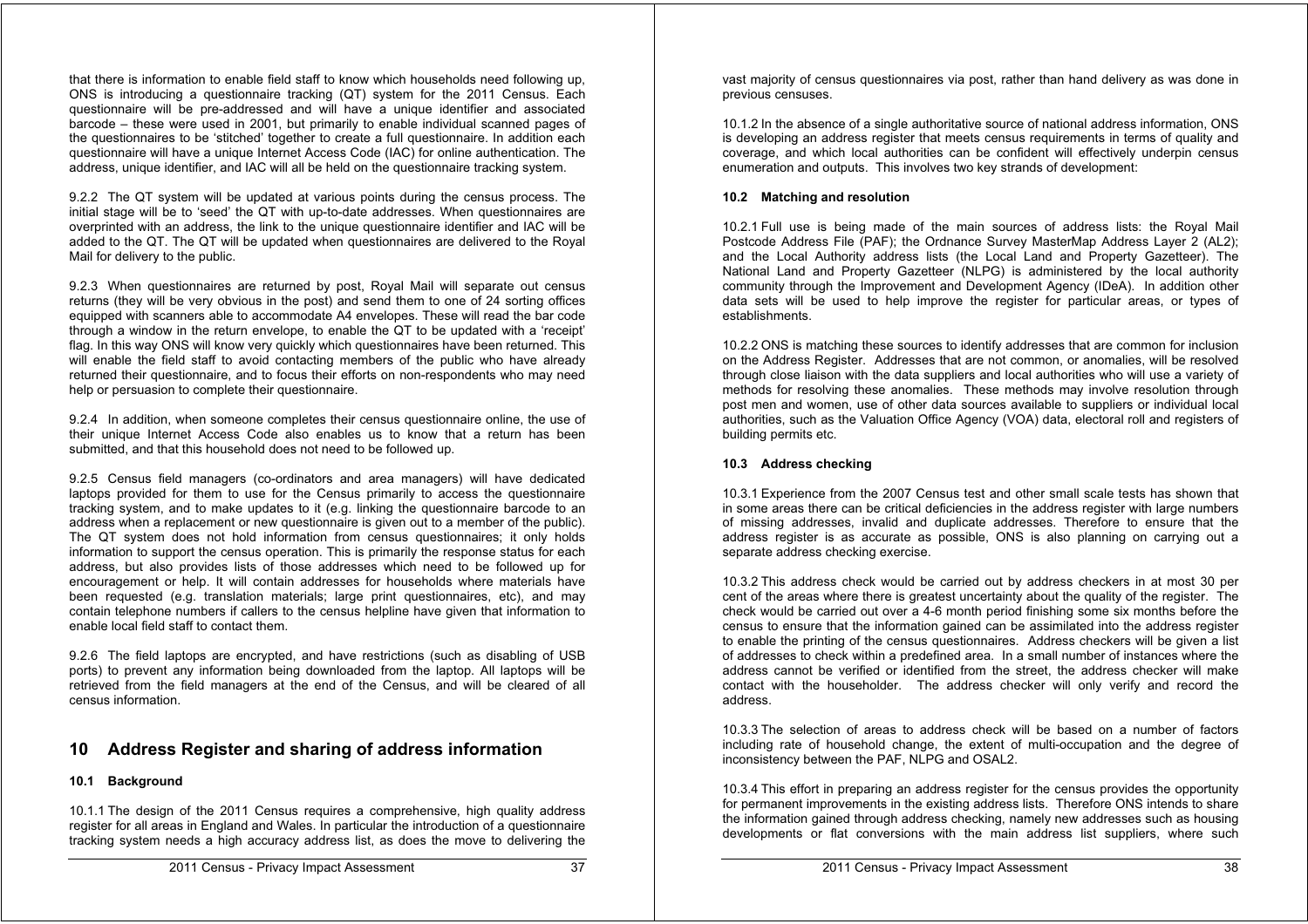information does not disclose any personal census information. To this end all the main address list providers have signed an information sharing agreement which will facilitate the sharing of the information gathered from address checking and help in the resolution of unmatched addresses.

10.3.5 However, no information on addresses identified as part of the operational Census will be shared with any other party. In this way, members of the public can be assured that their addresses will not be added to any government address databases as a result of participating in the census. So, for instance, a member of the public may ring the census helpline to say that they have not received a questionnaire. If ONS were to discover that their address was not on the census address list, this address would not be shared with the address providers. In practice, no addresses discovered as part of the census operation after February 2011, will be shared.

## **11 How will we use the information collected?**

#### **11. 1 How will the results be published?**

11.1.1 The ultimate benefits of the census are realised when the users of census data make use of the published outputs. The investment in the 2011 Census can only be justified if the results are made accessible and the outputs produced meet user needs. ONS is seeking to ensure the widest possible use is made of 2011 census outputs to ensure that the benefit from investment is maximised. In doing so, it is essential that ONS ensures that the data provided remains confidential, and ONS is legally obliged via the Statistics and Registration Service Act 2007 to protect the confidentiality of respondents.

11.1.2 Statistics from the 2011 Census will be delivered in a variety of formats and disseminated in a number of ways. Primarily products will consist of published reports, summary statistics, and geographic maps, which will be made available via the internet and on DVDs. Anonymised micro-data samples will also be produced, as described below.

11.1.3 Outputs from the 2011 census will use new technology enabling users to define tables online according to their own specification, based on more detailed aggregated datasets. A bespoke tabulation service will also be provided via ONS census customer services which will enable users to request bespoke statistics from information collected in the 2011 Census and any of the previous censuses.

11.1.4 Publishing data in any format does carry a risk, to some degree, that an individual, household, or organisation may be identified in the published statistics and confidential information released, and the risk increases as the level of detail in the published statistics increases. ONS therefore will take a number of approaches to make useful data available, whilst protecting against such risks.

#### **11.2 Statistical disclosure control methods for aggregated data**

11.2.1 Statistical disclosure control is an attempt to balance the utility (or statistical value) of published statistics against the potential for disclosure of confidential information. In

order to achieve this balance ONS will adopt a range of techniques which modify or summarise the 2011 census data.

11.2.2 As in previous censuses, precautions will be taken so that published tabulations of census data are in line with both the Statistics and Registration Service Act 2007 and the Code of Practice for Official Statistics.

11.2.3 Extensive research has been undertaken by ONS to determine the most effective ways of protecting published census statistics, drawing on academic and international expertise. The details of this research can be found at:

http://www.ons.gov.uk/census/2011-census/produce-deliver-data/confidentiality

11.2.4 This research has resulted in the following suite of methods to protect aggregated 2011 Census outputs:

- restricting the number of output categories into which a variable may be classified, such as aggregated age groups
- where the number of people or households in a geographic area falls below a minimum threshold, the statistical output - except for basic headcounts - will be amalgamated with that for a sufficiently large enough neighbouring area
- modifying some of the data before the statistics are released through 'record swapping', where records with similar characteristics are swapped with a record from another geographic area.

11.2.5 For some more detailed tables, where the impact of disclosure control on the usefulness of the data is too great, special access arrangements will be put in place for approved researchers, as defined in the Statistics and Registration Service Act.

#### **11.3 Anonymised micro-data samples, and safe settings**

11.3.1 Microdata are a sample of individual and household records drawn from the census data, which have been anonymised to protect confidentiality.

11.3.2 Analyses from the microdata samples produce more reliable estimates for small populations, such as ethnic group or religion and or geographical area, and are often required for more sophisticated analyses of population data.

11.3.3 The availability of such samples was a major, and successful, innovation of the 1991 Census, and these were extended in 2001. Following the 2001 Census five samples of microdata were produced and access to these files was controlled differently depending on the level of disclosure risk in each file.

11.3.4 Two of the files (a 3% and 5% sample of anonymised individuals) were nondisclosive (following the application of disclosure control methods) and were made available to users through an end-user license. One file (a 1% sample of anonymised households) contained more detail, due to its hierarchical nature and hence had a higher disclosure risk (even after disclosure control methods had been applied). A stricter license/access arrangement was therefore put in place whereby the user could only download this file provided they had been granted 'approved researchers' status by ONS and agreed to comply with strict governance procedures to protect confidentiality.

11.3.5 The remaining two files (a 3% sample of anonymised individuals and a 1% sample of anonymised households) contain high levels of individual detail and never leave Census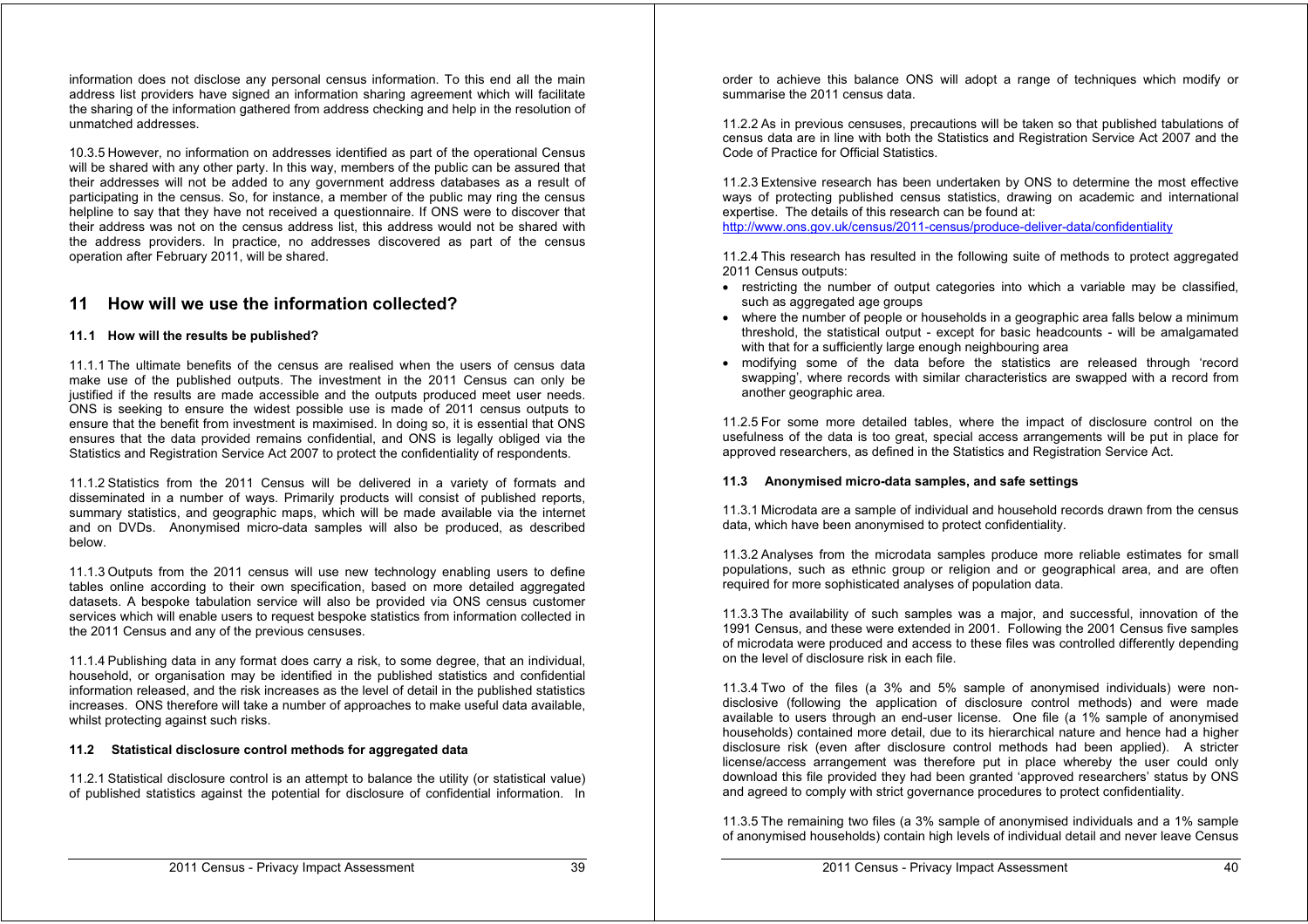offices. Researchers with 'approved researcher' status are invited to use the data but must do so within laboratories (Virtual Micro-data Laboratories) situated on ONS premises. All analysis and results conducted by the researcher are stored in the laboratory. Only once the analysis and results have been assessed by ONS staff as non-disclosive are they released to the approved researcher outside of the laboratory. The 'approved researcher' status complies directly with the Statistics and Registration Service Act 2007.

11.3.6 There is a strong need for microdata in 2011 to continue the extensive research and policy development that access to the 2001 microdata has provided. A variety of organisations have accessed, or commissioned research of, the microdata to further understanding of key social issues. A report commissioned by the University of Manchester ( "A business case for microdata files from the 2011 Census", Demographic Decisions ltd, April 2009 http://www.ccsr.ac.uk/sars/2011/documents/businesscase.pdf) identified a wide range of organisations (e.g. Department for Work and Pensions, Equal Opportunities Commission and Carers UK) who had used microdata during research on topics such as ethnic minorities in the labour force; differences in pay and unemployment amongst ethnic minorities; and an analysis of the economic and financial security of carers. Examples also included 100 surveys carried out by GfK NOP Market Research, which used microdata to optimise sample and survey data – for example a four year tracking survey for Digital Switchover designed to measure households' awareness of and preparedness for digital switchover. The survey required significant samples of vulnerable people. The SARs were used to identify levels of households containing pensioners, people with long term limiting illnesses, disabled groups, ethnic groups, etc.

11.3.7 Proposals for microdata samples for 2011 are at an early stage but will be developed in light of the disclosure control methodology applied to the underlying data, access arrangements and licensing issues.

#### **11.4 Will census records be shared with any other party**

11.4.1 No personal census data will be shared with any other party, except organisations acting on behalf of ONS to help in the production of statistics, as described elsewhere in this PIA. All such parties will be bound by contractual terms and are subject to the legal provisions of the Statistics and Registration Service Act.

11.4.2 Personal 2011 Census data will not be provided to any other government department or local authority; nor will it be provided to commercial organisations for direct marketing or any other activities.

#### **11.5 Linkage to other datasets**

11.5.1 Since 1971, ONS has linked census data to birth, death and cancer registration records and to subsequent census records for a 1% sample of the population, in what is known as the Longitudinal Study. This provides a uniquely rich source for policy research on a wide range of health and social issues, for example providing statistics on key indicators such as life expectancy by social class. This will be continued using the 2011 Census data. The Longitudinal Study will conform entirely to the principles of fair processing of personal data and sensitive personal data demanded by the Data Protection Act 1998.

11.5.2 The Statistics and Registration Service Act 2007 (SRSA) provides for individual data from other sources to be provided to ONS for purely statistical purposes. Any such

request requires a detailed business case and for Parliament to pass a Regulation under the SRSA to allow such data sharing. To date Parliament has approved two data sharing regulations for other departments to provide statistical data to ONS, within a safe setting, in respect of the Pupil Level Annual Schools Census, and Higher Education Student Information. ONS may link these records to individual 2011 Census records, to provide a wider range of statistics and to help quality assurance of the census data itself.

11.5.3 Any such linkage will only be undertaken for the purposes of production of statistics, and linked data will not be shared back with any providing organisations either within or outside government. All such processing of data will adhere to the Data Protection principles.

#### **11.6 Linked surveys**

11.6.1 ONS may use the census as a sampling frame for other surveys. For example, following the 1991 Census, census records were used by ONS to identify people who had trained as teachers and nurses but were no longer working in these professions. A sample of such people were then invited to take part in a follow-up survey.

11.6.2 There are currently no specific plans for such follow-up surveys using the 2011 Census. Any intention to use 2011 Census information for such follow-up surveys will be announced to Parliament before the census and made clear to the public in accordance with the National Statistics Code of Practice.

## **12 What is the legal basis for the 2011 Census?**

#### **12.1 Census Act 1920**

12.1.1 The primary legislation covering the census in England and Wales is the Census Act 1920.

12.1.2 Section 1 of the Census Act enables an Order to direct the taking of a census for Great Britain or any part of it. In England and Wales, the duty to carry out the census in section 2 of the 1920 Act (formerly conferred on the Registrar General) was transferred to the Statistics Board by the Statistics and Registration Service Act 2007 (c. 18, Schedule 1, paragraphs 1 and 2). The United Kingdom Statistics Authority holds the statutory powers of the Statistics Board and acts through the Office of National Statistics as its executive office (established under section 32 of the 2007 Act) in carrying out the work of preparing for and undertaking a census.

#### **12.2 The Census Order**

12.2.1 The purpose of the Census Order is to direct that a particular census of the population shall be taken and to state:

- the date of the census:
- the area to be covered by the census:
- the persons required to complete the census returns;
- the persons required to be included in the returns; and
- the content of the questions to be answered.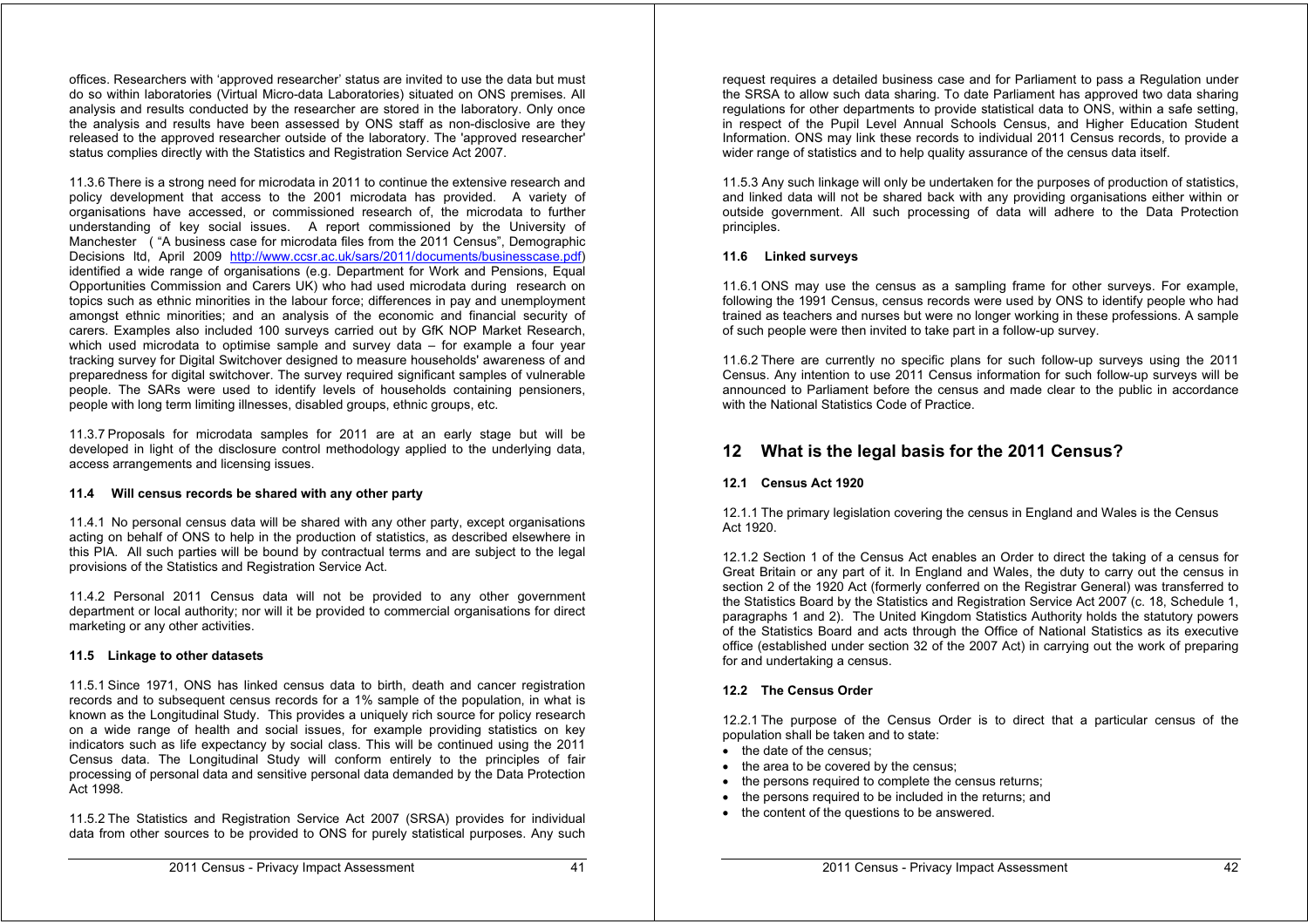12.2.2 The Census Order for England and Wales requires the approval of both Houses of Parliament. The Schedule to the Census Act sets out the specific topics on which questions may be asked in the census. These are

- 1 Name, sex, age.
- 2 Occupation, profession, trade or employment.
- 3 Nationality, birthplace, race, language.<br>4 Place of abode and character of dwelling
- 4 Place of abode and character of dwelling.<br>5 Condition as to marriage, relation to head
- 5 Condition as to marriage, relation to head of family, issue born in marriage.
- 5A Religion

12.2.3 Religion was added to the Schedule by virtue of the Census (Amendment Act) 2000 and is the only question which may be included in the census on a voluntary basis

12.2.4 In respect of these topics and of the Instrument as a whole, the Order is subject to the negative resolution procedure. However, the Census Act also allows questions on any other subject to be included in the census, as long as they will provide statistical information relating to the "social or civil condition of the population". In respect of the particulars for these questions, the Census Order is subject to the affirmative resolution procedure, and the particulars may be modified by agreement of both Houses of Parliament.

12.2.5 Under article 4 of the National Assembly for Wales (Transfer of Functions) (No.2) Order 2006 (S.I. 2006/ 3334), the Welsh Assembly must be consulted on the making of any Census Order proposed in respect of the whole or any part of Wales before a Minister of the Crown recommends to Her Majesty in Council that the Order be made.

#### **12.3 Census Regulations**

12.3.1 Section 3 of the Census Act contains a power for Regulations to be made for the procedure and practical arrangements for the census, enabling the Census Order to be carried into effect. The provisions of the Regulations cover, among other matters:

- the appointment of field staff
- the arrangements for the delivery of questionnaires and the collection of the completed returns
- the arrangements to ensure the security of personal census information, and the form of a undertaking to protect confidentiality to be signed by all field staff and other persons either employed on the census or providing services to the UK Statistics Authority for the purposes of the census; and
- facsimile copies of the questionnaires

12.3.2 The power to make the Regulations for England was transferred to the Minister for the Cabinet Office by the Statistics and Registration Service Act 2007 (Schedule 1, paragraph 3). It is intended that Regulations for the 2011 Census in England, which are subject to the negative resolution procedure, will be made and laid before both Houses of Parliament, in spring 2010, after the Census Order has been made. Responsibility for the Regulations in Wales now rests with the Welsh Ministers and arrangements are being made for similar Regulations to be submitted to the Welsh Assembly.

#### **12.4 European census legislation**

12.4.1 Regulation (EC) No 763/2008 of the European Parliament and Council imposes obligations on member states with respect to the provision of statistical outputs based on the 2010/11 round of censuses (or comparable data sources). These statistical outputs are to be provided to Eurostat, the Statistical Office of the European Community, which is tasked with providing the European Union with statistics at European level that enable comparisons between countries and regions. The 2011 Census, along with some existing survey information, will help the United Kingdom to meet this Regulation.

#### **12.5 Human Rights legislation**

12.5.1 Article 8 of the European convention on Human Rights states that: :

#### *RIGHT TO RESPECT FOR PRIVATE AND FAMILY LIFE*

*1 Everyone has the right to respect for his private and family life, his home and his correspondence.*

*2 There shall be no interference by a public authority with the exercise of this right except such as is in accordance with the law and is necessary in a democratic society in the interests of national security, public safety or the economic well-being of the country, for the prevention of disorder or crime, for the protection of health or morals, or for the protection of the rights and freedoms of others.* 

12.5.2 The provisions of Article 8 of the European Convention on Human Rights as incorporated in the Human Rights Act 1998 allow public authorities to enquire into a person's private life where they have a legal authority to do so and where such an enquiry is necessary in a democratic society for one of the aims stated in the Article.

12.5.3 The requirement to comply with the census is therefore entirely in accordance with the Human Rights Act in that the lawful authority is given by the Census Act 1920 and that it is necessary for the economic well being of the country and for the purposes of the protection of health and the rights and freedoms of others.

12.5.4 Ultimately it is for the courts to interpret the law and in 2002 this point was tested in a court of law and the court agreed that the census was permitted under Human Rights law.

#### **12.6 Keeping census records confidential**

12.6.1 Other than for the purposes of conducting the census and in the circumstances set out in section 39 of the Statistics and Registration Service Act 2007, it is unlawful for any member or employee of the UK Statistic Authority (which includes any member or employee of ONS) or any person who has received personal information directly or indirectly from the Authority, to disclosure such information. The provisions of the 2007 Act replace the more general provisions protecting the confidentiality of personal census information in England and Wales that were set out in Section 8 of the Census Act 1920 as amended by the Census (Confidentiality) Act 1991.

12.6.2 In addition to the general confidentiality provisions of Section 39 of the Statistics and Registration Service Act 2007, and the specific confidentiality provisions covering the census set out in the Census Regulations, the disclosure of personal census information, including subject access, is also protected by provisions contained in the Data Protection Act and Freedom of Information Act.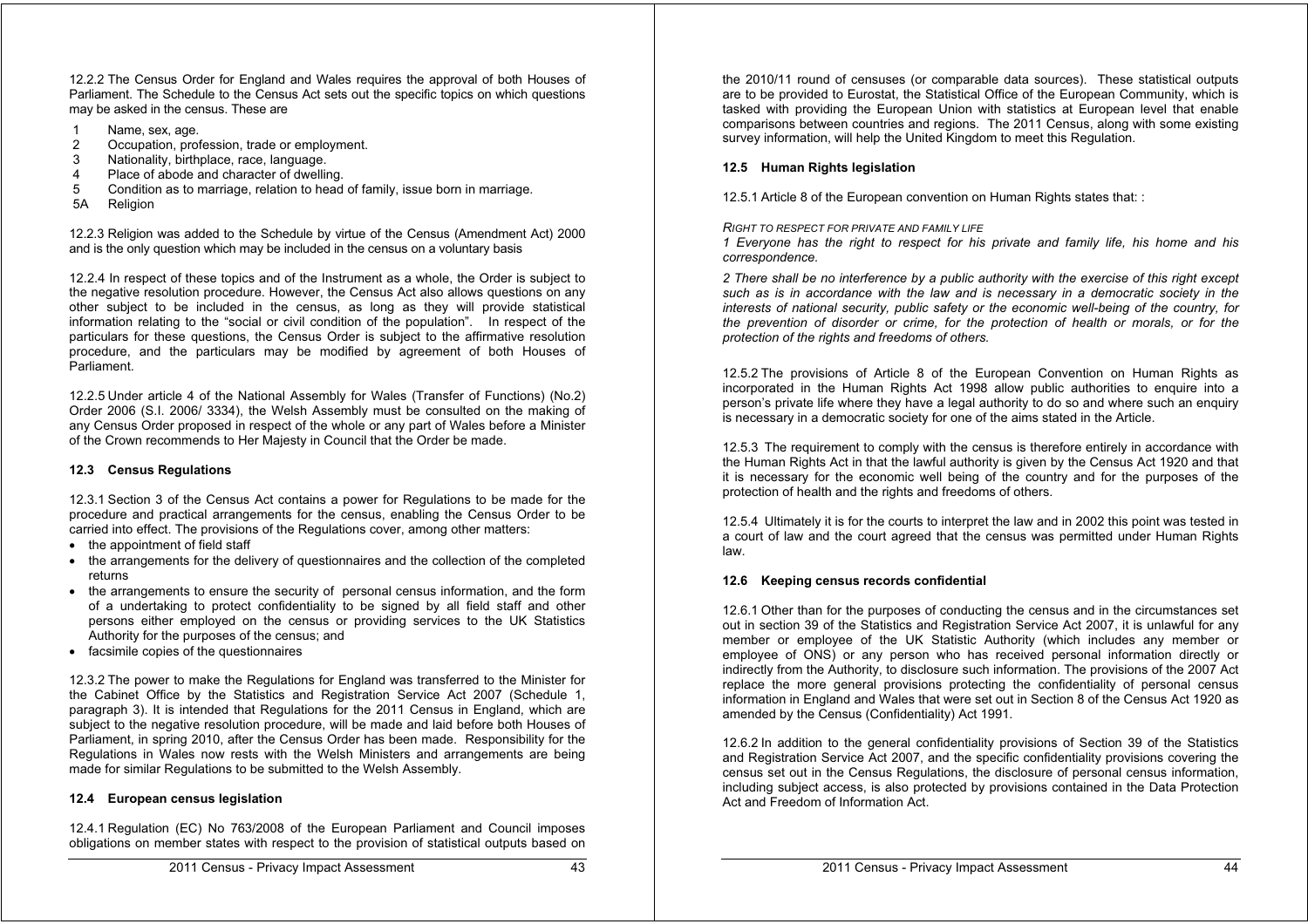12.6.3 The Government's White Paper *Helping to shape tomorrow* (Cm7513), published in December 2008, asserts the intention to maintain the policy of keeping the England and Wales census returns confidential for 100 years in line with the specific statutory provisions that exist in Scotland.

#### **12.7 How do the 2011 Census arrangements comply with the 1998 Data Protection Act?**

The Data Protection Act 1998 (DPA) sets out eight legally enforceable Data Protection Principles (DPP):

12.7.1 First principle - Personal data shall be processed fairly and lawfully and, in particular, shall not be processed unless at least one of the conditions in Schedule 2 is met, and in the case of sensitive personal data, at least one of the conditions in Schedule 3 is also met.

12.7.1.1 The Schedule 2 condition that is met is that the processing is necessary for compliance with the legal obligation that ONS have under the 1920 Census Act.

12.7.1.2 As the data being processed under the 2011 Census will be sensitive personal data a condition from schedule 3 of the DPA needs to be met. This condition is that the processing of the data is necessary for the exercise of any function of a government department.

12.7.2 Second principle - Personal data shall be obtained only for one or more specified and lawful purposes, and shall not be further processed in any manner incompatible with that purpose or those purposes.

12.7.2.1 Safeguards are in place to ensure that the census data is only used for statistical purposes. Once this information has been received by ONS, or its third party contractors the confidentiality provisions of S39 of the Statistics and Registration Service Act apply.

12.7.3 Third principle **-** the personal data requested is adequate, relevant and not excessive.

12.7.3.1 ONS is mindful of potential public concerns about census being intrusive and has striven to strike a balance between user needs and the amount of data collected. This is described in section 3 (the case for the census) which describes the alternatives considered, and in section 5 (questionnaire content) which describes the consultation and evaluation carried out to determine the questions to include.

12.7.4 Fourth principle - the personal data is accurate and where necessary kept up to date.

12.7.4.1 Due to the important role the census plays in future planning for the UK, ONS endeavours to ensure that census data is as accurate as possible. The following sections of the PIA describe the steps taken to check accuracy of the data collected. Section 5 describes the questions to be asked, including those to be included to help get the count right; section 5 also describes the census question testing process. Section 9 describes the address checking and questionnaire tracking system, which help ensure that addresses are not missed.

12.7.4.2 It is not necessary to keep census Information up to date as the census is a snapshot in time.

12.7.5 Fifth principle – Personal data processed for any purpose or purposes shall not be kept for longer than is necessary for that purpose or those purposes.

12.7.5.1 Under section 33(3) of the Data Protection Act personal data that is only held for statistical purposes is exempt from the  $5<sup>th</sup>$  principle of the Data Protection Act. Longstanding government policy is that census records remain closed in the custody of the ONS, as set out in section 12.6.3.

12.7.6 Sixth principle – Personal data shall be processed in accordance with the rights of data subjects under this Act.

12.7.6.1 Section 33(4) of the Data Protection Act exempts information that is only processed for statistical purposes from the provision of the DPA that give an individual the right to see their own personal information.

12.7.6.2 A data subject does not have the right to object to ONS processing their information collected during the census as ONS is processing this information in order to meet its legal obligations under the Census Act.

12.7.7 Seventh principle – Appropriate technical and organisational measures shall be taken against unauthorised or unlawful processing of technical data

12.7.7.1 Sections 6, 7, 8 and 13 of this report set out the technical and practical arrangements throughout the census operation; including the field operation; data capture; online census; and ONS processing of census data, to ensure the security of the data.

12.7.8 Eighth principle – Personal data shall not be transferred to a country or territory outside the European Economic Area

12.7.8.1 No processing of personal information collected in the 2011 Census will take place outside of the UK. As stated in section 6.3, the census data capture centre and census helpline will be UK based.

12.7.9 As well as being conducted in accordance with the Data Protection Act, the Statistics Authority respects its duties of common law confidentiality and ensures that the personal data it holds is held in a manner that ensures compliance with Statistical Law (the Statistics and Registration Service Act 2007). The Statistics Authority does not allow use of personal information for non-statistical purposes.

## **13 What are the arrangements for retaining and destroying the information?**

#### **13.1 Retention and destruction of census records**

13.1.1 The scanning of paper census questionnaires, and the online census, result in an image of the census questionnaire, as well as a database of the census data. The images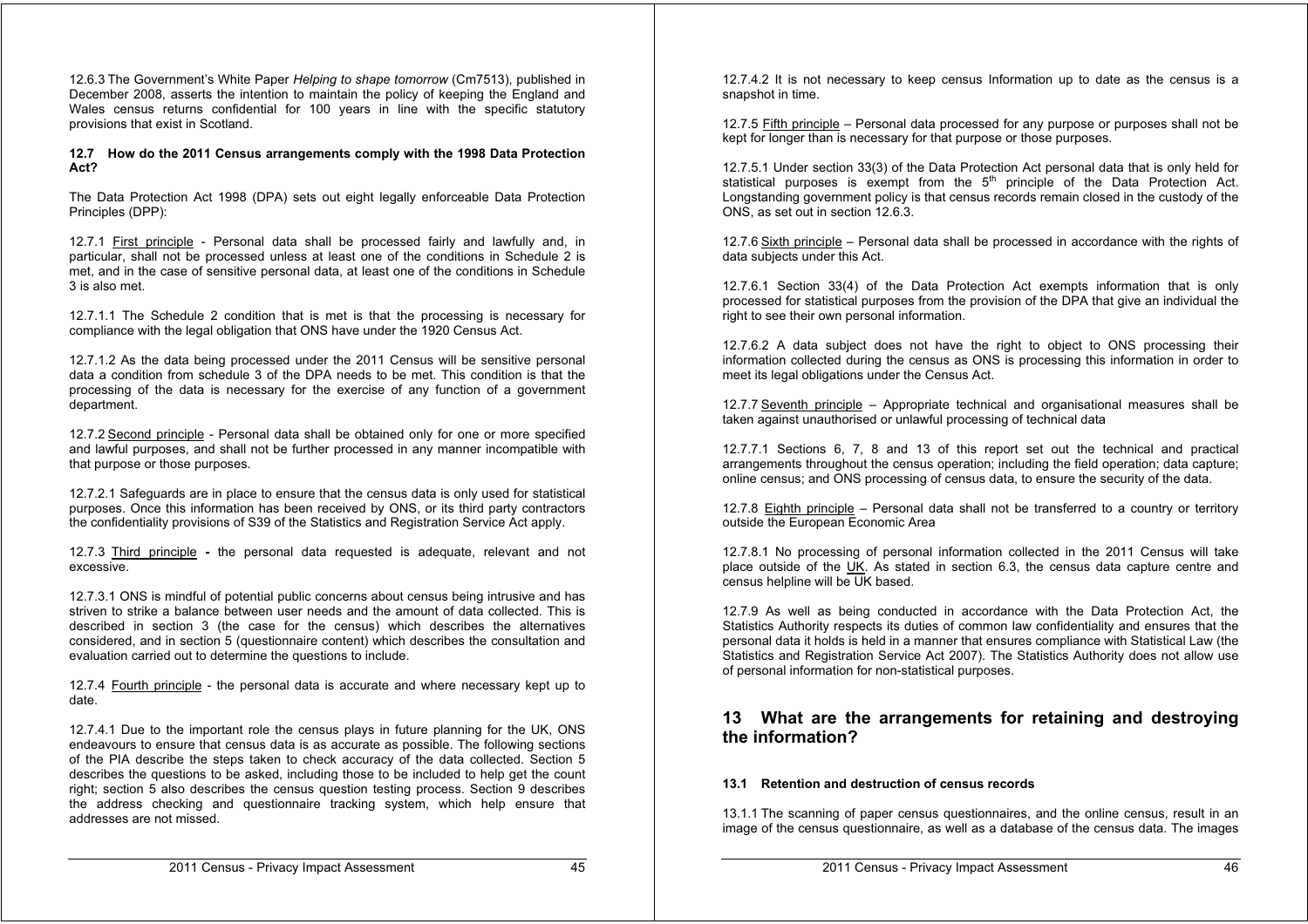will be transferred to microfiche and will be stored at ONS' premises for 100 years, before digitising and release for use by family historians and others.

13.1.2 As in 2001, the 2011 Census paper questionnaires will be securely shredded and pulped.

13.1.3 Census information, both data and images, will be held securely by ONS once delivered from ONS contractors. The information will be used for quality assurance of census results, and for production of disclosure controlled census outputs. Only a limited number of approved ONS census staff will have access to the census personal information for these purposes. Published results will be produced from a database that does not contain names or identifiable individual information.

#### **13.2 Decommissioning of systems and IT equipment**

13.2.1 All census supplier systems will be de-commissioned in line with Government standards for the de-commissioning of IT equipment and media holding sensitive material. This de-commissioning will be carried out under the direct supervision of the census security team.

#### **13.3 Retention of HR records for census field force**

13.3.1 Candidates are able to apply for posts either on a paper application form or on-line. Key information from paper application forms is transferred into the recruitment system to track progress throughout the campaign. All electronic data is stored securely on IT systems and paper copies are stored in a secure location at Capita's offices.

13.3.2 Application forms of unsuccessful candidates are held by Capita for a period of one year from the end of the campaign date (in case of legal challenge against non selection), after which time they are destroyed. Application forms of successful applicants and contracts of employment are collected and held by Capita and are accessible by ONS during the employment period. At the end of the census, all electronic and paper information will be securely transferred to ONS.

13.3.3 Any other information relevant to the employee that is gathered in the course of employment, for example copies of letters, case notes and sick certification will be retained by the manager for the duration of the employees contract. All managers are provided with guidance about storage of personal information and an explanation of their obligations under the Data Protection Act. At the end of the employment period, the manager sends all personnel files to ONS via secure courier and this is stored for a period of six years from the end of contract date, in line with the Chartered Institute of Personnel and Development (CIPD) guidance on the retention of personnel and other recruitment related material. It will then be securely destroyed.

13.3.4 Tax year end files are retained electronically whilst other pay related documentation are retained on paper. All of this pay related information will be held by Capita for the duration of the Census and then transferred to ONS at the end of the census for seven years retention, in line with the Taxes Management Act 1970. It will then be securely destroyed.

13.3.4 All employees will be contacted at the end of the census to ask if they would be prepared for their contact details to be retained so that they can be contacted regarding employment opportunities in the future. Details of those employees who agree will be provided electronically to ONS and will be stored securely.

## **14 Conclusion**

14.1 England and Wales has a 200+ year track record of running censuses. The census paints a unique picture of society, and uniquely provides information on small areas and small population groups, which are hidden in the results from sample surveys, for instance. Whilst the census is compulsory, ONS and its predecessors have always recognised that it has an over-riding responsibility to cherish and protect the personal census data entrusted to it by the people of England and Wales

14.2 The 2011 Census proposals are consistent with the 1920 Census Act, the Statistics and Registration Service Act 2007, the Human Rights Act 1998 And the Data Protection Act 1998. There are strong limits on the use that can be made of census data, with strong legal, organisational and technical safeguards preventing its use for any other purpose. census personal information is used only to produce statistical outputs and analyses.

14.3 The ONS consulted on the ongoing need for information traditionally provided by the census, and received strong demand for this information to continue to be available. ONS considered alternatives to the census, and set out a vision in 2003 for an approach that integrated administrative sources and survey information. However, all countries which have moved to this kind of system have in place both a population register and address register, which are widely accepted within society and are kept up-to-date by being linked to important administrative uses.

14.5 The census benchmarks the population estimates, which are used to allocate about £100 billion of expenditure to local authorities and health authorities every year. Without the periodic 're-setting' provided by the census, these allocations would be increasingly unrepresentative.

14.6 The benefits of the census have been spelt out in great detail in the Census Business Case, which has been reviewed by, amongst others, the Treasury and OGC. Not all of the benefits are easy to value, but those which have been valued easily exceed the costs of carrying out the census.

14.7 Since 2005, the ONS has carried out an extensive and transparent census consultation process, which has sought inputs from as wide a range of interests as possible. ONS has sought only to include new questions where there has been a well made case that there is no alternative that could provide the information, and that the census is a suitable vehicle for asking the question. ONS has carried out over four years of development and testing of questions. This has included postal tests involving many tens of thousands of people, along with in-depth question testing on over 550 people of differing backgrounds, to ensure that the questions are easy to understand, are acceptable to the public, and will give good quality results.

14.8 To meet the demand from users for census questions would have required over six pages of questions per person; the 2011 Census questionnaire contains four pages of questions per person. Some privacy impacts have been avoided by minimising the collection of personal information to what is strictly necessary, and by the non-collection of contentious data items. Some questions have not been included because the case made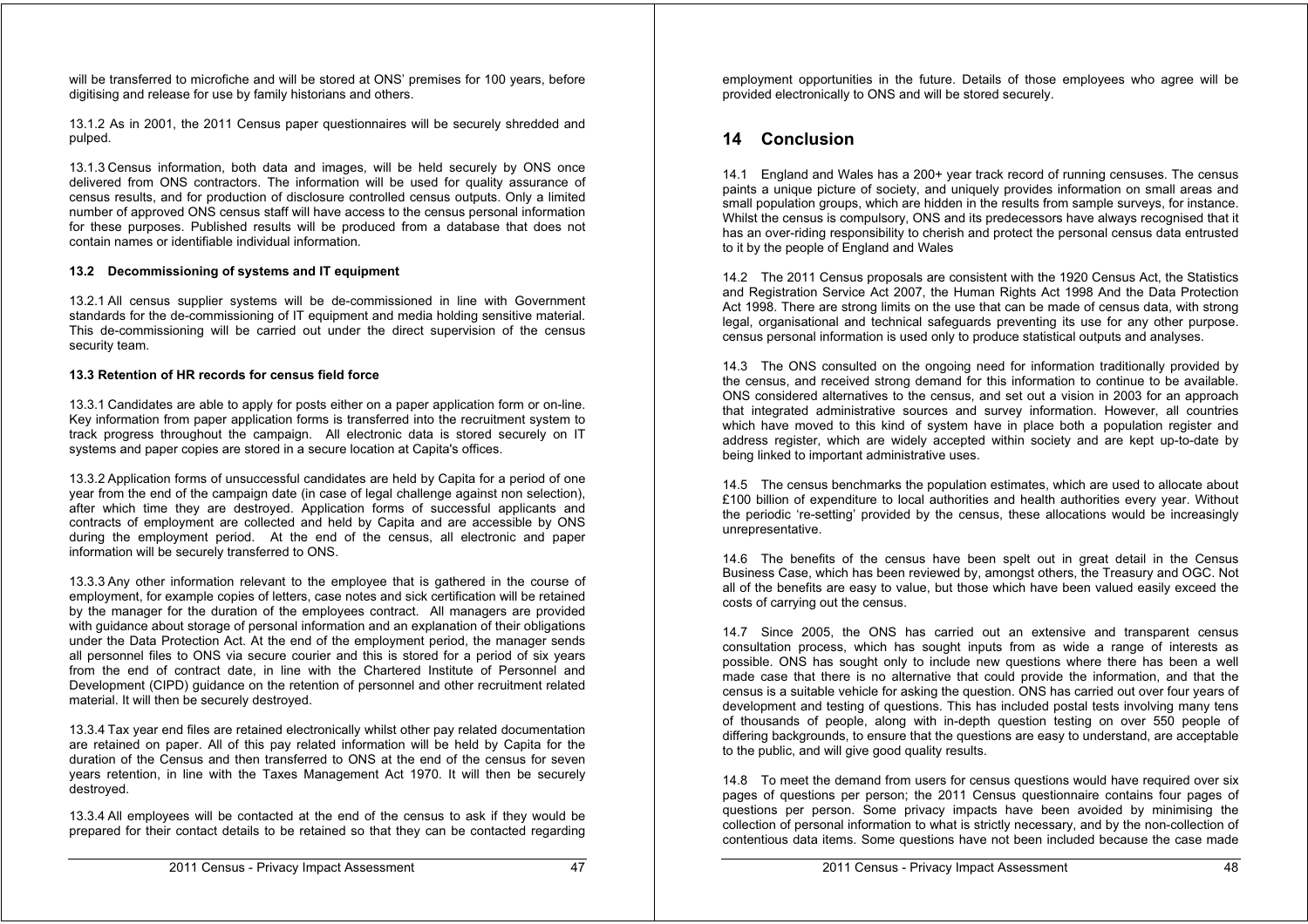was not as strong as for other topics or questions; some have not been included because they are not acceptable to the public, and resulted in an unacceptable drop in response rate (e.g. Income), and some were not included because the results were not reliable, as well as not being generally accepted (e.g. sexual identity). In addition, there has been strong pressure to include additional tick-boxes in certain questions. Whilst some have been included (eg five choices for health rather than three), many such requests have not been included in the proposed 2011 Census questionnaire because of space or other constraints.

14.9 Overall, the 2011 Census contains the same number of household questions, and six additional individual questions; not all questions will need to be answered by every person. The qualitative and quantitative testing that ONS has carried out gives strong reason to believe that the proposed 2011 Census is reasonable and acceptable to the vast majority of the public of England and Wales who will accept some small loss of privacy in return for better public and private sector provision of services to them. Most questions are very quick to answer and the questionnaire should only take a family of four about 30-40 minutes to complete, which ONS believes is a reasonable burden to impose once every ten years in return for the wealth of uses of the information collected.

14.10 The 2011 Census contains a number of new questions, aimed at helping to understand society today. In particular there has been significant demand for information to help understand migration related issues, given the rapid changes in migration patterns in the last decade. Additional questions (such as second homes) are designed to help ONS count people in the right place; to understand the census count; and to be able to explain differences between census counts and administrative information available to others.

14.11 The 2011 Census introduces a number of innovations. It is ONS's view that the benefits of the innovations significantly outweigh any privacy risks. And that these privacy risks can be mitigated by careful system design, training of staff, and technical solutions (eg firewalls, encryption, etc for the internet solution). Some of the innovations (eg postback direct to the data capture centre) potentially reduce any privacy risk.

14.12 ONS has outsourced a number of functions for 2011, whilst remaining responsible for the census. All staff working on contracts for other suppliers are subject to the same confidentiality and privacy obligations as ONS staff. A wide range of operational procedures have been put in place to ensure that all such staff understand these obligations, and associated penalties.

14.13 ONS is aware of some concern about the contract to print the census questionnaires, scan/capture the data, and to provide the online census which has been awarded to Lockheed Martin UK. Very detailed particular provisions have been put in place in respect of this contract. These ensure that census data is processed in the UK, and that no Lockheed Martin staff have access to any personal census information.

14.14 Measures have been taken in other parts of the census process to support public trust in the Census, including self-imposed limits on the sharing of address information; and the employment of census field staff as ONS employees. Statistical disclosure control methods will be put in place for publication of census results, to ensure that no individual is uniquely identifiable in the published census results.

14.15 The census communications and publicity activities will include information to explain the rationale for the census and the census questions, and how taking part in the census is in the best interests of the neighbourhoods and communities to which people belong. It will also explain the reasons for asking each question, and the uses to which the statistics produced are put, by government, businesses, charities, and others.

14.16 The significant number of consultation, research, evaluation and other papers referenced in this Privacy Impact Assessment testifies to the long-term and thorough approach that ONS has taken to developing the 2011 Census questionnaire. ONS believes that the proposed 2011 Census questionnaire and census operational arrangements strike a reasonable balance between the demands from users of census information; the burden on the public; and the concerns of the public in respect of the privacy of their information.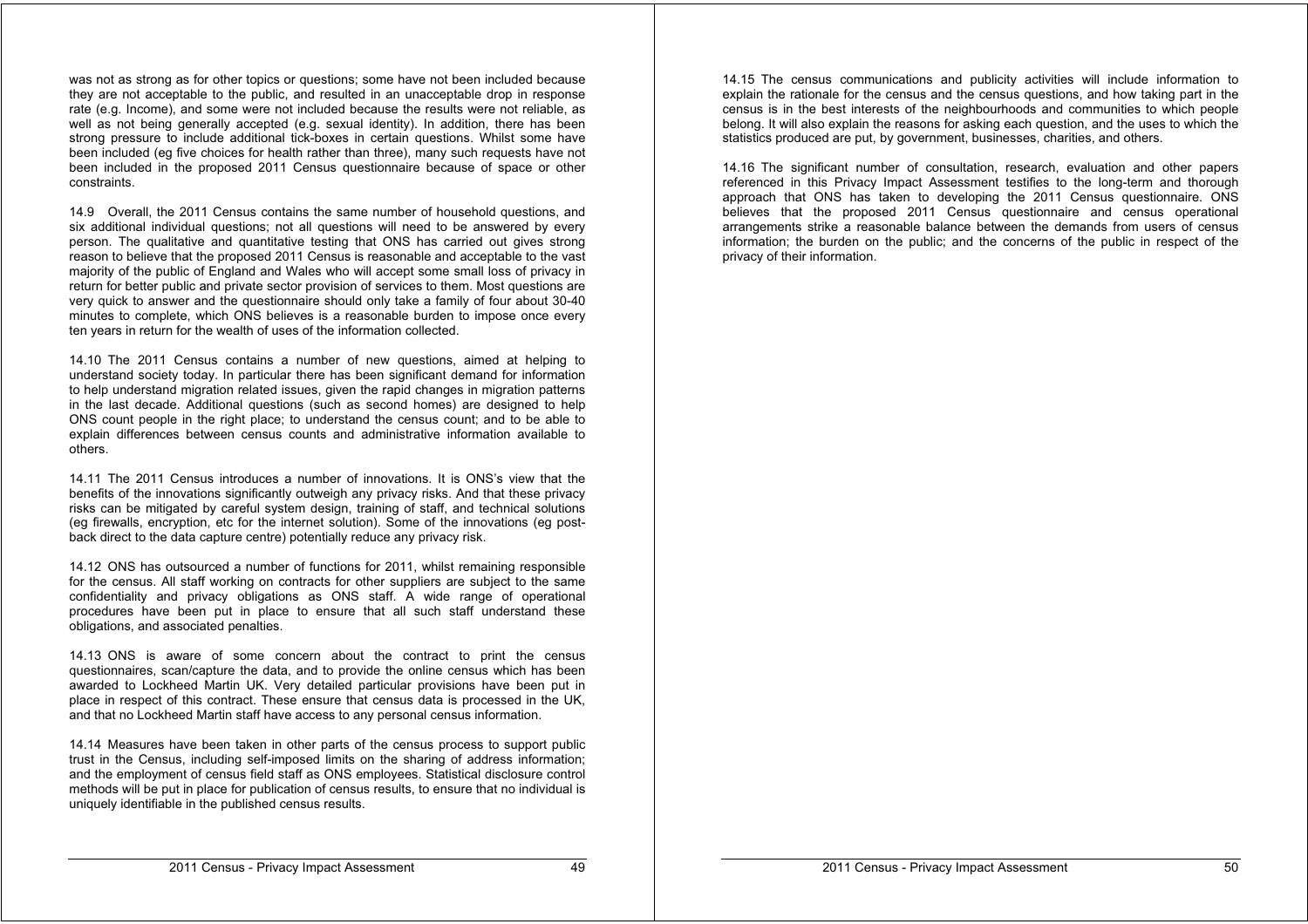## **Appendix A - Comparison of 2011 and 2001 questions**

The tables below the household and individual level questions recommended for inclusion in the 2011 Census in comparison to 2001.

Proposed content for household pages in England and Wales

| <b>Topic</b>                                       | 2001           | 2011                      |
|----------------------------------------------------|----------------|---------------------------|
| Usual residence                                    |                |                           |
| Household and family relationships                 |                |                           |
| Accommodation type                                 | ✓              | ✓                         |
| Dwellings and self-contained accommodation         |                |                           |
| Number of rooms                                    |                |                           |
| Household tenure                                   |                |                           |
| Type of landlord                                   |                |                           |
| Number of vehicles                                 |                |                           |
| Visitor details (new, but asked in 1991 & earlier) | $\mathbf{x}$   |                           |
| Number of bedrooms (new)                           | ×              |                           |
| Type of central heating (new)                      | $\pmb{\times}$ |                           |
| Central heating                                    |                | ×                         |
| Bath/shower and toilet access                      |                | $\boldsymbol{\mathsf{x}}$ |
| Lowest floor level                                 |                | ×                         |

Proposed content for individual pages in England and Wales

| <b>Topic</b>                                             | 2001         | 2011         |
|----------------------------------------------------------|--------------|--------------|
| Name                                                     | ✓            | ✓            |
| Sex                                                      | $\checkmark$ | ✓            |
| Date of birth                                            | ✓            | ✓            |
| Marital or civil partnership (new) status                | ✓            | ✓            |
| Students in full-time education and term-time<br>address | ✓            | ✓            |
| Country of birth                                         | ✓            | $\checkmark$ |
| Address one year ago                                     | ✓            | ✓            |
| <b>Ethnic Group</b>                                      | ✓            | $\checkmark$ |
| Religion                                                 | ✓            | ✓            |
| Knowledge of Welsh (Wales only)                          | ✓            | ✓            |
| <b>Health status</b>                                     | ✓            | ✓            |
| Long-term illness or disability                          | ✓            | ✓            |
| Carer information                                        | ✓            | ✓            |
| Qualifications                                           | ✓            | ✓            |
| Economic activity status                                 | ✓            | ✓            |
| NS-SEC (self-employed, occupation, supervisor            |              |              |
| status, ever worked)                                     | ✓            | ✓            |
| Industry/name of employer                                | ✓            | ✓            |
| Workplace address                                        | ✓            | ✓            |
| Transport to place of work                               | ✓            | ✓            |
| Hours worked                                             | ✓            | ✓            |
| Second residence & type of second residence<br>(new)     | ×            | ✓            |

| Main language and English language proficiency    |   |  |
|---------------------------------------------------|---|--|
| (new)                                             |   |  |
| Month/year of entry into UK (new)                 | × |  |
| Intended length of stay in UK (new)               |   |  |
| Passports held [as a proxy for citizenship] (new) |   |  |
| National identity (new)                           |   |  |
| Number of employees at the workplace              |   |  |

2011 Census - Privacy Impact Assessment 51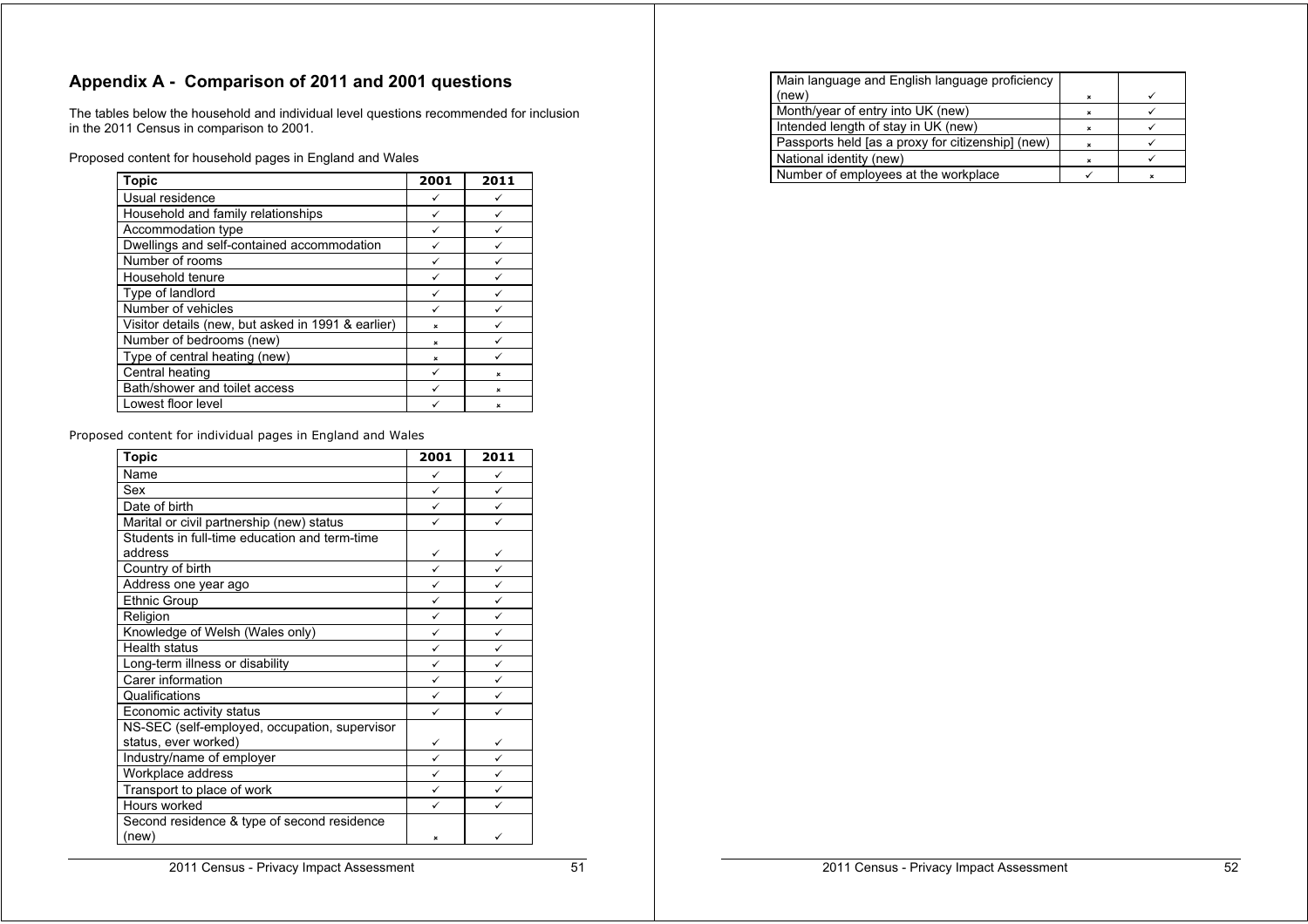## **Appendix B : Proposed 2011 Census Questions and their uses**

| <b>General Topic</b>         | <b>Specific topic</b>                                        | <b>User requirements</b>                                                                                                                                                                                                                                                                                                                                                                                                                   |
|------------------------------|--------------------------------------------------------------|--------------------------------------------------------------------------------------------------------------------------------------------------------------------------------------------------------------------------------------------------------------------------------------------------------------------------------------------------------------------------------------------------------------------------------------------|
| Population                   | Usual residents                                              | Fundamental for production of population estimates at national and<br>$\bullet$<br>local level. These estimates underpin a myriad of important funding<br>and planning decisions both nationally and locally                                                                                                                                                                                                                               |
|                              | *Visitors                                                    | Information collected on the name, sex, date of birth and usual<br>$\bullet$<br>address of visitors will ensure that everyone is counted, and enables<br>accurate estimates of the population<br>Without this information, some people would be missed from the<br>$\bullet$<br>census altogether                                                                                                                                          |
|                              | Student/student<br>address                                   | To identify students and schoolchildren and ensure they are counted<br>$\bullet$<br>at the correct address. This helps to ensure an accurate measure of<br>the usually resident                                                                                                                                                                                                                                                            |
|                              | *Second residence<br>& type of second<br>residence           | To ensure everyone is counted at the correct location and avoid<br>$\bullet$<br>people being counted twice<br>To gain a better understanding of the fluidity of the population and<br>$\bullet$<br>the demand for housing and local services                                                                                                                                                                                               |
| Demographics<br>and social   | Name                                                         | Used to ensure accurate listing of residents<br>$\bullet$                                                                                                                                                                                                                                                                                                                                                                                  |
| composition of<br>households | Sex                                                          | Key demographic variable required to produce breakdown of the<br>$\bullet$<br>population by sex                                                                                                                                                                                                                                                                                                                                            |
|                              | Date of birth                                                | Key demographic variable required to produce breakdown of the<br>$\bullet$<br>population by age                                                                                                                                                                                                                                                                                                                                            |
|                              | Marital/civil<br>partnership status                          | Allows for the production of population estimates by marital/civil<br>$\bullet$<br>partnership status at national and local level, which helps to inform<br>the allocation of resources and planning for services and housing<br>Since December 2005 same-sex couples in the UK have been able<br>$\bullet$<br>to form Civil Partnerships, a legal status that gives rights and<br>responsibilities similar to that of marriage            |
|                              | Relationships                                                | Information on household and family relationships informs a range<br>$\bullet$<br>of government policies concerning the family, children and caring.<br>Particularly important in relation to housing policy. The identification<br>$\bullet$<br>of multi-family households is particularly important for assessing the<br>current and future demand for dwellings                                                                         |
| <b>Migration</b>             | Address one year<br>ago                                      | For analysis of migration within and into the UK<br>$\bullet$<br>Informs local economic development strategies, service planning<br>$\bullet$<br>and neighbourhood policy development                                                                                                                                                                                                                                                      |
|                              | Country of birth                                             | To analyse trends in migration and forecasting of future patterns<br>$\bullet$<br>For use in combination with data on ethnic group and religion to get<br>$\bullet$<br>a much finer level of detail of people's cultural background at local<br>level<br>Informs a range of policies, including economic development and<br>$\bullet$<br>social cohesion<br>Used by the commercial sector in identifying store product ranges<br>$\bullet$ |
|                              | *Year and month of<br>arrival to the UK (for<br>non UK born) | To obtain a more accurate picture of trends in migration to the UK<br>$\bullet$<br>plus better understanding of the proportion of recent in-migrants that<br>remain in UK<br>Informs policy in relation to local labour markets and the wider local<br>economy, and to assist in the planning of local services such as<br>housing                                                                                                         |
|                              |                                                              | 2011 Census - Privacy Impact Assessment<br>53                                                                                                                                                                                                                                                                                                                                                                                              |

|                                                     | *Intended length of<br>stay in the UK (for<br>non-UK born arriving<br>in the previous year) | Enables more accurate calculation of the UK resident population<br>$\bullet$<br>(defined to be those staying in the UK for 12 months or more)<br>Provide information on the number of short term migrants, to enable<br>assessment of their impact on local labour markets and their<br>demand for local services                                                                                                                                                                  |
|-----------------------------------------------------|---------------------------------------------------------------------------------------------|------------------------------------------------------------------------------------------------------------------------------------------------------------------------------------------------------------------------------------------------------------------------------------------------------------------------------------------------------------------------------------------------------------------------------------------------------------------------------------|
|                                                     | *Passports held (as<br>a proxy for<br>citizenship)                                          | To measure the populations of citizens of other countries at local<br>$\bullet$<br>level, in particular citizens of recent EU accession countries<br>Provides a measure of the number of people entitled to use public<br>$\bullet$<br>services<br>Enables calculation of proportion of the population eligible to vote<br>$\bullet$<br>who actually register to vote                                                                                                              |
| Ethnicity,<br>identity,<br>religion and<br>language | Ethnic group                                                                                | Enables public bodies to meet statutory obligations under the Race<br>$\bullet$<br>Relations Act (1976) the Race Relations (Amendment) Act 2000 and<br>Equal Opportunities legislation<br>To inform resource allocation by central and local government<br>$\bullet$<br>To inform policy development and monitoring<br>$\bullet$<br>To provide public bodies with a better understanding of the<br>$\bullet$<br>communities they serve                                             |
|                                                     | *National identity                                                                          | In combination with information on ethnic group, provides a better<br>$\bullet$<br>understanding of local populations and communities<br>To enable respondents to express their identity in relation to the<br>$\bullet$<br>countries within the UK<br>To allow British-born ethnic minorities to express a 'British identity'<br>$\bullet$<br>separately from recording their ethnic group                                                                                        |
|                                                     | Religious affiliation                                                                       | To allow public bodies to assess and tackle discrimination and<br>$\bullet$<br>social exclusion, specifically in relation to the Race Relations<br>(Amendment) Act 2000 and other equality legislation e.g. Equality<br>Act 2006<br>Policy development and monitoring aimed at assessing the needs of<br>$\bullet$<br>sections of minority groups<br>Local government service provision to determine how best to cater<br>$\bullet$<br>and plan for people's religious backgrounds |
|                                                     | *Main language and<br>English language<br>proficiency                                       | To inform central government, local authorities and NHS on<br>$\bullet$<br>resource allocation and service provision for non-English speakers<br>e.g. English teaching and translation services.                                                                                                                                                                                                                                                                                   |
|                                                     | Knowledge of Welsh<br>language                                                              | To inform policy development and monitoring e.g. used by the<br>$\bullet$<br>Welsh Language Board for policy formulation and review, and to<br>guide strategic operations and developments<br>To help public bodies to meet their statutory duties under the Welsh<br>$\bullet$<br>Language Act 1993.                                                                                                                                                                              |
| <b>Health</b>                                       | General health                                                                              | Research shows that this is a good predictor of the demand for<br>$\bullet$<br>primary health care.<br>The results are used in central and local government resource<br>$\bullet$<br>allocation.<br>Used in policy development and monitoring in relation to the delivery<br>$\bullet$<br>of health care<br>Enables identification of health inequalities<br>$\bullet$                                                                                                             |
|                                                     | Long term<br>illness/disability                                                             |                                                                                                                                                                                                                                                                                                                                                                                                                                                                                    |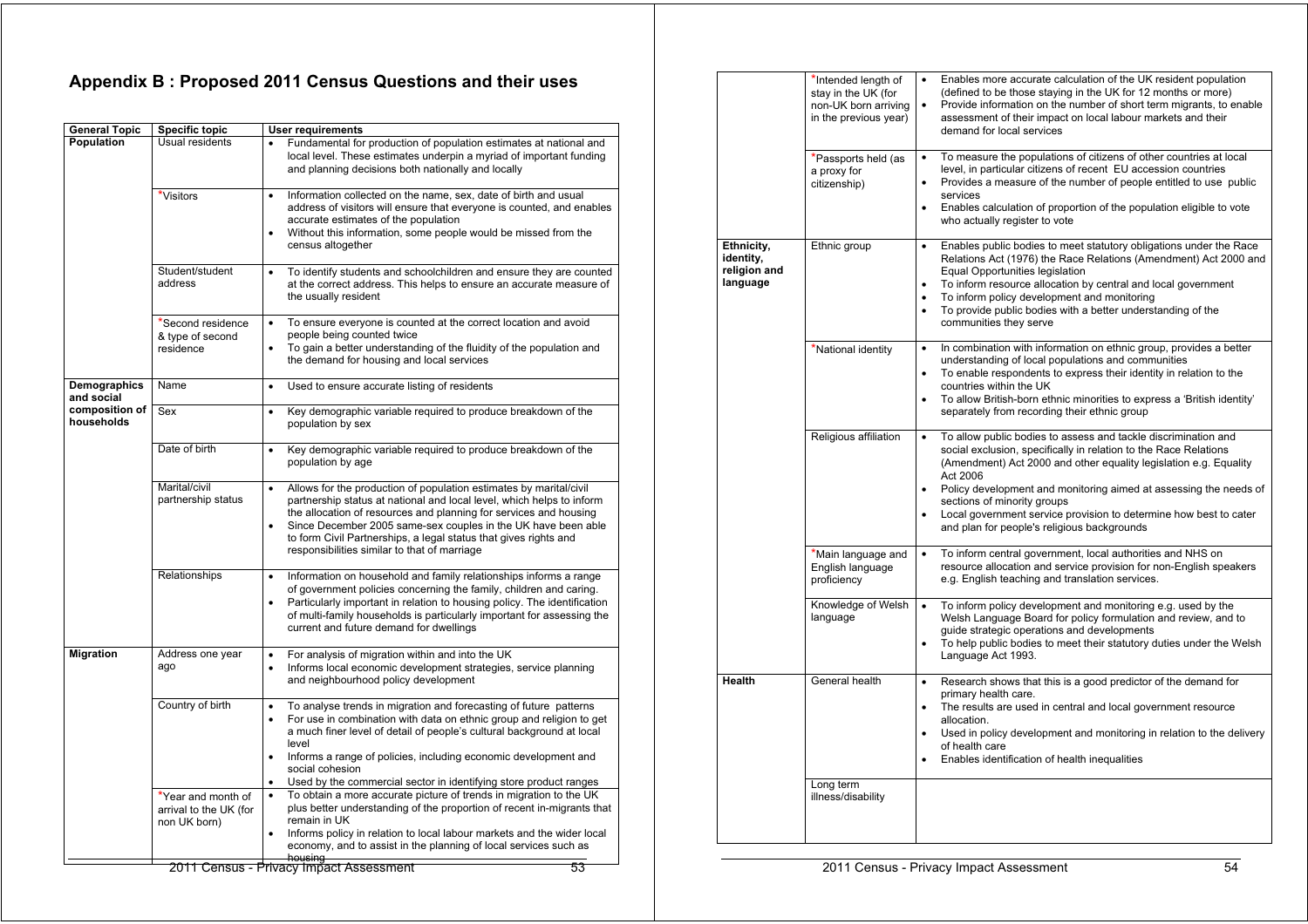|                                                                      |                                                          | Reviews, Recruitment and Employment Policies, Accessibility<br>Strategy etc                                                                                                                                                                                                                                                                                                                                                                                                                              |
|----------------------------------------------------------------------|----------------------------------------------------------|----------------------------------------------------------------------------------------------------------------------------------------------------------------------------------------------------------------------------------------------------------------------------------------------------------------------------------------------------------------------------------------------------------------------------------------------------------------------------------------------------------|
|                                                                      | Carers                                                   | Provision of unpaid care is a key indicator of the care needs in<br>$\bullet$<br>defined populations and geographical areas, and has important<br>implications for the planning and delivery of health and social care<br>services<br>Local government resource allocation e.g. carers breaks<br>$\bullet$<br>To develop national and local policies to support carers effectively<br>$\bullet$<br>Used alongside other measures of health to identify local health<br>inequalities                      |
| Labour Market.<br>Socio-<br>economic<br>status and<br>qualifications | Economic activity<br>status                              | Used by central and local government, researchers and other<br>$\bullet$<br>organisations to understand local labour markets and to develop<br>and monitor policies at the local and regional levels<br>Key indicator in the indices of deprivation and used to allocate<br>$\bullet$<br>community and economic development funding                                                                                                                                                                      |
|                                                                      | Job title and job<br>description                         | Provides information about occupations and enables derivation of<br>$\bullet$<br>socio-economic status - a fundamental concept for researchers,<br>policy makers and private businesses<br>Used in central and local government resource allocation<br>$\bullet$<br>Required by central and local government to understand economic<br>$\bullet$<br>performance and analyse local labour markets                                                                                                         |
|                                                                      | Name and activity of<br>employer or<br>business          | Improves information about occupations and used in the<br>$\bullet$<br>construction of the National Statistics socio-economic classification<br>(a key variable for economic analysis and policy development)<br>Required at a local level to understand economic performance and<br>$\bullet$<br>analyse local labour markets<br>To inform forecasts of employment (by sector, occupation and<br>$\bullet$<br>industry) and for transport planning                                                      |
|                                                                      | Self-<br>employed/employee                               | Used in the construction of the NS socio-economic classification<br>$\bullet$<br>For analysis of labour market trends to support transport planning,<br>$\bullet$<br>employment forecasting and to formulate policies on enterprise and<br>entrepreneurship.                                                                                                                                                                                                                                             |
|                                                                      | Supervisor status                                        | Used in the construction of the NS socio-economic classification<br>$\bullet$                                                                                                                                                                                                                                                                                                                                                                                                                            |
|                                                                      | Hours worked                                             | To identify working patterns and labour supply in local areas and<br>$\bullet$<br>target resources                                                                                                                                                                                                                                                                                                                                                                                                       |
|                                                                      | Qualifications                                           | Used in the analysis of deprivation and to assist central and local<br>$\bullet$<br>government resource allocation<br>Used to construct NS socio-economic classification.<br>$\bullet$<br>Used in studies of educational achievement as a contributing factor<br>in labour market, health etc outcomes<br>Identifying disadvantaged population groups and promoting equal<br>$\bullet$<br>opportunity<br>To determine "hot-spots" in the population where learning provision<br>$\bullet$<br>is required |
|                                                                      | Workplace address<br>and travel to work                  | To inform local and national transport services and policies<br>$\bullet$                                                                                                                                                                                                                                                                                                                                                                                                                                |
| Housing                                                              | Accommodation<br>type<br>Self contained<br>accommodation | To identify the state of the housing stock and provide a firm basis for<br>$\bullet$<br>assessing current and future housing requirements<br>To measure housing standards by identifying the number of<br>$\bullet$<br>households sharing or lacking facilities                                                                                                                                                                                                                                          |
|                                                                      | *Type of central<br>heating                              | As an indicator of housing standards and quality, the information will<br>$\bullet$<br>be used by central and local government to aid work on eliminating                                                                                                                                                                                                                                                                                                                                                |

|                                | fuel poverty and reducing deprivation                                                                                                                                  |
|--------------------------------|------------------------------------------------------------------------------------------------------------------------------------------------------------------------|
| Number of rooms                | To help central and local government assess changes in<br>٠<br>overcrowding and develop appropriate housing policies<br>To help plan future housing provision          |
| *Number of<br>bedrooms         | To provide further information on overcrowding<br>٠<br>To help local authorities tackle inequalities and deal effectively with<br>housing problems in inner city areas |
| Tenure and type of<br>landlord | To help central and local government assess changes in housing<br>demand, allocate resources and revise and develop housing plans<br>and policies                      |
| Number of vehicles             | To assist central and local government with transport planning                                                                                                         |

Questions marked \* are new for the 2011 census

2011 Census - Privacy Impact Assessment 55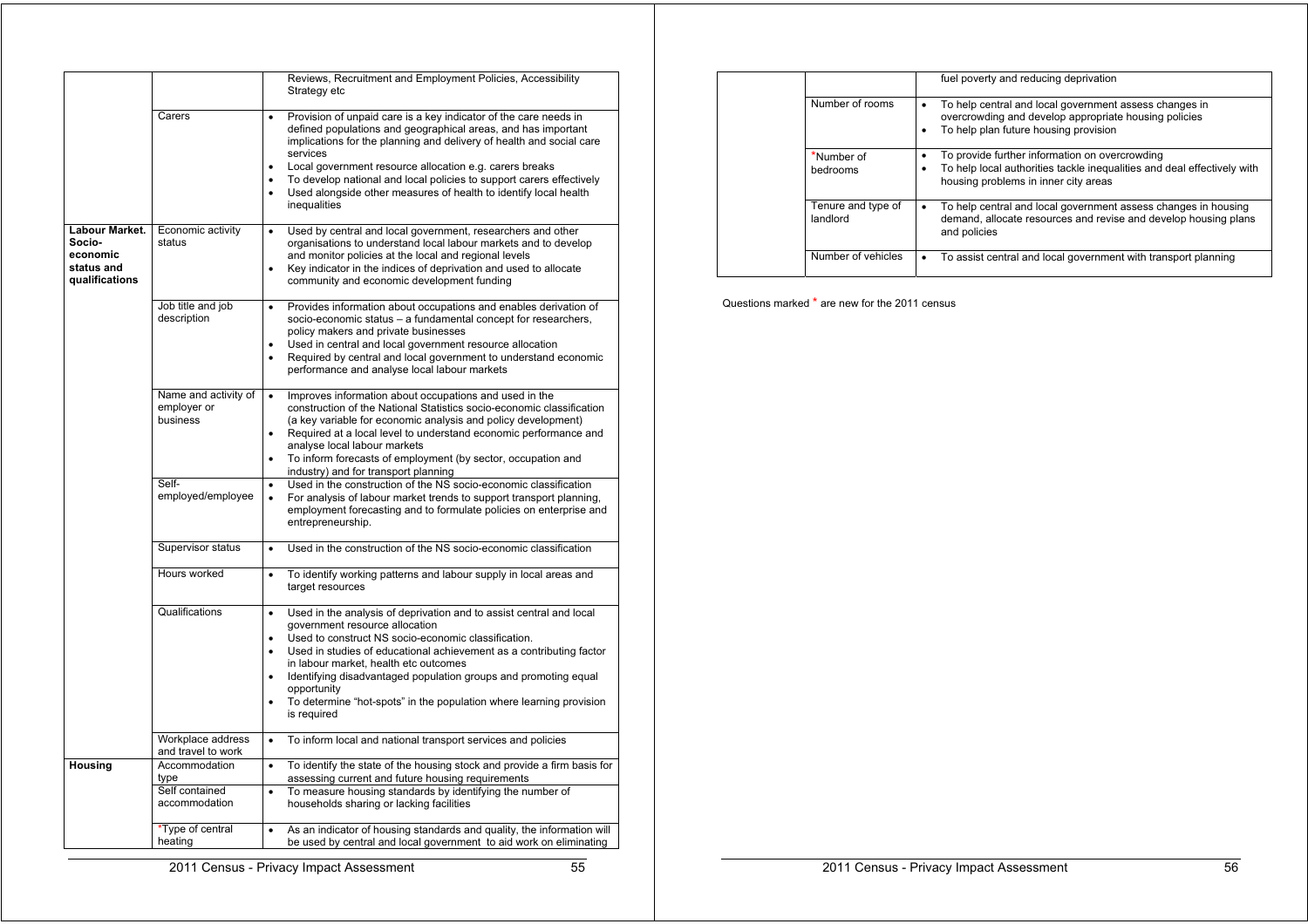## **Appendix C –Consultation, research and testing timetable**

This appendix described the step-by-step process of consultation, research and testing that has led to the proposed census question content for 2011

Numerous publications reporting the findings of each step are available at

http://www.ons.gov.uk/census/2011-census/2011-census-questionnaire-content/index.html

| Year | <b>Consultation and publications</b>                                                                                                     | Question development and                                                                                      |
|------|------------------------------------------------------------------------------------------------------------------------------------------|---------------------------------------------------------------------------------------------------------------|
|      |                                                                                                                                          | testina                                                                                                       |
| 2005 | May publication: Initial view on content<br>for England and Wales                                                                        | UK wide topic groups set up to further<br>consult on individual topics and develop and<br>recommend questions |
|      | May-August: Formal three month<br>consultation on 2011 Census<br>consultation on content                                                 | Cognitive question testing started                                                                            |
|      | July: Public census road shows in<br>Cardiff, Crewe, Harrogate, London,<br>Newcastle and Northampton (to support<br>formal consultation) | Development of questions for 2007 Test                                                                        |
|      | November: Census advisory groups                                                                                                         |                                                                                                               |
|      | November: Consultation on income<br>question                                                                                             |                                                                                                               |
| 2006 | March publication: Assessment of initial                                                                                                 | Monthly UK topic group meetings                                                                               |
|      | user requirements on content for England<br>and Wales                                                                                    | Ongoing cognitive question testing                                                                            |
|      | May: Census advisory groups                                                                                                              | Initiation of sexual identity project                                                                         |
|      | July: Consultation on demography<br>questions                                                                                            | Development of questionnaires for 2007<br>Test                                                                |
|      | September: Meeting of statistical Heads<br>of Profession                                                                                 | Cognitive testing with Somali respondents<br>in Wales, June to July 2007                                      |
|      | October publication: The development of<br>questionnaire for 2007 Test                                                                   | August: Quality review of 2007 Test<br>questionnaire                                                          |
|      | October: Consultation on migration<br>questions                                                                                          |                                                                                                               |
|      | November: Census advisory groups                                                                                                         |                                                                                                               |
|      | December - March: Formal 3 month<br>consultation on ethnicity, identity,<br>language and religion                                        |                                                                                                               |
| 2007 | January: NS-SEC topic consultation                                                                                                       | Monthly UK topic group meetings                                                                               |
|      | February: Two workshops in Wales                                                                                                         | Ongoing cognitive question testing                                                                            |
|      | March: Public open meetings with users                                                                                                   | April: Postal test                                                                                            |

| Year | <b>Consultation and publications</b>                                                                                                               | Question development and<br>testing                                     |
|------|----------------------------------------------------------------------------------------------------------------------------------------------------|-------------------------------------------------------------------------|
|      | in London, Sheffield and Cardiff                                                                                                                   |                                                                         |
|      | April: Open meeting in Truro                                                                                                                       | April - May: Focus groups on colour<br>terminology in England           |
|      | June: Meeting of statistical Heads of<br>Profession                                                                                                | April: Postal test                                                      |
|      |                                                                                                                                                    | May: Census test                                                        |
|      | August: Consultation on disability<br>questions                                                                                                    | June: Census test evaluation survey                                     |
|      | October publication: Outcome of the<br>ethnic group, national identity, religion<br>and language consultation                                      | September-December: Omnibus Survey<br>question testing                  |
|      | November: Meeting of statistical Heads<br>of Profession                                                                                            | November: Focus groups in Wales on<br>ethnicity and national identity   |
|      | November: Census advisory groups                                                                                                                   |                                                                         |
|      | Initiation of Equality Impact Assessment<br>for development of ethnicity, identity,<br>language and religion questions                             |                                                                         |
|      | Ad hoc stakeholder meetings                                                                                                                        |                                                                         |
| 2008 | February: Workshop on census content<br>with representatives from Census                                                                           | Monthly UK topic group meetings                                         |
|      | Advisory groups                                                                                                                                    | Ongoing cognitive question testing                                      |
|      | May: Census advisory groups                                                                                                                        | Welsh language questionnaire testing                                    |
|      | November: Census Roadshows in<br>Bristol, Builth Wells, London, Durham,<br>Manchester, Birmingham                                                  | Development of questionnaires for 2009<br>Rehearsal                     |
|      | October: Joint Advisory Group meeting                                                                                                              | May - June: Omnibus Survey question<br>testing                          |
|      | November publication: 2007 Test income<br>evaluation report                                                                                        | July: Postal Test                                                       |
|      | November publication: Equality Impact                                                                                                              | July: Quality review of Rehearsal<br>questionnaire                      |
|      | Assessment for development of ethnicity,<br>identity, language and religion questions                                                              | August: Focus groups with short-term<br>migrants                        |
|      | Completion of Equality Impact<br>Assessments/screenings for<br>development of sex, age and exclusion of<br>sexual identity                         | September: Cognitive testing by the Welsh<br><b>Assembly Government</b> |
|      | Ad hoc stakeholder meetings                                                                                                                        |                                                                         |
|      | December publications:<br>- Content of the 2011 Census<br>- 2007 Test questionnaire evaluation<br>report<br>- Recommended questions for Ethnicity, |                                                                         |
|      | national identity and religion and<br>migration<br>- Ethnic group prioritisation tool<br>methodology                                               |                                                                         |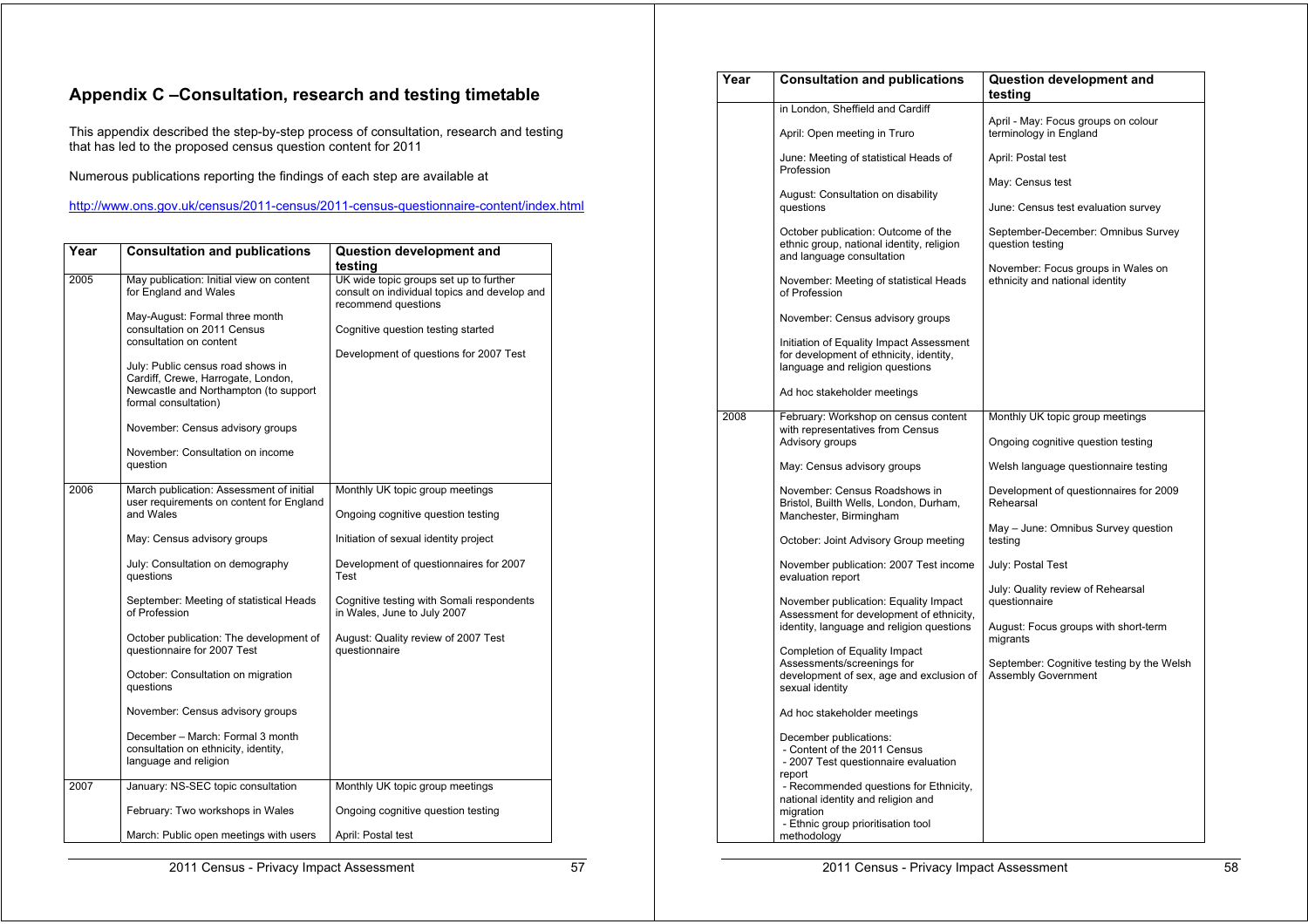| Year | <b>Consultation and publications</b>                            | <b>Question development and</b><br>testing         |
|------|-----------------------------------------------------------------|----------------------------------------------------|
|      | - populations definitions                                       |                                                    |
| 2009 | May/June: Census Advisory groups                                | March - Postal test with 20000 households          |
|      | June: Completion of Equality impact<br>assessment on Disability | March-July - Cognitive question testing            |
|      |                                                                 | April -July - testing of new questions on          |
|      | October 2009: Final questionnaire<br>content recommendations    | <b>ONS Opinions survey</b>                         |
|      |                                                                 | July - Postal test with 27000 households           |
|      |                                                                 | July - Qualitative testing of Kashmiri tick<br>box |

## **Appendix D – Criteria for selection of questions**

In March 2006 ONS published The 2011 Census: Assessment of Initial View on Content for England and Wales

http://www.ons.gov.uk/about/consultations/closed-consultations/consultation-on-2011 census---responses/response-to-consultation---2011-census.pdf

This listed, and described in detail, the criteria to be used for selection of topics to be included in eth census questionnaire, and the scoring of each topic against these criteria.

The Criteria used were as follows:

| <b>User requirement</b> | <b>ONS</b> considerations    |
|-------------------------|------------------------------|
| General User need       | Data quality                 |
| Small geographies       | Public acceptability         |
| Alternative sources     | Respondent burden            |
| Multivariate analysis   | Operational concerns         |
| UK comparability        | Use for operational purposes |
| Continuity              | Use for coding               |
|                         | <b>Balance of topics</b>     |

The scores for each topic were updated and republished in December 08, following further research and development. The scores for each potential topic against each of the user requirements criteria are shown in the following tables, for both households and individual person topics, on a scale of 1 to 10 (1 Low, 10 High), with a weighted overall score. The detailed marking scheme for each criterion, and the weighting to produce the overall score for each topic, are also described in the link above.

Topics with grey shading are not proposed for inclusion in the 2011 census.

#### **Evaluation of user requirements for household topics**

| Topic                    | Score | Criteria |       |                |                |                |            |
|--------------------------|-------|----------|-------|----------------|----------------|----------------|------------|
|                          |       | User     | Small | Alternative    | Multi-         | UK             | Continuity |
|                          |       | need     | geog  | sources        | variate        | compara-       |            |
|                          |       |          |       |                |                | bility         |            |
| Households               | 94    | 10       | 10    | 7              | 10             | 10             | 10         |
| Relationships            | 92    | 10       | 7     | 9              | 8              | 10             | 8          |
| Tenure                   | 86    | 9        | 9     | 8              | 7              | 9              | 9          |
| Visitor information      | 83    | 9        | 9     | 10             | 4              | 8              |            |
| Accommodation type       | 80    | 8        | 9     | 7              | 7              | 9              | 10         |
| No. of rooms/bedrooms    | 76    | 8        | 9     | 5              | 8              | 8              | 9          |
| Dwellings/self contained | 70    | 7        | 8     | 5              | 7              | 9              | 10         |
| Number of vehicles       | 65    | 7        | 9     | 3              | 7              | 6              | 10         |
| Central heating          | 64    | 6        | 9     | 5              | 7              | 8              | 7          |
| Smoke alarms             | 57    | 6        | 10    | 6              | 3              | 3              | 0          |
| Bath, shower & toilet    | 56    | 5        | 9     | 5              | 5              | 3              | 10         |
| Internet access          | 54    | 6        | 7     | $\overline{4}$ | 5              | 8              | 0          |
| Lowest floor level       | 54    | 6        | 8     | 3              | $\overline{4}$ | 6              | 5          |
| Use of childcare         | 47    | 5        | 7     | 4              | $\overline{4}$ | 6              | 0          |
| Garden access            | 47    | 5        | 7     | 3              | 6              | 5              | 0          |
| Accom more than 1        | 42    | 5        | 6     | 3              | $\overline{4}$ | $\overline{2}$ | 0          |
| Pet ownership            | 40    | 4        | 7     | 3              | 6              | $\overline{2}$ | 0          |
| Renewable energy         | 32    | 3        | 6     | 5              | $\Omega$       | 1              | 0          |